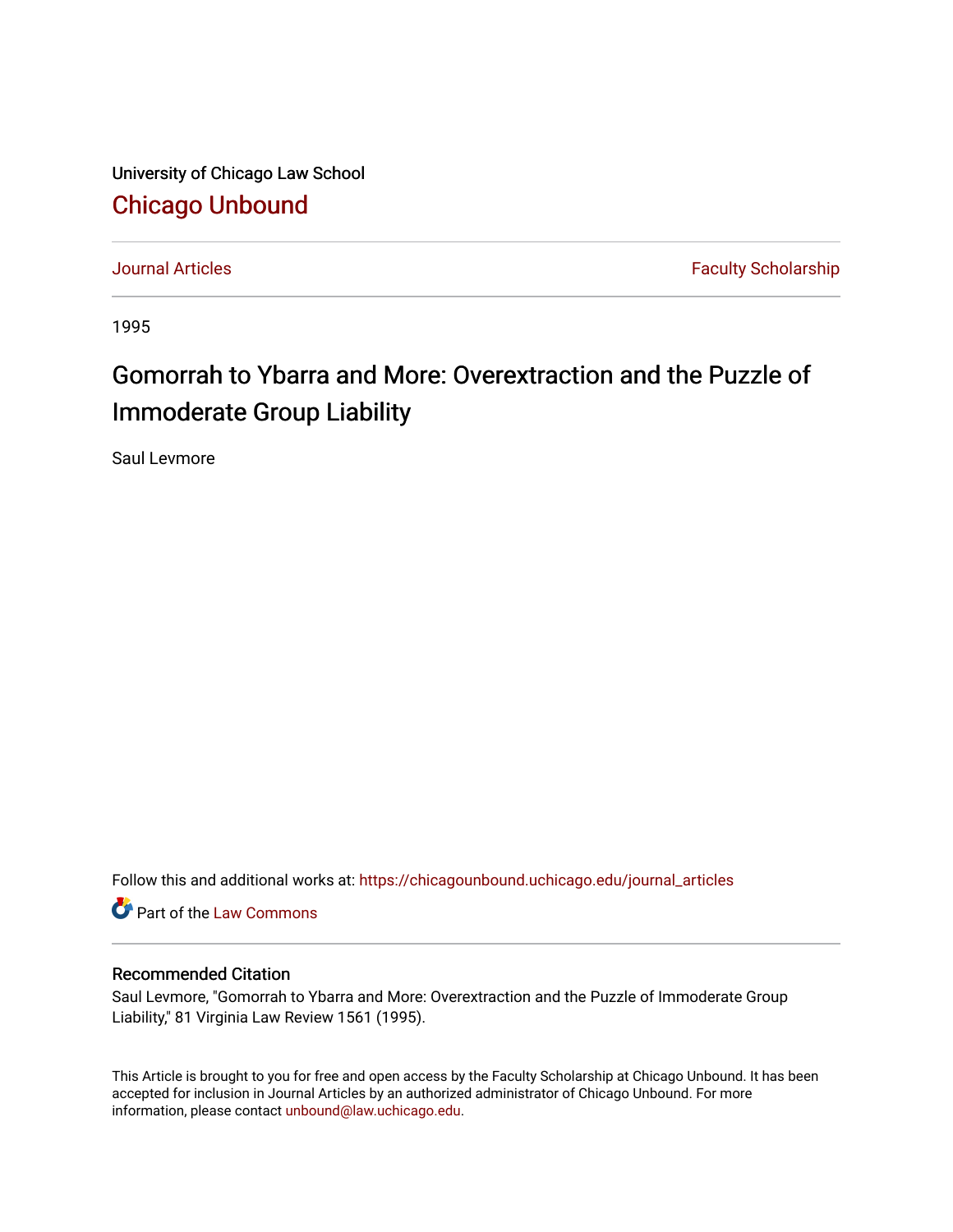# **VIRGINIA LAW REVIEW**

VOLUME 81 SEPTEMBER 1995 NUMBER 6

## *ARTICLE*

## **GOMORRAH TO** *YBARRA* **AND MORE: OVEREXTRACTION AND THE PUZZLE OF IMMODERATE GROUP LIABILITY**

#### *Saul Levmore\**

#### **INTRODUCTION**

MAGINE that you are jostled in an office building elevator and you sense that your wallet, with **\$100** in it, has been taken. There are five fellow passengers in the elevator, and as the door opens a police officer stands before you. The officer is sympathetic to your problem, but is unable to narrow the group of suspects in order to carry out a search. None of the five suspects volunteers to be searched. There is the possibility that the victim could be made whole by a recovery of twenty dollars from each of the five suspects.' We might think of such liability as a form of communal responsibility, familiar since the Biblical story of Sodom and Gomorrah,2 where this kind of remedy, affecting the innocent along with the culpable, has been described **by** some commentators

**2** Genesis 18:22-19:29.

## 1561

<sup>\*</sup> Brokaw Professor of Corporate Law and Albert Clark Tate, Jr. Professor, University of Virginia. I am grateful for comments received from Clay Gillette, Jim Lindgren, Thomas Sachson, Robert Scott, Bill Stuntz, Rip Verkerke, and participants at faculty workshops at the University of Virginia and Chicago-Kent Law Schools.

**<sup>1</sup>** The analysis is facilitated by the assumption of facts that make us certain that the victim lost \$100 to a pickpocket. We might imagine that immediately prior to boarding, the victim purchased a newspaper, and witnesses report the victim's receipt of change from a \$100 bill.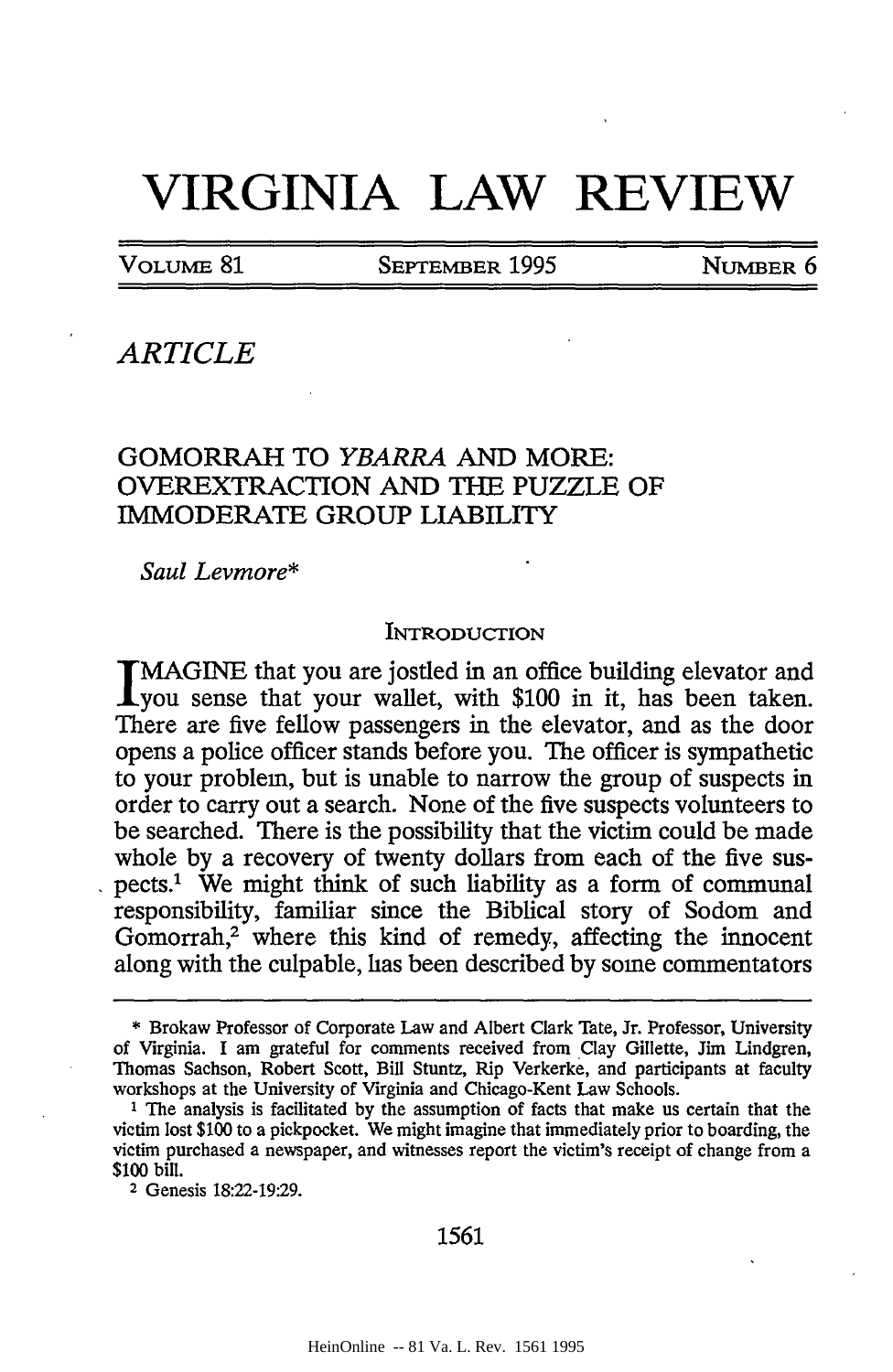as reflecting the responsibility of the community for the wrongdoing within it.3 A modem, perhaps more functional, justification for this kind of joint liability is that it might encourage otherwise silent witnesses to help identify the chief culprit who would then bear the entire liability (and perhaps criminal punishment as well).

This kind of "information forcing" rule, or explanation for a rule, may have peaked with medieval frankpledging, whereby small groups of (at least ten) individuals forfeited their bonds or deposits when one of their number escaped arrest for a crime.<sup>4</sup> Yet it is surprisingly similar to the famous case of *Ybarra v. Spangard,5* where a patient was able to recover from a number of health professionals for an injury sustained during an operation. The facts suggested that one (unidentified) defendant negligently caused the injury, and the decision can be read as hinting that a plaintiff should not go uncompensated simply because doctors and nurses may be unlikely to testify against one another and identify the wrongdoer.6 *Ybarra* is not a startling case, although it represents a

**3** See David Daube, Two Notes on Communal Responsibility, 36 Soc. Rev. 24 (1944) (describing Abraham as reacting to communal responsibility, or the idea that a community is tainted and punished for the crime of a member, with the suggestion of communal merit, whereby a community might be saved on account of at least a number of righteous inhabitants, and contrasting these with ruler responsibility, under which a community suffers as the property of a guilty ruler). Even the first description in the text may have too much of a functional ring to it, because the ancient taint may have nothing to do with "responsibility" in the sense of ability to monitor and to correct. There are, however, other ancient references that reflect a kind of responsibility or even vicarious liability. See Saul Levmore, Rethinking Group Responsibility and Strategic Threats in Biblical Texts and Modern Law, 70 Chi.-Kent L. Rev. (forthcoming 1995) (on file with the Virginia Law Review Association). In any event, a plausible reading of the Sodom and Gomorrah story is not that Abraham bargained down the degree of communal responsibility, but rather that there were simply no good people to be found in the doomed cities. And even if the story does assume communal responsibility, it is hardly the case that many suffered for the deeds of a few, but rather that a few may have suffered for the deeds of the many. For ' these reasons I proffer this story not as the best example ancient law has to offer but rather as a famous (possible) example and as a convenient way of referring to Professor Daube's interesting article.

**4** See William Alfred Morris, The Frankpledge System (1910).

*5* 154 P.2d 687 (Cal. 1944).

**6** Id. at 689 (stating that the "patient... would be entirely unable to recover unless the doctors and nurses in attendance voluntarily chose to disclose the identity of the negligent person"); see also Dierman v. Providence Hosp., 188 P.2d 12, 13-15 (Cal. 1947) (using res ipsa loquitur in plaintiff's favor, apparently influenced by a nurse's vague testimony and by the failure of defendants to produce evidence in their control which might have resolved uncertainty regarding cause of injury).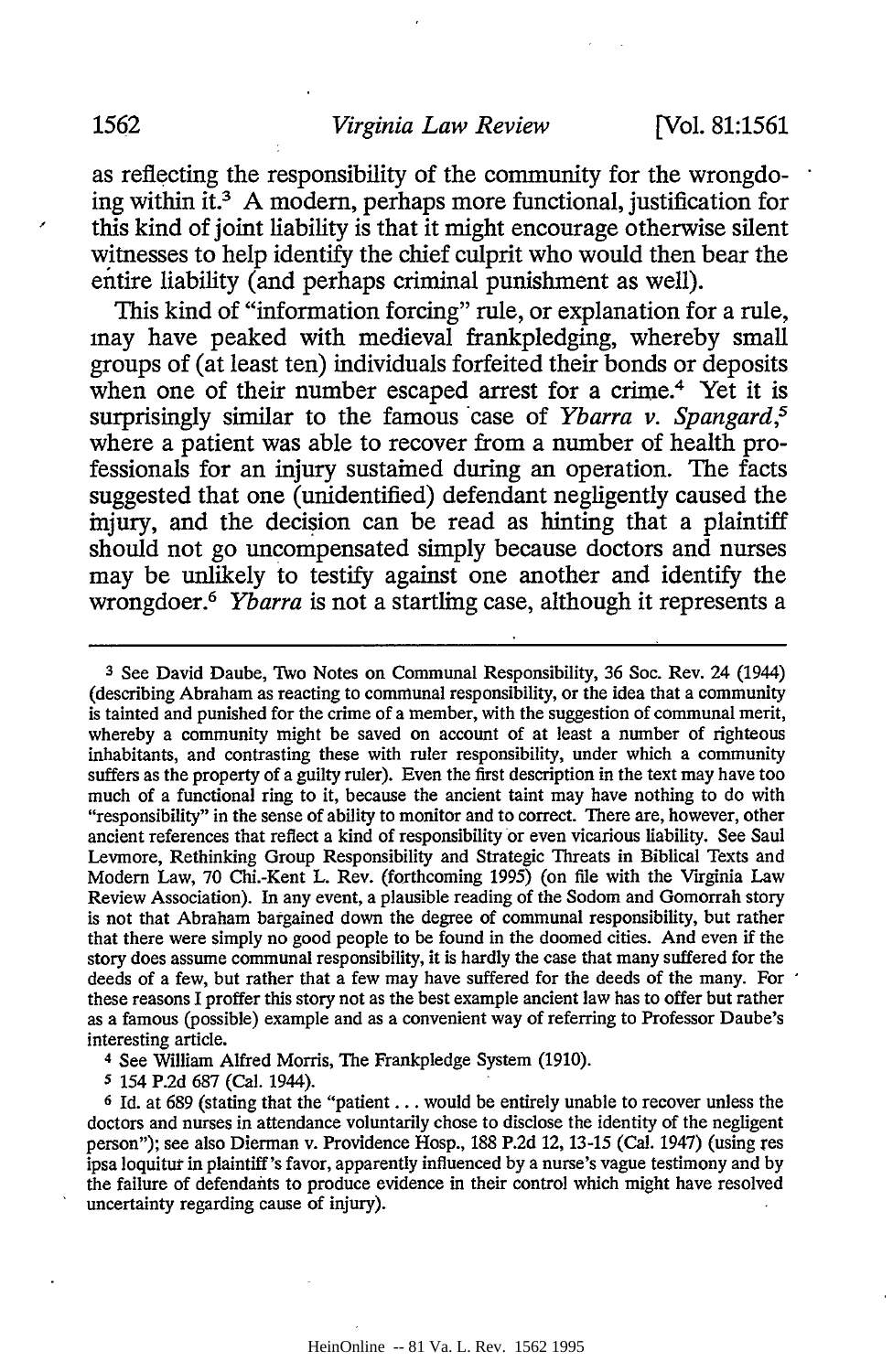calculated burdens on the innocent and culpable alike.

minority view, and yet there is something startling about applying its principles to force passengers in an elevator to compensate a pickpocket victim.<sup>7</sup> We sense that these passengers will not, and should not, be held liable. One goal of this Article is to understand the limits of *Ybarra* and the occasional attraction of placing

If *Ybarra* is an example of shrewd, judge-made law because of its information-forcing potential,<sup>8</sup> then a more clever rule would not only encourage witnesses but also persuade the wrongdoer to confess or to right the wrong. If the *Ybarra-style* rule calls for each of the five suspects to pay twenty dollars, then we might contemplate a radical rule requiring all six passengers to pay *more* than \$100 *each,* perhaps \$150, into the hands of a police officer or other third party. $9$  This stakeholder would return all funds if the stolen wallet and money are immediately returned, but otherwise would give it all to a charity or to the government, where it might be earmarked for crime-fighting or prison construction. The scheme would only be used when there appeared to be no other means of identifying the wrongdoer and imposing criminal or tort penalties. The idea is to make the thief an offer that will not be refused. If the thief keeps the wallet, the thief loses the \$150 "overextracted" by this immoderate group liability rule;<sup>10</sup> if the thief returns the wallet,

**<sup>7</sup>**See infra Part I.A. I think it fair to say that *Ybarra* is even well regarded in the sense that if it should turn out to force information most of the time, then most observers would regard it as a good decision. Alternatively, *Ybarra* may be regarded or even applauded as simply balancing the "conspiracy of silence" among professionals, see W. Page Keeton, Dan B. Dobbs, Robert E. Keeton & David G. Owen, Prosser and Keeton on the Law of Torts § 39, at 253 (5th ed. 1984) [hereinafter Prosser and Keeton], even if there is no expectation that the threat of liability will bring out information. This latter view of the "group liability" in *Ybarra* does not impede the analysis in the text, but it makes *Ybarra* less like the overextractive rule presently described.

**s** The idea, once again, is that liability may help overcome the disinclination of health professionals to testify against one another.

**<sup>9</sup>** The rule in the text includes the victim as one of the passengers required to contribute. Part II discusses the amount of the victim's payment (and other details of the scheme).

**<sup>10</sup>**1 use the term "group liability" to refer to liability that falls on a group which includes some blameless members. Communal responsibility is the traditional expression for this sort of remedy or punishment, but communal responsibility is usually thought of as applying to a large group such as a tribe or city. The group liability referred to in this Article is usually a kind of "joint liability," but I try to use group liability as a subset of joint liability. Finally, the expression *"Ybarra-style* liability" is synonymous with group liability, although the discussion in Part I.B emphasizes that *Ybarra* is in fact but one relatively small source or subset of such liability.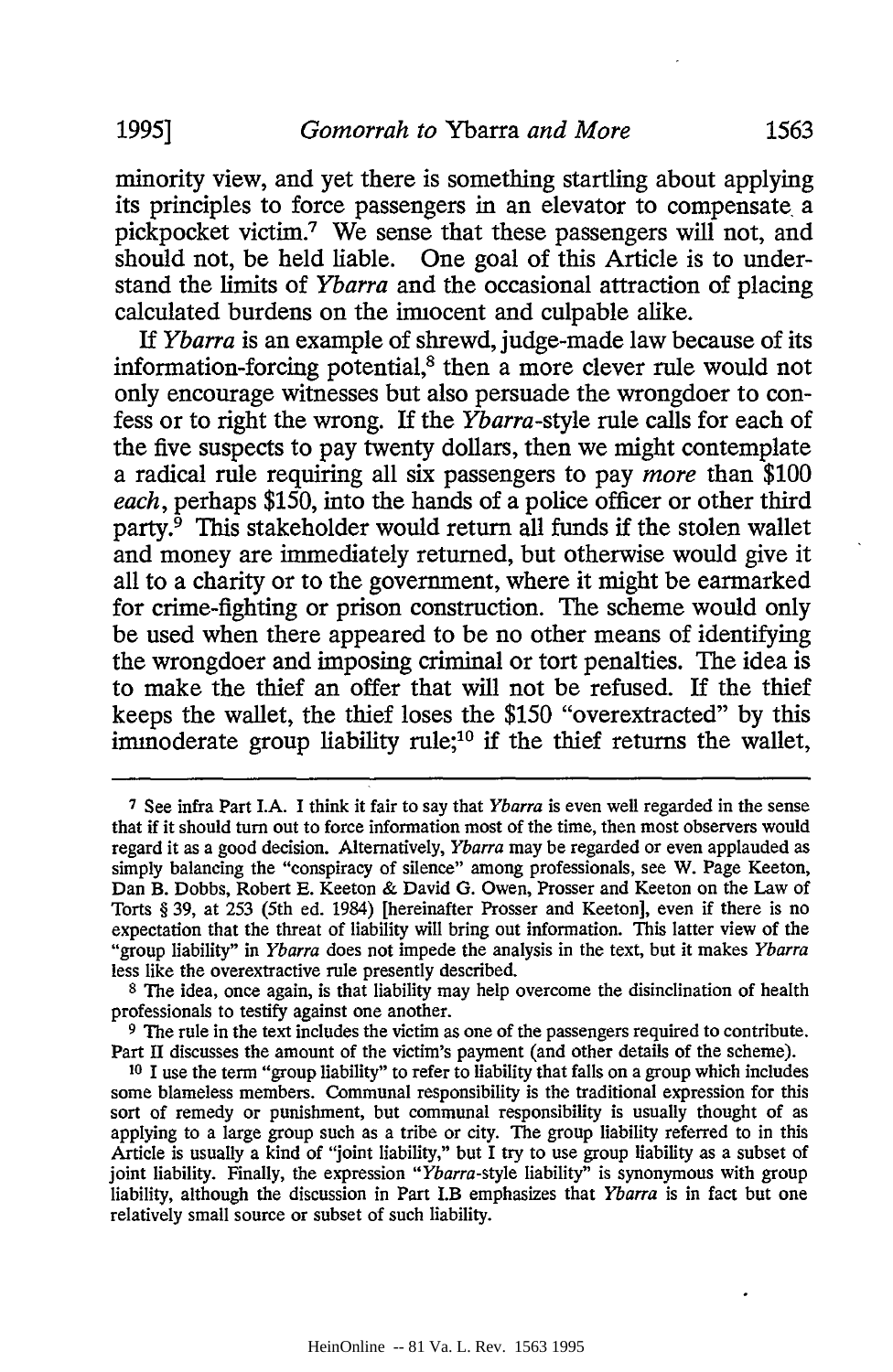then the thief enjoys the \$150 returned from the stakeholder. The rational thief will presumably return what has been stolen, spending \$100 to make \$150. When the thief responds "rationally," all passengers receive their money back. Thus, the success, and perhaps even the popularity, of this "overextraction rule" depends rather plainly on the empirical question of how often pickpockets will return wallets and how much crime will be deterred in the first place once potential wrongdoers know that the rule will preclude gainful theft.

There are obvious (and subtle) mechanical and conceptual problems with this overextraction idea, and the discussion in Part II explores these problems and the details that must be incorporated into a successful overextraction scheme. I advance the overextraction idea as a thought experiment, both because virtually all. readers will (at least at the outset) abhor this overextractive rule and because what is most interesting about it is not the promise of its sensible application (which is probably limited), but the puzzling lack of experimentation with such a rule and the implications for more modest group liability that flow from  $it.^{11}$  Even where "group liability" is likely to be popular, as in charging a number of businesses for the costs associated with cleaning up a polluted site, there is no thought of imposing overextractive charges in order to elicit rational confessions from wrongful polluters. I hope to show that we can learn about law by asking why the overextraction idea (such as demanding \$150 from each passenger in the elevator) is not used to resolve uncertainty and to deter wrongdoing.

Part I begins with the scope of group liability in contemporary law. I aim to show that there is much more *Ybarra-like* liability in law than first meets the eye. Part II returns to the overextraction alternative introduced above. I emphasize that many of the problems that can be associated with overextraction are also found where *Ybarra*-like joint liability is used. The absence of overex-

**<sup>&</sup>quot;I** have also explored the use of group liability in ancient, and especially in Biblical, law. Generally speaking, ancient and medieval lawmakers are reported to have been much less reserved than modem legal systems about employing group liability, even though the innocent suffered along with the guilty. Nevertheless, even in these older legal systems, there are virtually no obvious examples of the extension of such liability or punishment to the overextraction point where the rational wrongdoer will confess. In subtle forms, overextraction might be found in the story of Jonah and elsewhere. See Levmore, supra note 2.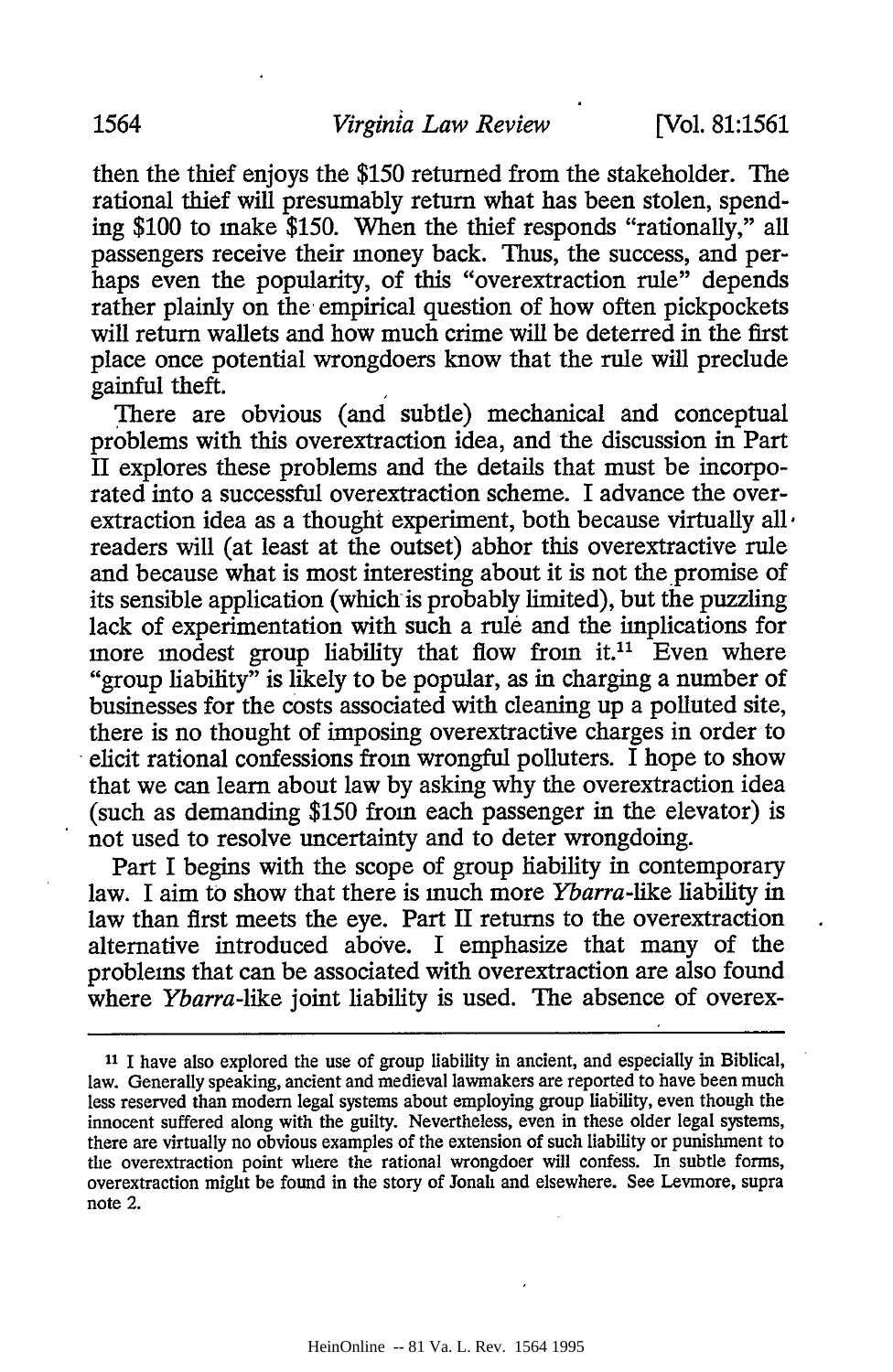tractive liability is therefore somewhat puzzling because it has many advantages over more modest group liability. Part III concentrates on the questions of why the overextraction idea is unattractive, or at least untried, and why the more modest *Ybarra* rule has spread only in certain directions. I suggest that the development of overextraction remedies may have been arrested by antipathy toward uninsurable risks and fears of destructive threats and - that to explain the absence of overextraction rules may also be to understand the scope of *(Ybarra-like)* group liability in law.

#### I. GROUP **LIABILITY** IN CONTEMPORARY LAW

## *A. The Doctrinal Limits of* Ybarra

*Ybarra v. Spangard* itself is of uncertain precedential value. A number of courts have explicitly rejected its holding even in virtually identical medical malpractice settings.<sup>12</sup> Other courts have adopted or followed *Ybarra* but, by focusing on the need for liability to overcome the "shroud of silence" among health providers, suggested that the rule may be limited to medical malpractice cases.<sup>13</sup> An information-forcing rule may also be regarded as especially productive in the medical setting because potential defendants do or could monitor one another. Alternatively, medical patients might be seen as having a special, if implicit, contract or relationship with those who provide medical treatment.

*If Ybarra* is confined to hospital settings, it is of limited precedential importance because in such situations it will often be the case that the plaintiff can sue the hospital and through vicarious liability overcome the defense that the identity of the actual wrongdoer is unknown. If the hospital is vicariously liable for all its employees, then the plaintiff will win when it is clear that an injury

**<sup>13</sup>**See, e.g., Van Zee v. Sioux Valley Hosp., **315** N.W.2d 489, 494 (S.D. 1982).

<sup>12</sup>See, e.g., Barrett v. Emanuel Hosp., 669 P.2d **835** (Or. Ct. App. 1983) (rejecting idea that anything can be inferred from mere occurrence of injury); Talbot v. Dr. W.H. Groves' Latter-Day Saints Hosp., Inc., 440 P.2d 872 (Utah 1968) (holding that numbness in arm following operation does not establish sufficient causation to reach defendants because nonnegligent causes also possible).

Although it is conventional wisdom, and probably sensibly so, to view *Ybarra* as less than universally followed, it is noteworthy that cases just like it do not seem to arise very often. In *Barrett,* for example, although the court never mentions the possibility that plaintiff's injury is questionable, the complaint, alleging mental and nervous disorders arising out of a knee operation, is likely to arouse suspicion.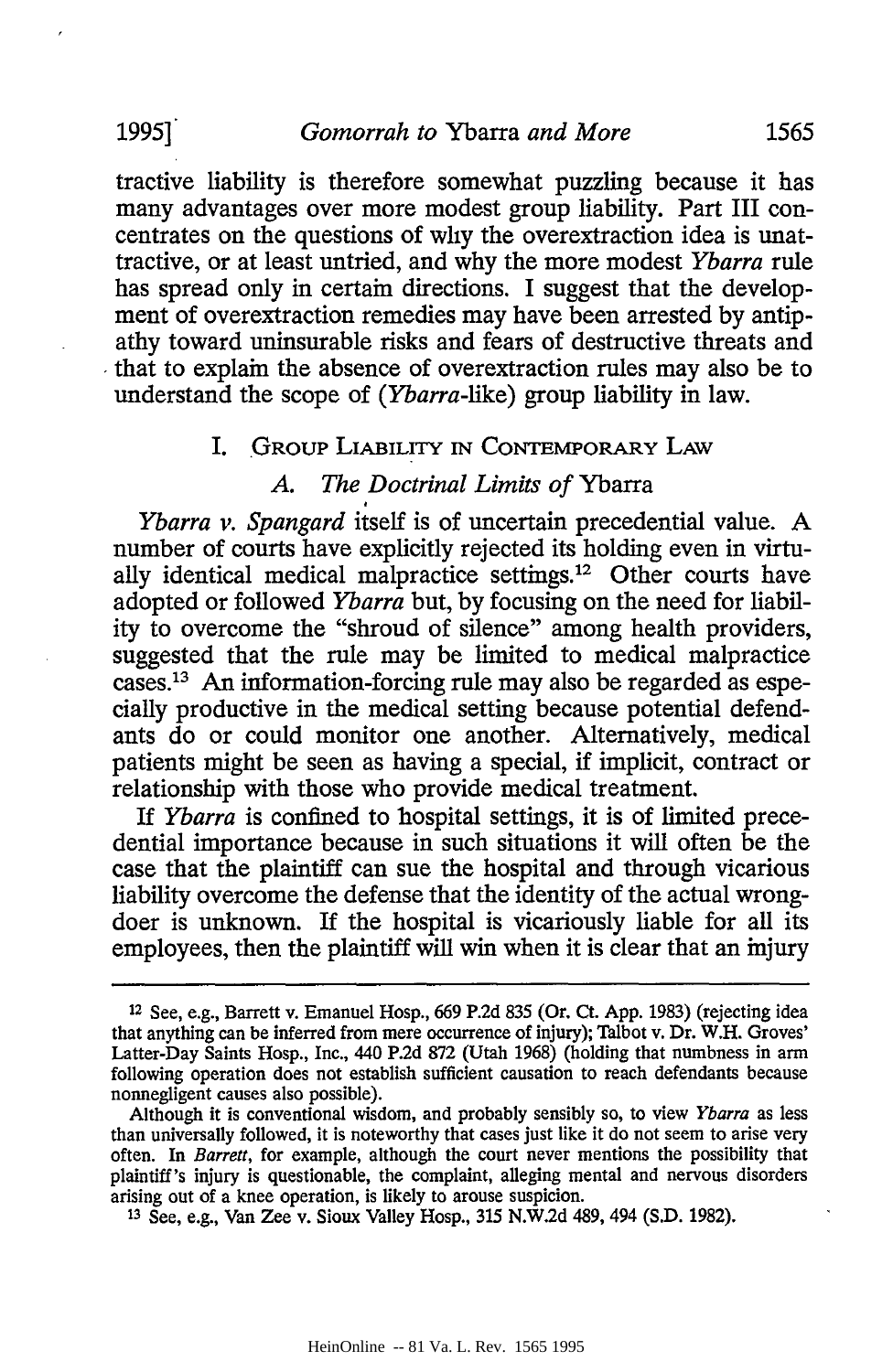was caused by some employee in the operating room and that all present in the operating room, aside from the patient, were hospital employees. Indeed, in *Ybarra* itself, where some of the "suspects" were not employees of the hospital, the court implied that it would be prepared to hold that these non-employees were nevertheless agents of the surgeon, so that vicarious liability would solve the plaintiff's doctrinal difficulty. 4 In any event, even if *Ybarra* is limited only by the contract or special relationship idea, that would be enough to keep it from spreading to our elevator passengers and to many other settings where an information-forcing rule might be useful.

In *NOPCO Chemical Division v. Blaw-Knox Co.,15* the plaintiff took delivery of a damaged machine that had been handled by three unrelated parties after it left the manufacturer's control. The plaintiff had hired one of these parties to transport the machine from its manufacturer to a storage facility owned by a second party, where it would remain until the plaintiff's factory was readied for the new equipment. The third party was chosen by the plaintiff to transport the machine from this storage facility to the plaintiff's factory floor. The machine was somewhere damaged by the negligent operation of a forklift. The defect was sufficiently hidden by protective coverings so that no one would have seen the problem when receiving the machine from the previous handler. The New Jersey Supreme Court decided the case in the plaintiff's favor, declaring that it Was unfair to burden the plaintiff with the nearly impossible task of proving who damaged the machine.<sup>16</sup>

*NOPCO* would seem to outflank *Ybairra,* because the *NOPCO* defendants were less likely than those in *Ybarra* to have information about one another's behavior; there was no implicit contract with the group of defendants; there was no particular reason to fear a "conspiracy of silence" among defendants; and there was not even the possibility (as there was in *Ybarra)* of judicial sympathy for a plaintiff whose claim of vicarious liability might normally have succeeded. *NOPCO's* imposition of group liability, despite the plaintiff's inability to satisfy the usual preponderance-of-the-

<sup>14</sup>*Ybarra,* 154 P.2d at 690.

**<sup>15</sup>**281 A.2d 793 (N.J. 1971).

**<sup>16</sup>**Id. at 797.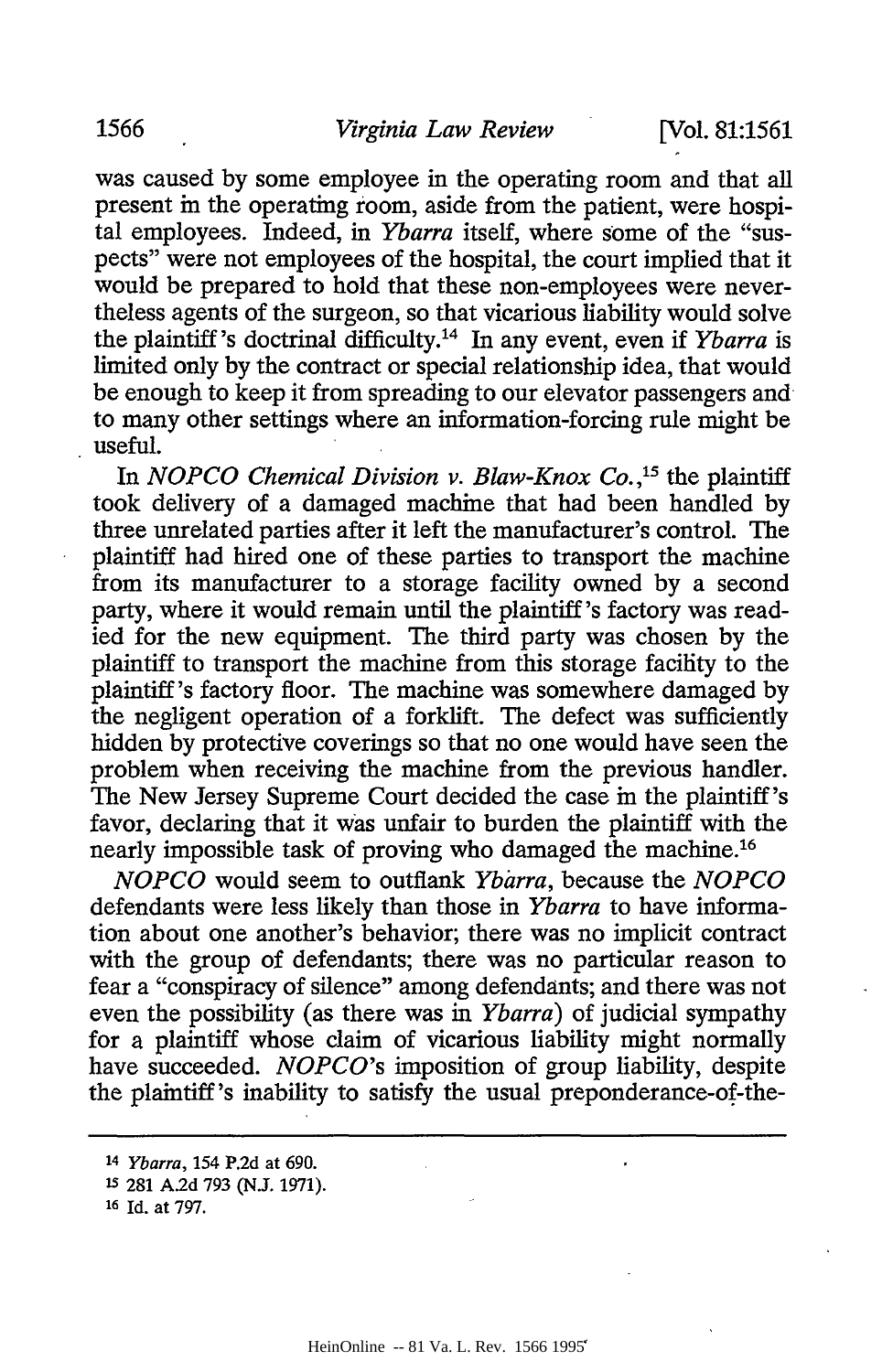evidence standard against any defendant, might be defended as serving to elicit exculpatory evidence from a given defendant about its own behavior, even if it could not be expected to force out information about the behavior of fellow defendants. Put differently, if in *Ybarra* the defendants had not all been in the operating theater at once but rather had come and gone from the plaintiff's bedside one at a time, liability would have been much less likely. And *NOPCO* is at best a nonmedical version of just such a variant of *Ybarra*, and at worst (for future defendants) very different because in *NOPCO* there is no sense in which liability might "really" be of the vicarious kind. The doctors and nurses in *Ybarra* may all have been working for the hospital (in fact if not in law), but the defendants in *NOPCO* were individually selected by the plaintiff and had no ongoing contractual relationship with one another.

Unsurprisingly, *NOPCO* is rarely cited<sup>17</sup> and is one of the few judicial decisions to go beyond *Ybarra* in imposing group liability. More representative is *Samson v. Riesing,'8* where responsibility for salmonella poisoning was not placed- on the eleven defendants who had all prepared turkeys or worked on the turkey salad for a school picnic. At least one of the defendants was probably negligent, but there was little chance that the threat of hability would have forced out useful information; nor were the defendants related in a way that would have warranted bending the requirements for vicarious liability.<sup>19</sup> I suspect that even the New Jersey Supreme Court would have resisted imposing liability in *NOPCO*

**<sup>17</sup>**Three other cases governed by New Jersey law cite *NOPCO:* Raritan Trucking Corp. v. Aero Commander, Inc., 458 F.2d 1106 (3d Cir. 1972) (agreeing that language in *NOPCO* suggests that its holding could be limited to situations involving a bailee for purposes of transportation); Shackil v. Lederle Lab., 561 A.2d 511 (NJ. 1989) (refusing to impose *NOPCO* group liability based on market share for injuries arising out of vaccinations); and Anderson v. Somberg, 338 A.2d 1 (NJ. 1975) (placing actual burden of proof on defendant medical team, hospital and manufacturer of forceps).

**<sup>18</sup>**215 N.W.2d 662 (Wis. 1974).

**<sup>19</sup>**Put differently, the common interest of these defendants could provide a source of vicarious or other liability, but schools, clubs and other organizations would become insurers and would pass along premium costs contrary to popular preferences. See infra text accompanying notes 71-75 (linking *Ybarra-style* liability to the presence of businesses rather than uninsured individuals).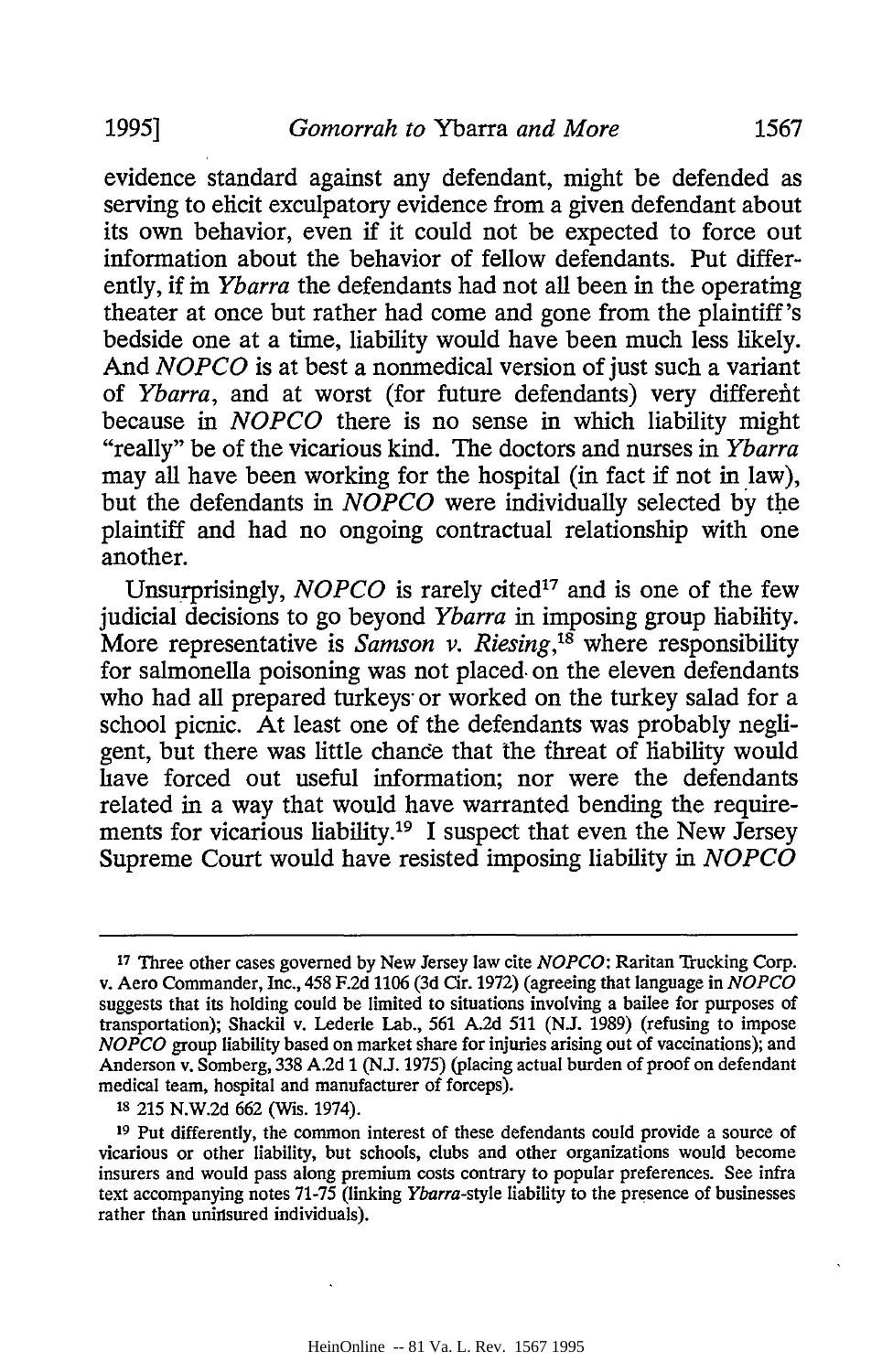had the wrongdoer been hidden in a group of ten rather than two innocent people.2°

#### *B. The Real Scope of* Ybarra

There is, however, much more group liability than first meets the eye when the identity of the wrongdoer is uncertain. I have already alluded to the first reason for this conclusion by implying that *Ybarra* may be of limited precedential importance because in so many like cases the plaintiff will succeed with a claim based on vicarious liability, even though it is impossible to identify the wrongdoing agent.<sup>21</sup> Put simply, the doctrine of vicarious liability often places liability on an innocent member of a "group."

Products liability law is perhaps the most important reason for my description of the real scope of *Ybarra. If* an automobile

21 The philosophical link between group liability and vicarious liability is noted in Robert A. Baruch Bush, Between Two Worlds: The Shift from Individual to Group Responsibility in the Law of Causation of Injury, 33 UCLA L. Rev. 1473, 1477 (1986) (arguing that vicarious liability, absent negligent supervision, clashes with notions of individual responsibility).

One practical link between vicarious and group liability is that courts can find that one defendant was the agent of another. Compare NOPCO Chemical Div. v. Blaw-Knox Co., 281 A.2d 793 (NJ. 1971), where the plainfiff chose to deal with each of the defendants, with General Electric Co. v. Pennsylvania R.R., 160 F.Supp. 186 (W.D. Pa. 1958), where damage to transported refrigerators could have been caused by any of three defendants (or even two unnamed carriers), and the court was content to let the named defendants exonerate themselves or implicate one another. The facts suggest that each carrier might have chosen the next, and there is therefore the likelihood that the court thought of the defendants in principal-agent terms. Another case along these lines may be Jackson v. Magnavox Corp., 280 A.2d 692 (N.J. Super. Ct. App. Div. 1971), where the plaintiffs were injured when their car ran into a negligently parked trailer. Magnavox, which had goods to be hauled, was to have returned the trailer to a second defendant, Merit, which had done the hauling. It was unclear whether the trailer had been returned to Merit before the accident, but it was certainly not in the control of a third defendant, a railroad, which had the general lease on the trailer. The jury was told to find against Magnavox or Merit. Again, these defendants might be seen as participating in an agency relationship.

**<sup>20</sup>**Indeed, the other cases that expand upon *Ybarra* involve just two or three defendants so that the "error costs" of shifting the burden of proof are low. Compare Jackson v. Magnavox Corp., 280 A.2d 692 (N.J. Super. Ct. App. Div. 1971) (emphasizing that uncertainty as to liability is narrowed to two defendants) and Litzmann v. Humboldt County, 273 P.2d 82 (Cal. Dist. Ct. App. 1954) (refusing to exonerate two possible wrongdoers because of uncertainty in action against the alleged wrongdoers and the county which sponsored the fair at which explosion took place) with Clift v. Nelson, 608 P.2d 647 (Wash. Ct. App. 1980) (denying action against crowd of onlookers absent particularized showing of personal culpability).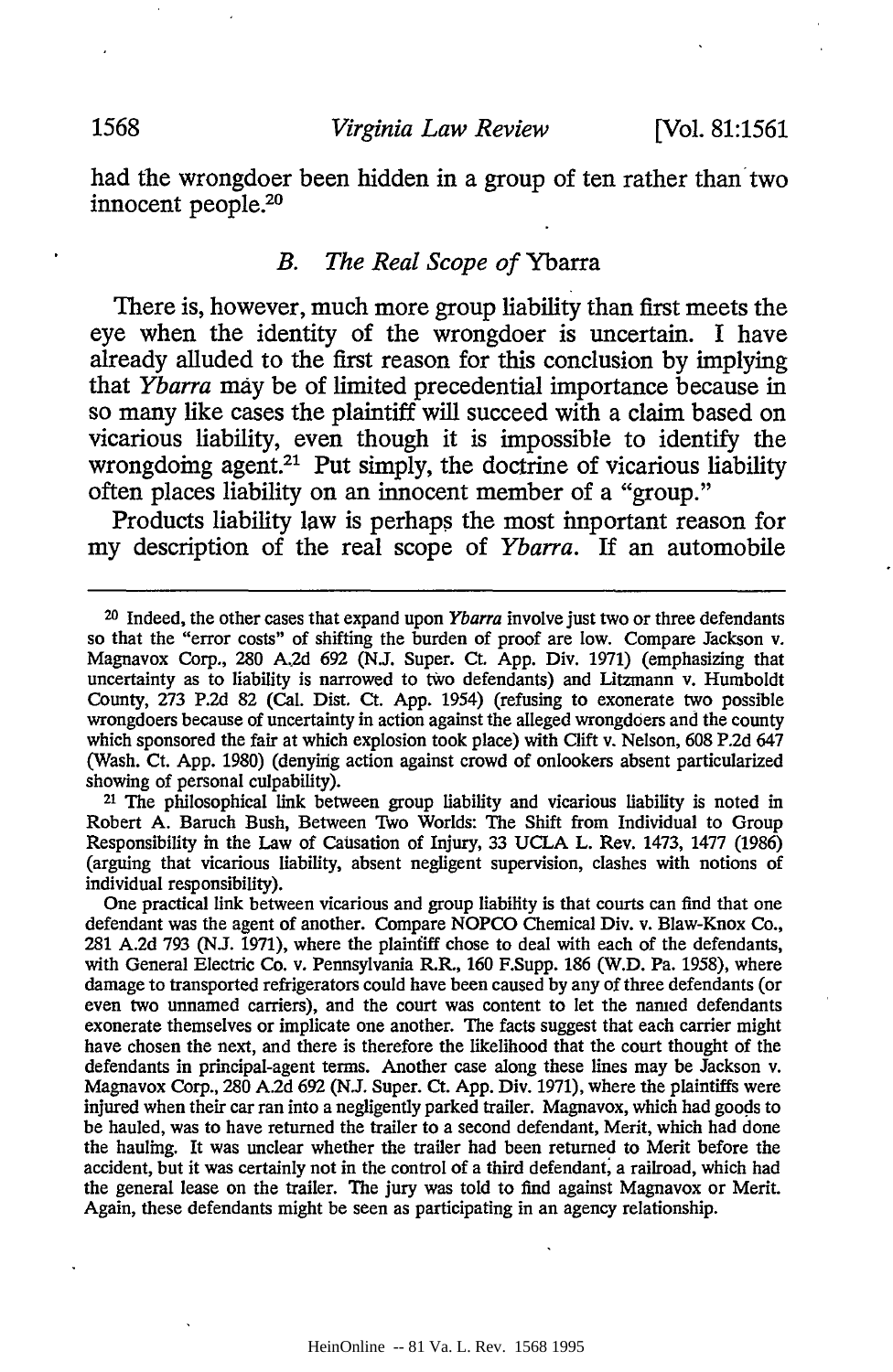explodes, a victim may collect from the manufacturer of this apparently defective product without pointing to the precise component (and therefore subcontractor) of that product that was negligently made and that caused the explosion. Products liability law looks to the least-cost avoider-where that expression refers not only to direct precautions but also to the ability to contract with other precaution takers. Indeed, once we recollect that the historical, doctrinal obstacle in the way of products liability was lack of privity between consumer and manufacturer, it is easy to see that in the absence of that obstacle vicarious liability and products liability are close relatives.<sup>22</sup>

I am suggesting that in many cases where there is uncertainty about the identity of the wrongdoer, or at least where this uncertainty can be reduced to the point where there is a mere handful of suspects (some of whom may be nonculpable so that the uncertainty is not simply about which of a number of wrongdoers caused the injury in question), vicarious liability or products liability doctrine permits recovery, and often serves to spread the costs of the loss across the "community" or target group in which the actual wrongdoer is most narrowly found. This is precisely what *Ybarra* did in the operating room, but that case was difficult only because it did not involve a product and, apparently, because the formal hierarchy necessary to trigger vicarious liability was absent. Potential plaintiffs, which is to say all citizens who do not know whether the negligence that may one day cause them some injury will come from a defective product or from a group of doctors (who may or may not work for one another or for a common hospital), ought to regard *Ybarra* as a relatively small part of the law's nonuniversal willingness to find liability where the actual wrongdoer is unidentified. Vicarious liability and products liability are far more important developments in this regard. Put differently, if we opted for *Ybarra-style* liability in our elevator case, so that each passenger

<sup>&</sup>lt;sup>22</sup> This comparison suggests that the exception in vicarious liability law for independent contractors is somewhat puzzling because this is, in a sense, the precise relationship of the maker of a component part to the manufacturer of the automobile. In any event, both vicarious and products liability can raise prices among suppliers and otherwise lead to cost sharing in the manner of *Ybarra.* In turn, indemnification agreements can refocus the burden of liability but this is also the case in *Ybarra,* where indemnification agreements, like, insurance contracts, are presumably enforceable.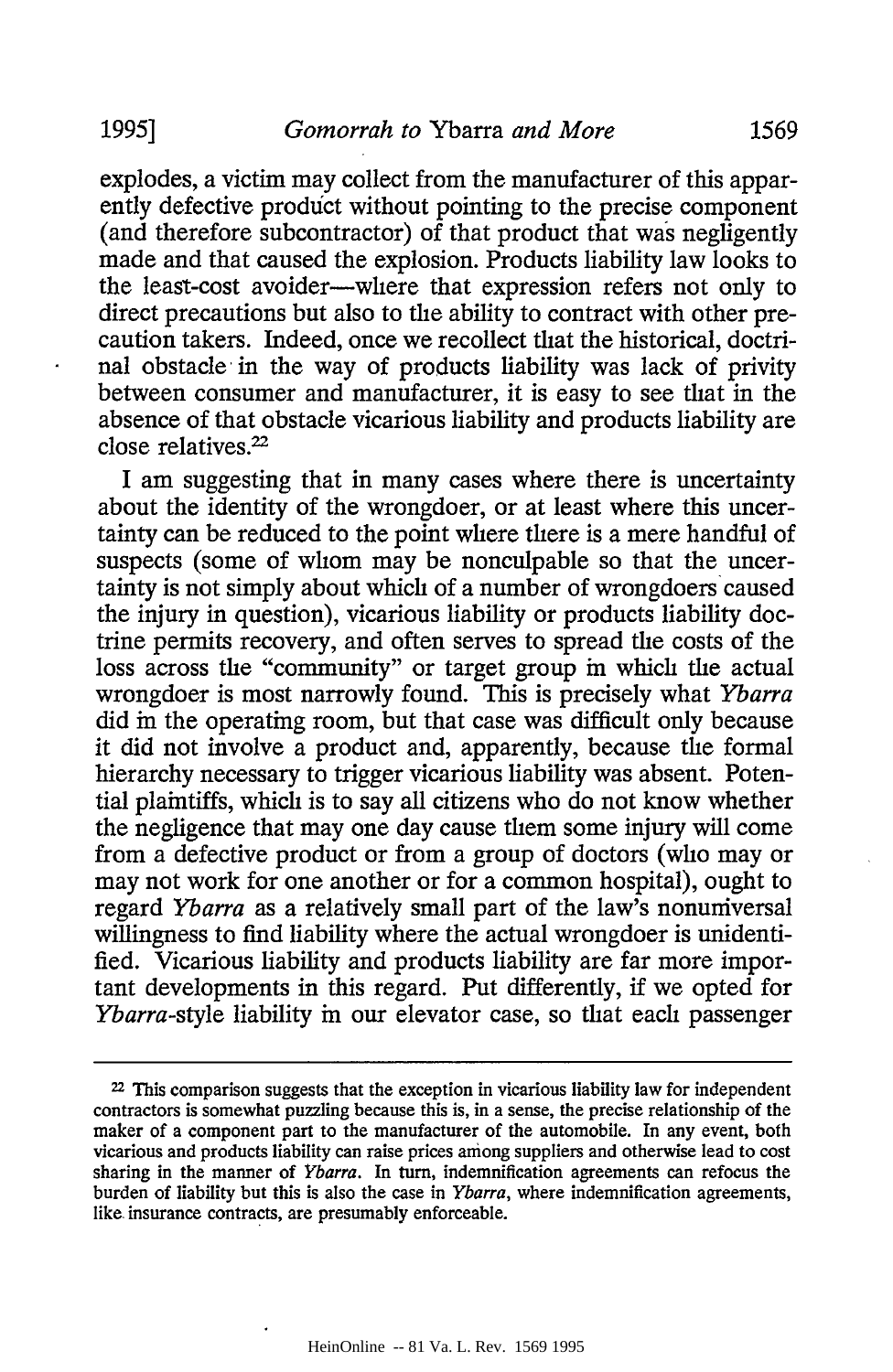paid twenty dollars to the victim, the case would still be of relatively limited impact because so many cases of comparable uncertainty are already decided in the plaintiffs' favor as a result of vicarious liability and products liability law.

There is also a more dramatic and less doctrinally driven reason to think that group responsibility, as in *Ybarra,* is commonly the de facto rule when the identity of the (causal agent and) wrongdoer is uncertain.<sup>23</sup> When victims are repeat players, they will generally be able to share losses with other innocent players and perhaps with a group that includes both innocents and unidentifiable wrongdoers. Thus, shoplifting raises prices in a way that forces all shoppers (including most shoplifters, who are likely to acquire some of their goods through normal purchases) to bear the cost of this crime; tax fraud probably imposes costs on all citizens and surely on all taxpayers; and unsolved burglaries and many other crimes impose costs on all property owners. The costs of some crimes and torts are borne more broadly than others but the point is that in the long run the cost of undeterred wrongdoing is shared by many innocent people through higher prices and taxes, the costs of taking precautions, and the hidden costs of avoiding certain activities or locations.

In the case of the pickpocket on the elevator, there is less potential for loss sharing because there is little repeat playing. Once the wrongdoer has struck, passengers are unlikely to agree to share the loss (much less agree to a less moderate group liability rule) even though some of these passengers might have agreed on such a scheme ex ante, before they knew who among them would become the victim. To the extent that many passengers would agree ex ante to an *Ybarra* rule or more, there is of course the familiar argument for imposing (legislatively or judicially) that which citizens would bargain for in the absence of transaction costs. Some measure of group responsibility may satisfy this criterion.

If most passengers would in fact decline an ex ante opportunity to opt in to an *Ybarra-style* rule, they might do so because of a kind of confidence or fear of the moral hazard that some of their

<sup>23</sup>Broad and formal (as opposed to de facto) community responsibility is not unknown. The most serious examples of group liability involve wars fought because of the behavior or interests of a part of the population. For a discussion of this aspect of group liability, see Levmore, supra note 2.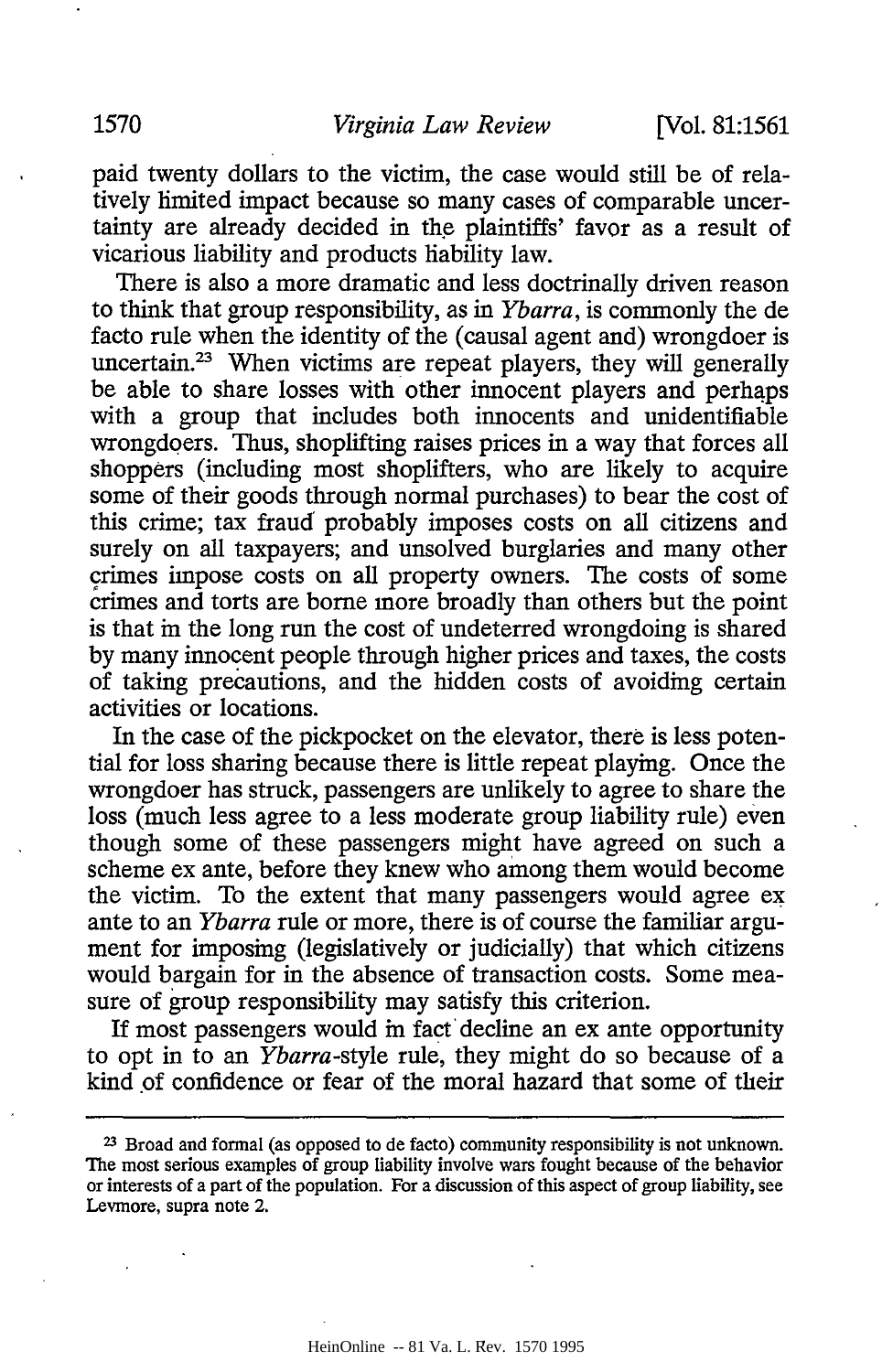fellow passengers are more likely, or will now be more likely, to fall prey to the pickpocket than they.<sup>24</sup> It is no accident that more people purchase insurance covering the theft of their automobiles, for example, than purchase traveler's checks or other forms of pickpocket insurance. Even in a world without insurance many people might decline to share losses more than they must, but the point is that a great deal of sharing will occur naturally. In its simplest form, this sharing comes from repeat playing, so that the elevator case may be unusual because it is a scenario that is not often repeated with the same passengers. If it were repeated, it would make little difference whether the apparent rule was no liability or *Ybarra,* or whether passengers agreed ex post or ex ante or even through insurance contracts to share in the losses. In the long run, given the pervasiveness and costs of crime, group liability is the de facto rule for people who work or live near one another.

The same is true of many torts. If we are unable to identify the polluter of a waterway, we might eventually resort to a tax on, or to assigning cleanup costs to, nearby factories, or to an industry as a whole. When these costs are borne by taxpayers, recreational users, or consumers of fish, it is apparent that innocent people are forced to pay for the wrongs the law could not or chose not to assign. As the target group is narrowed, the private incentive to help identify the wrongdoer increases, yet even in the absence of identification, greater liability falls on the actual wrongdoer. At the same time, however, more innocents are made to pay in a way that may seem both distributionally unfair and likely to generate inefficient activity-level effects as these innocents try to keep their distance from liability.

Majoritarian tastes and power generate "natural" group liability. Some people may not agree to group responsibility as they enter the elevator, but most people (or their elected representatives) will

<sup>24</sup>Some people may guard their valuables less jealously than others. And some people carry around a great deal more money and jewelry than others. Most insurance schemes require larger premiums for larger risks. One might try a scheme such as that represented by general average contribution in admiralty law, in which all passengers on the elevator contributed according to the value of what they brought onto the elevator, but it would be impossible to carry out this plan without searching all the passengers, and uncertainty would be inevitable because such searches cannot be required. In other settings it would simply be difficult to combine the principles of general average contribution and overextraction.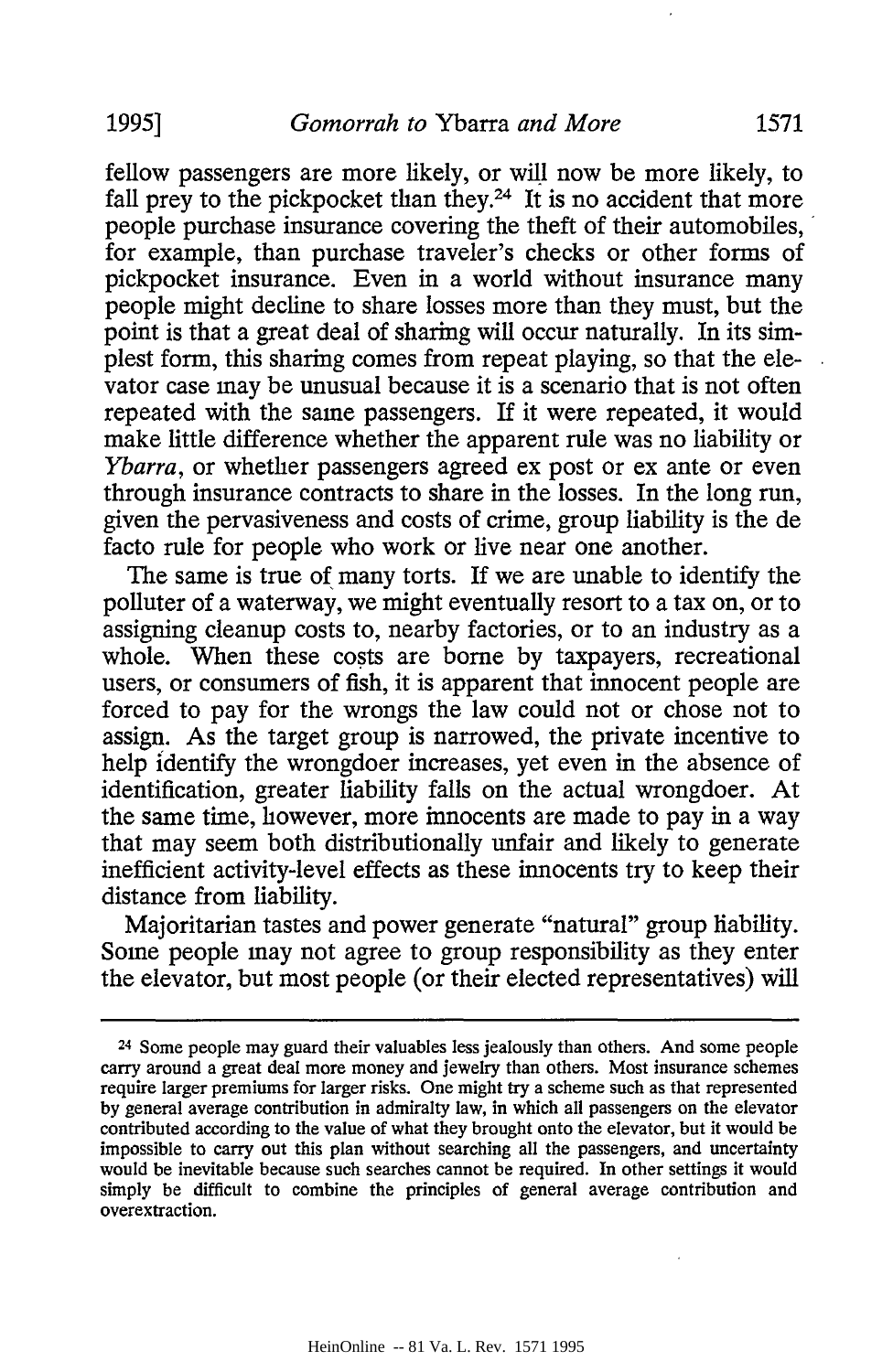agree to some sharing of this kind when faced with certain social problems caused by wrongdoers who are difficult to identify. At one level there are rules that resolve uncertainty by imposing liability on industries and subsets of citizens. Environmental cleanup charges and minimum driving and drinking age laws are examples of these broadly imposed costs. But at a less refined level there is almost no end to the list of measures that can at least in part be described as spreading costs in the manner of *Ybarra*. Many taxes, affirmative action plans, curfews and reporting requirements can be viewed in this way. In all these cases we might well choose to impose liability on known wrongdoers if we could do so costlessly; it is in the face of uncertainty that we share burdens more widely for reasons of deterrence or compensation or both.25 If *Ybarra* is about providing some deterrence (even if only at the activity level), . some insurance, and some incentive to report wrongdoing by others, then an enormous amount of government regulation can be described as of a piece with *Ybarra.* If there was something remarkable about the decision in *Ybarra,* perhaps it was simply the fact of its judicial rather than legislative origins.

If the scope of group liability is accepted as quite great, and *Ybarra* as just one small piece of this reality, then the question becomes not so much why and when we employ group responsibility, but rather why and when we do not always refine such liability by even more regularly imposing it on well-defined narrow target "refined" group liability when the narrow target group lacks the contractual links that may normally be a proxy for repeat playing. Although *NOPCO* remains the doctrinal outlier, it is perhaps more defensible under this view than any other because the plaintiff is contractually linked to the defendants, even though there is no repeat playing.

A second factor in deciding between *Ybarra* (or vicarious liability or products liability) and broader group liability (through taxes, price increases, and other nonjudicial means) builds on an important difference between refined and de facto group liability. Both

**<sup>25</sup>**These goals normally lead to some narrowing of the target group. Thus, curfews are sometimes imposed on those under a specified age. And in taxing cigarettes and alcohol, we may be pleased if one effect is reduced consumption (and therefore reduced external effects).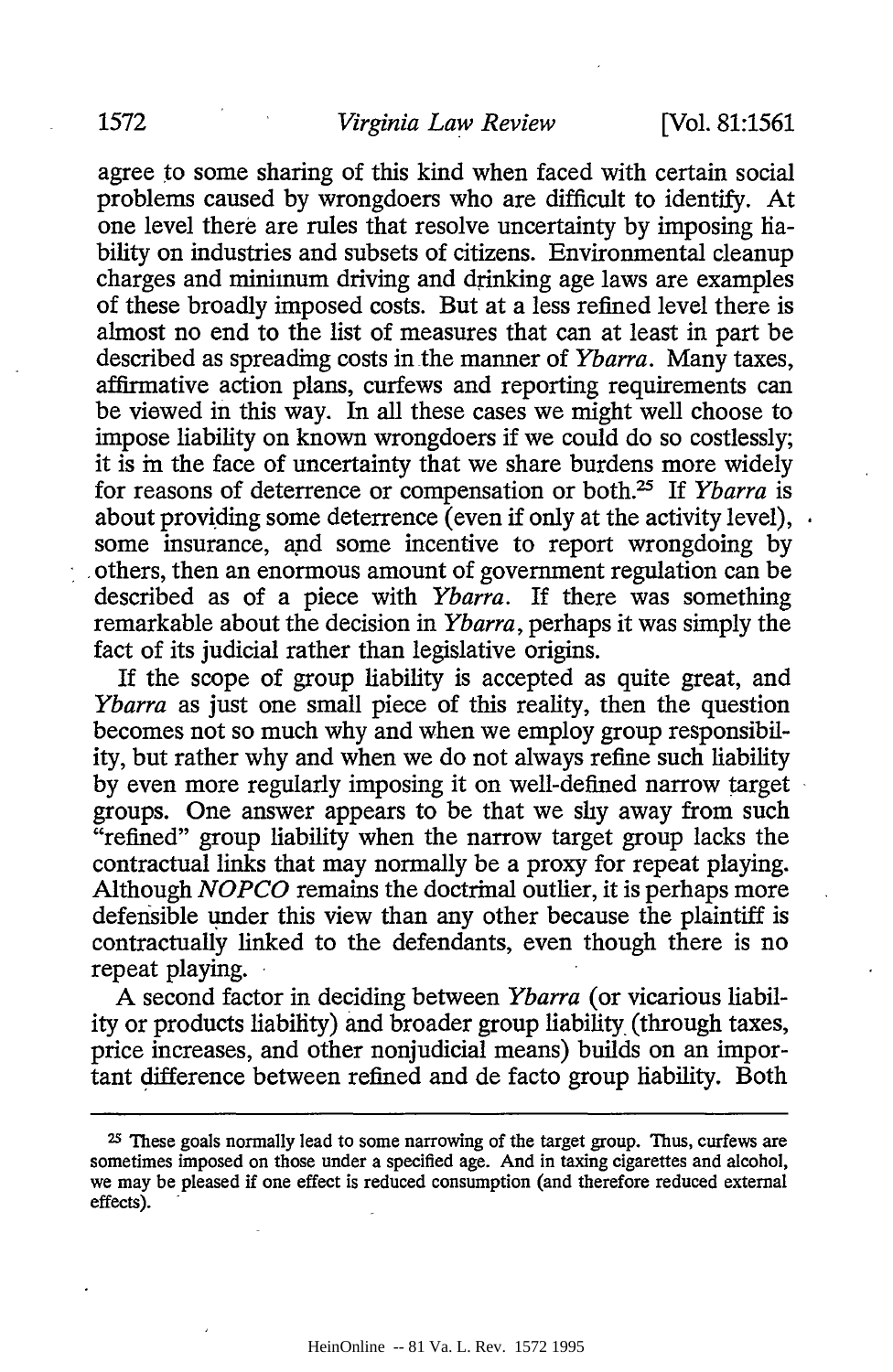types of group liability impose costs on innocent players, but only refined, case-oriented liability offers compensation to (uninsured) victims. A plaintiff who cannot point precisely to the wrongdoer who caused his injury may be compensated through products liability law, vicarious liability law, or occasional decisions such as *Ybarra* and *NOPCO.* But when the claim falls into none of these categories, the fact that there may be ultimate loss sharing because of taxation schemes or simply through repeat playing does little for the victim in a given case. The point is not to extol the advantages of refined group liability, but rather to illuminate the line between refined and de facto group liability by observing that without compensation there is no incentive to report losses dishonestly.26 The court in *Ybarra* seemed certain that the injury was inflicted in the operating room,<sup>27</sup> and the *NOPCO* court emphasized that the plaintiff could not have damaged the equipment in question.<sup>28</sup> But in many cases there will be reason to fear false claims if group liability provides compensation.<sup>29</sup> In a sense, this explanation is but one step removed from the question of why we do not regularly use rewards (rather than the threat of *Ybarra* liability, for example) to encourage witnesses.30

Finally, a third explanation for the apparent preference either for no liability or for broad (and moderate) group liability over refined, *Ybarra-style* liability relates to risk aversion, or the taste

**<sup>26</sup>**If there are insurance schemes in place, there will of course be compensation and similar incentives to manufacture claims. But first-party insurance will control some false claims through deductibles and experience ratings.

**<sup>27</sup>***Ybarra,* 154 P.2d at 689-90 (suggesting that the patient was at all relevant times in the exclusive control of the defendants).

**<sup>28</sup>***NOPCO,* 281 A.2d at 795-96 (stating that source of damage discovered by manufacturer's field engineer and plaintiff established that the damage most likely occurred in transit).

**<sup>29</sup>**The discussion in Part **m.C** extends this argument in considering the likelihood of false accusations.

**<sup>30</sup>**The moral hazard associated with rewards relates to the danger that reward-seekers will help create losses that, in turn, stimulate rewards. Saul Levmore, Waiting for Rescue: An Essay on the Evolution and Incentive Structure of the Law of Affirmative Obligations, 72 Va. L. Rev. 879, 886-89 (1986). The stick that is used in *Ybarra* may generate an activity-level effect, see infra Part II.C, but the compensation offered to the victim does not create an incentive to create losses. It may, however, encourage those who have suffered losses to claim that they were caused by a group of attractive defendants.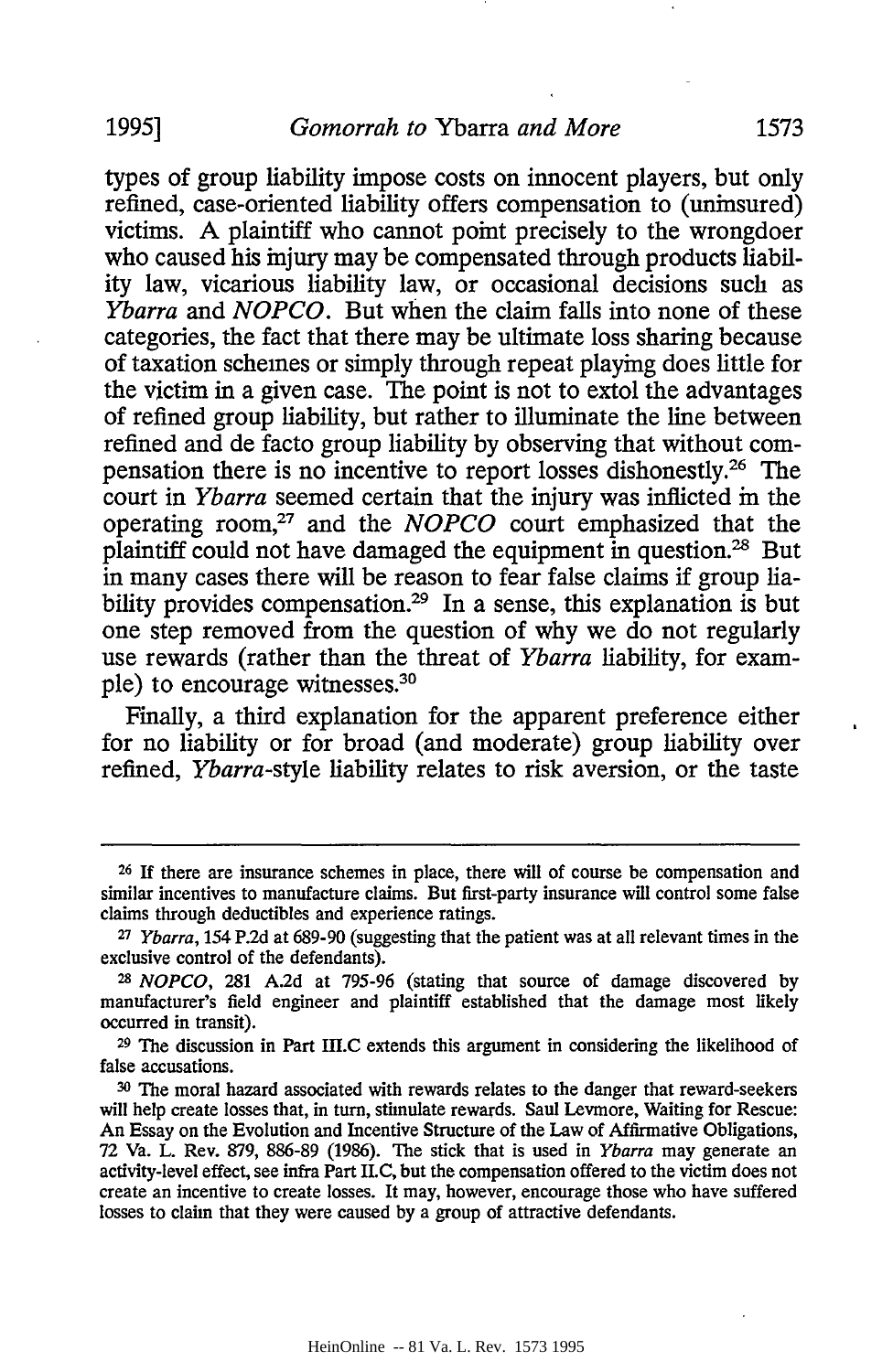for insurance. 31 We have seen that *Ybarra-like* liability has been assigned to such defendants as manufacturers, common carriers, and doctors, but this sort of refined group liability has virtually never been applied to a small number of individuals-perhaps because some of these individuals are likely to be without liability insurance. $32$  It may well be that passengers in an elevator do not face *Ybarra-like* liability because we do not wish to force so much risk on uninsured individuals.<sup>33</sup> In slight contrast, factories along a polluted river may be subject to liability in the manner of *Ybarra,* -and they can more easily insure against such liability. I return to the importance of insurability in Section III.D.

It is tempting to enrich this explanation with a link to the distinction between negligence and intentional wrongdoing. One reaction to the question of why *Ybarra* might be praised in the operating room but not in the elevator is that where intentional wrongdoing is concerned we are *less* inclined to invoke any form of group liability.<sup>34</sup> If insurance were truly unavailable for intentional wrongdoing and always permitted otherwise, either as a matter of public policy or as a practical contractual means of controlling moral

**<sup>32</sup>**Homeowner's policies may well cover the kinds of group liability likely to threaten individuals, see infra notes 72-73 and accompanying text (discussing possible liability for negligent salad preparation and smoking in a hotel room), and even overextraction in an elevator, but many individuals do not own homes (and thus do not carry homeowner's insurance policies) and do not carry other means of liability insurance.

**<sup>33</sup>**Somewhat similarly, much as individual students or faculty members might aspire to create a law school "community," few would agree to share the losses associated with stolen backpacks and the like.

<sup>34</sup> One explanation for this reaction is that the greater stigma attached to responsibility for an intentional wrong is (and should be) more cautiously placed on innocent shoulders. Another explanation may be that where there is intentional wrongdoing there may be no insurance, so that courts are especially disinclined to impose group liability. As for the first of these reasons, I am inclined to think that if this liability were shared, the stigma would largely disappear. More generally, it is not entirely clear that the distinction between negligence and intentional wrongdoing is doctrinally correct. If *Ybarra* had involved a wound carved into the patient's shoulder, so that the court were confident it had been intentionally and maliciously inflicted, would it have declined to find group liability? To be sure, it might not have used the doctrine of res ipsa loquitur, because that doctrine does seem (strangely) limited to cases involving negligence, see Prosser and Keeton, supra note 6, § 39, at 244; Restatement (Second) of Torts § 328D (1964), rather than intentional torts, but there may have been other routes to the same outcome. Note that res ipsa itself may be limited to cases where insurance is available to the defendant.

**<sup>31</sup>**The explanation that follows in the text might be reinterpreted as showing that in certain areas of law individuals are freed from liability where businesses are not. This distinction is discussed in Part III.A.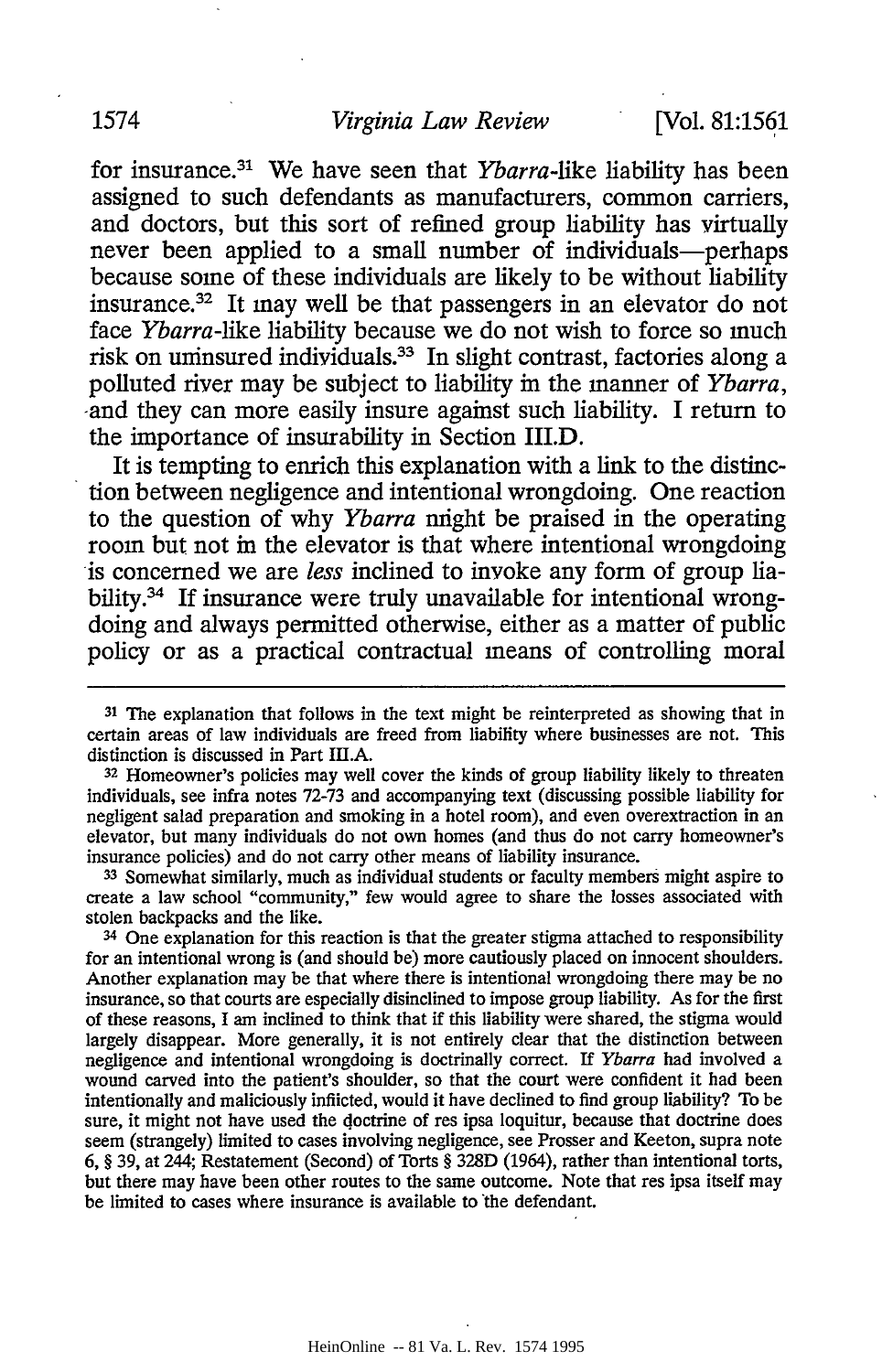hazards, then the connection would be a close one although a bit arbitrary. But inasmuch as the line between intentional (or uninsurable) and other wrongdoing is itself blurry, there is not much to be gained from emphasizing that the wrongdoing in the elevator was intentional whereas that in *Ybarra* was not.35

#### II. OVEREXTRACTION

#### *A. Designing Overextraction Rules*

It goes almost without saying that overextraction must be limited or designed to induce the rational wrongdoer to confess.<sup>36</sup> Overextraction would be somewhat wastefully chilling where an innocent person could falsely confess and extremely so where the wrongdoer was unaware of his own wrongdoing. A false confession allows an innocent person to pay where the wrongdoer should have paid. In contrast, where there is an unaware wrongdoer, all the innocents will forfeit their overextracted payments. Indeed, *Ybarra* itself is ill-suited for overextraction if the wrongdoer could have been unaware of his role in injuring the patient. The same might be true of some polluters along a river; overextraction can be attractive only if the nature of the pollution is such that we can be sure that the polluter knows of its own misdeed, much as the pickpocket is surely self-aware.

Careful design is also needed where the wrongdoer will fear that confession brings on additional penalties. There is a tradeoff between the cost of preserving the confessor's anonymity and the cost of designing an overextraction scheme to make confession attractive even to the wrongdoer who anticipates legal or extralegal penalties beyond those imposed as part of the overextraction rule.37 Where anonymity is costly, and further penalties are antici-

**<sup>35</sup>**The distinction between intentional and other wrongdoing, with respect to group liability, is explored in Levmore, supra note 2.

**<sup>36</sup>**I will use the term "confess" to include the anonymous return of what has been stolen. I might say instead "right the wrong."

**<sup>37</sup>**In the pickpocket example the problem of extralegal sanctions may not arise if the passengers do not know one another. But if they do belong to a common community, and a confessor must fear further punishment, the incentive not to confess can be eliminated by maintaining the confessor's anonymity. The police officer might put each passenger in a separate room and even allow each passenger to drop an envelope into a box. The confessor would put the wallet in an envelope and preserve the secrecy of the "confession."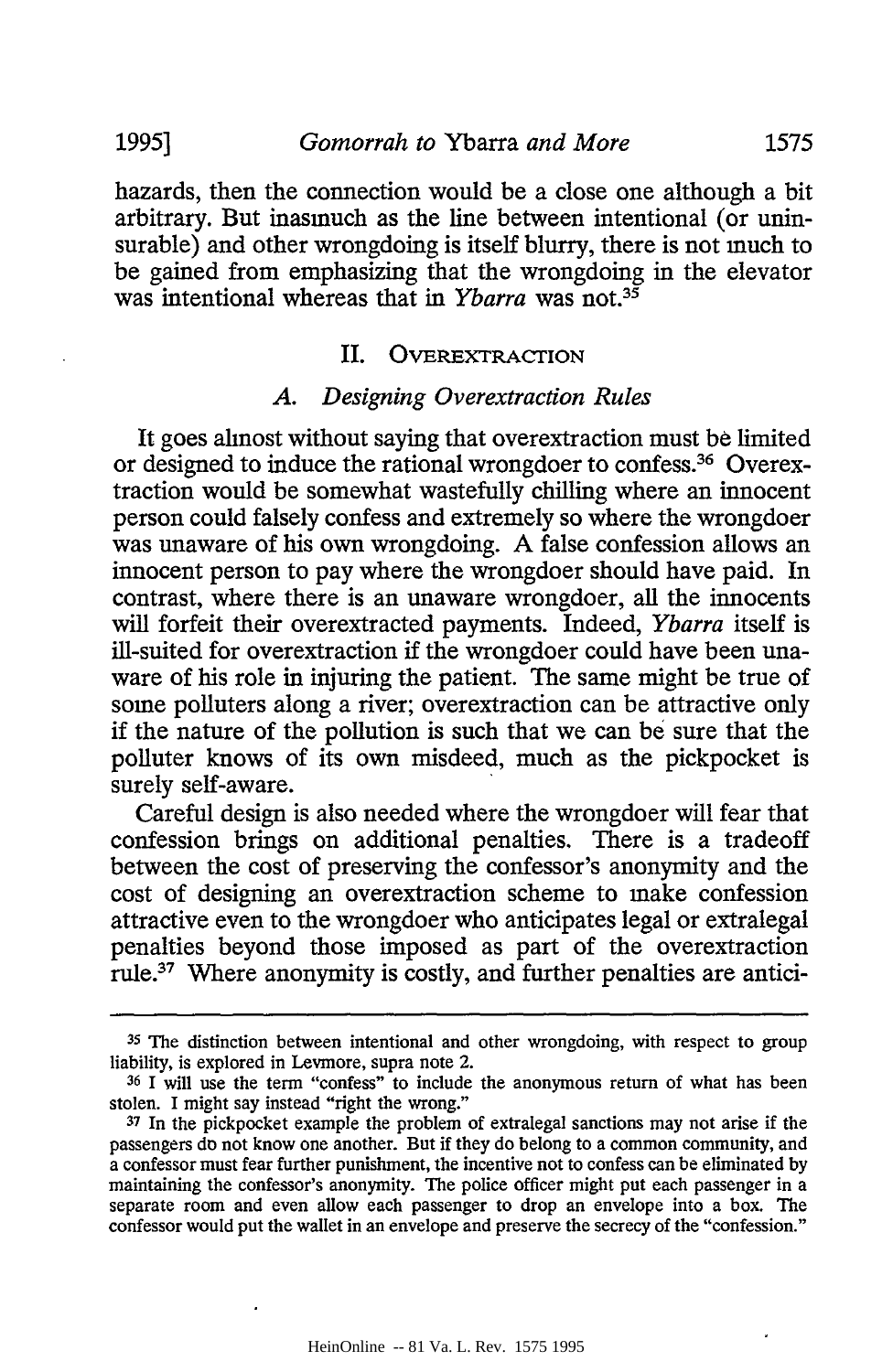pated **by** the potential confessing wrongdoer, the overextraction scheme needs to tailor its penalties (downward) in order to make confession attractive. One interesting implication of this requirement is that non-anonymous overextraction will be most difficult to design precisely where "communal responsibility" is normally most expected, namely where the target group members are closely bound. For overextraction to work in these settings, where extralegal sanctions are most likely, greater investments aimed at preserving anonymity will be worthwhile.

The cost of a failed application is of course greater the larger the target group from which overextraction is demanded. Yet, it is imperative that the target group contain the actual wrongdoer. In the elevator example, the target group can be narrowed **by** permitting passengers to choose between submitting to the overextraction scheme or to a search **by** the police officer.39 Other obvious

In other situations anonymity is less easily meshed with the need for a true confession. In the case of factories along a river, for example, the confessing polluter will need to show physical evidence at the factory site in order to demonstrate that it was really the wrongful polluter and not simply a member of the target group eager to pay actual damages rather than the larger overextraction amount. Anonymity is a convenient way to ease the fear that confession will be followed by costly tort suits. Presumably, a third party (or government agency) could be counted on as a confidence-maintaining stakeholder-and indeed the government has every reason to limit penalties as promised by the overextraction scheme in order to preserve the value of overextraction for the future. Similarly, if something is stolen from a teacher's desk, the teacher can use overextraction in order to encourage the return of the stolen item (where only the thief will know what was actually taken), and the teacher has every incentive to stick to the promised penalty in order to make overextraction work and thereby reduce future wrongdoing.

**<sup>38</sup>**There is likely to be some social loss arising out of every extraction from an innocent party, and there are fewer such extractions the narrower the target group. Note that the *Ybarra* approach also prefers a narrow target group and that both overextraction and *Ybarra* must be sure that the wrongdoer is in the target group. In the actual *Ybarra* case, the court was (correctly) forced to include among those subject to the joint liability rule a nurse who was most unlikely to have witnessed much, but who might conceivably have done the wrong herself. See *Ybarra,* 154 P.2d at 688.

**<sup>39</sup>**A disadyantage of permitting anyone *who* is willing to be searched to skip the overextraction rule is that the information-forcing component may be lost. A passenger who has not stolen the wallet, and who agrees to be searched, may well know the identity of the wrongdoer. On the other hand, *Ybarra* itself gives up the information-forcing idea where a defendant is able to show that it could not have done the wrong in question. *Ybarra, 154* P.2d at 691 (stating that "all those defendants who **...** might have caused theinjuries may properly be called upon to meet the inference of negligence by giving an explanation of their conduct"). A more radical version of *Ybarra* might have permitted defendants to escape liability only if all but one of them could show that they were not the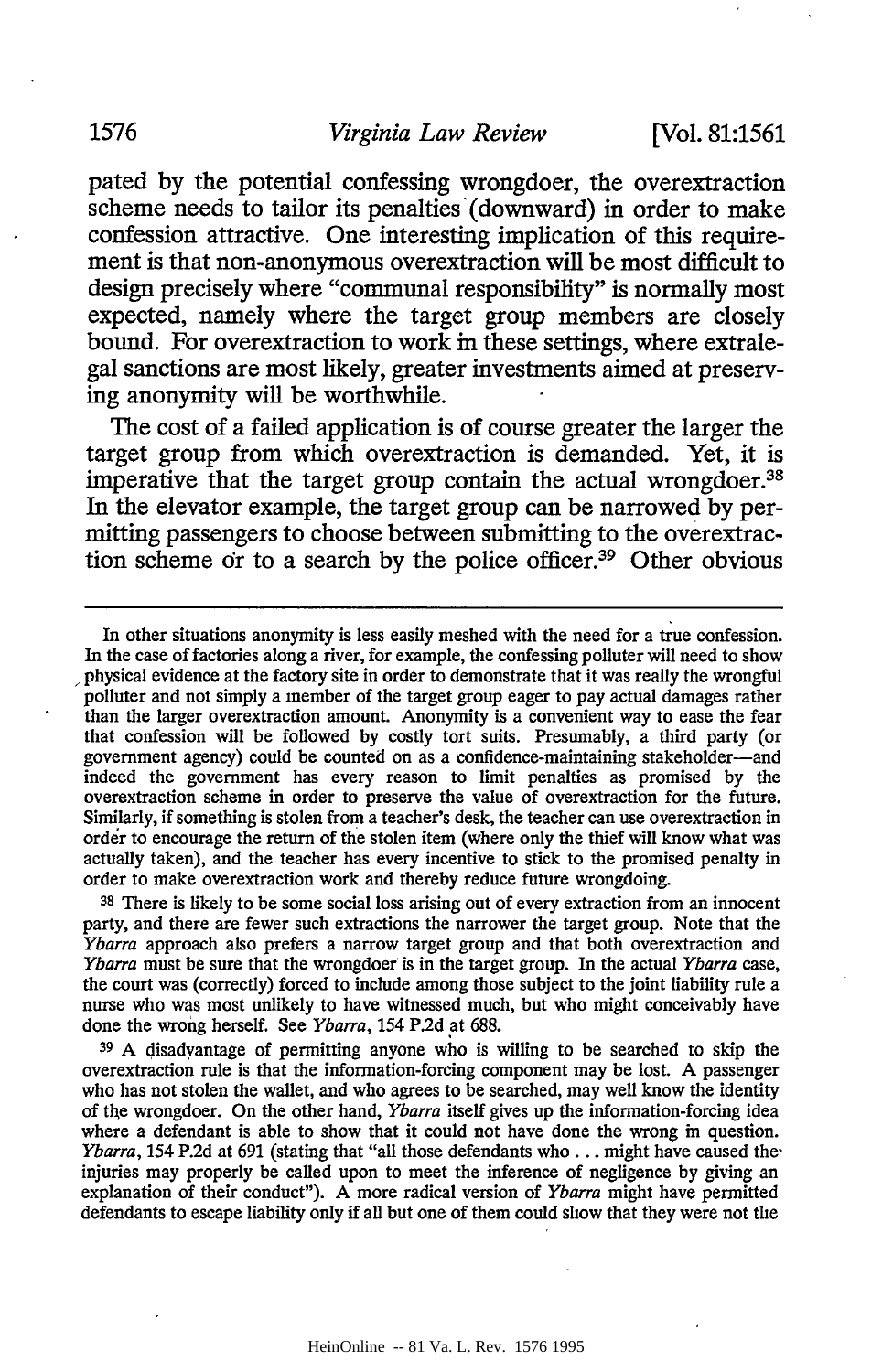problems can be avoided if the victim is permitted to trigger overextraction only by agreeing to be searched *and* to contribute along with the other passengers in the overextraction scheme. The search removes doubt as to whether the victim has relocated his wallet. The payment might be understood either as a step toward ensuring that the victim does not complain carelessly or as a step toward encouraging the victim to internalize the cost imposed by the extraction scheme on the innocent passengers. If there are five other passengers, we might ask the victim to risk **\$600** or \$750 rather than \$150 (if the claim is that \$100 was stolen) as a means of fully internalizing the costs imposed on the innocent passengers.<sup>40</sup> On the other hand, one reason the overextraction idea may fail is that the thief sometimes bears personal hostility toward the victim. The overextraction from the thief may succeed if the thief values his own \$150, for example, more than the victim's distress in losing \$100, but the same thief may be counterproductively encouraged (either to steal or to decline to return what was stolen) by the prospect of the victim's losing **\$600** or more through an unsuccessful overextraction scheme. Stealing in order to trigger the overextraction rule can be seen as a kind of vandalism, and there is apparently some taste to commit such a wrong even though it does not enrich the perpetrator in the conventional sense. Moreover, if large payments are required of victims, some victims will fail to report wrongs of the very sort that might be solved and prevented by overextraction.<sup>41</sup>

**<sup>40</sup>**The large payment may also minimize the danger of threatening fellow passengers that one will falsely report a theft. The problem of threats is taken up below in Part Ill.C.

tortfeasor, but such a strong-form, information-forcing rule was apparently unpalatable to  $\sim$ the court in *Ybarra.*

The information-encouraging component of overextraction could be retained (even with the search option) by a rule that offered anyone who had been searched a reward for information. But see supra note **30** (considering the moral hazard associated with rewards).

<sup>41</sup>Under existing legal rules, victims may under-report crimes because they consider the costs of reporting but fail to consider the social gains either from catching someone who is likely to commit future wrongs or from deterring criminals in general. On the other hand, victims may over-report because they do not consider the costs borne by innocent targets of any investigation (inasmuch as we lack perfect fee shifting in either criminal or civil cases). Because overextraction requires payments from likely innocents-in addition to the costs of being investigated-I pay special attention to the danger of over-reporting.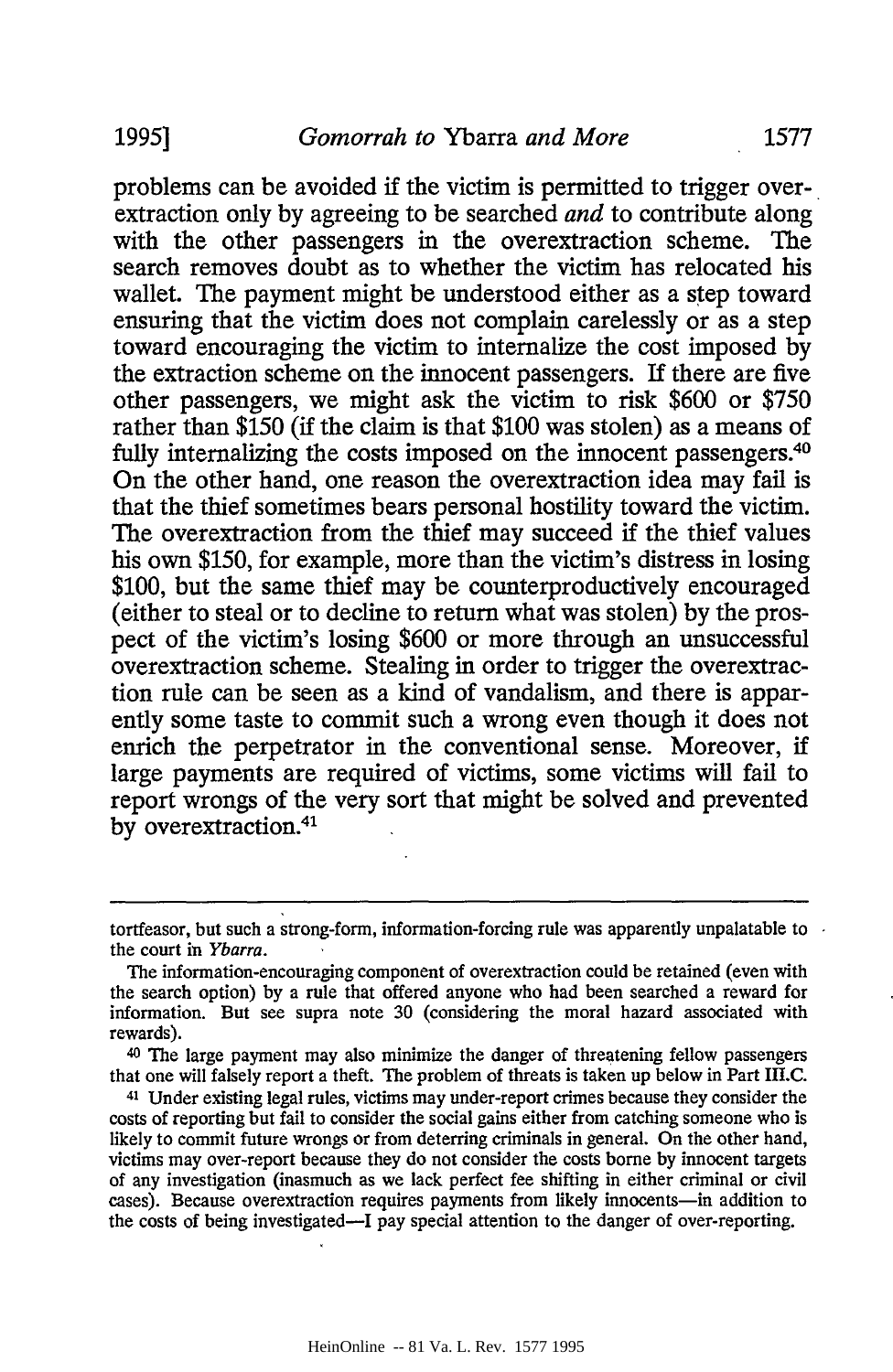Finally, although the overextraction idea remains a thought experiment, it may be useful to point out that in the elevator example introduced at the-outset of this article, the wrongdoer is not given much time in which to return what was stolen. Where evidence can be moved, time creates opportunity for shifting the blame. Thus, if the announced rule were that the overextracted funds would be returned if the wallet with the \$100 were returned within a week, then the clever wrongdoer might keep the stolen cash but (anonymously) mail the wallet to the victim, or perhaps even to another passenger. The innocent but rational recipient might then add \$100 to the wallet and return it to the stakeholder in order to regain the \$150 held by the stakeholder. One way to guard against this failure, and its attendant social costs, is to require the immediate return of the wallet (once the passengers have been separated). Another is to offer each passenger the opportunity to be searched rather than to pay the overextraction aniount-and then to keep secret the identity and number of passengers who refused to be searched. The rational wrongdoer would, in turn, be more likely to return what he has taken because he does not know to whom to mail the empty wallet. More generally, it is necessary to guard carefully against false confessions because all members of the target group will gain if the confession is accepted.<sup>4</sup>

#### *B. The Overextraction Puzzle*

The most obvious objection to the overextraction idea is that failure generates additional innocent victims. An argument for overextractive liability rather than no liability at all (in the absence of firm evidence) is unlikely to succeed unless some experimentation suggests that in identifiable circumstances the threat of overextraction very often elicits a *convincing* confession. The puzzle of overextraction is not, therefore, why we do not find overextraction rather than no liability at all, but rather why there is *Ybarra-like* liability and yet no overextraction. Liability of the kind found in *Ybarra* and products liability law does, after all, also threaten inno-

<sup>42</sup>And, more generally, delay offers an opportunity to frame or to encourage (false) confession by an innocent person. More modest group liability and individual liability also encourage such behavior, but there is no reason to leave room for such destructive behavior here. Other threat and side-bribe problems are taken up in Part III.C.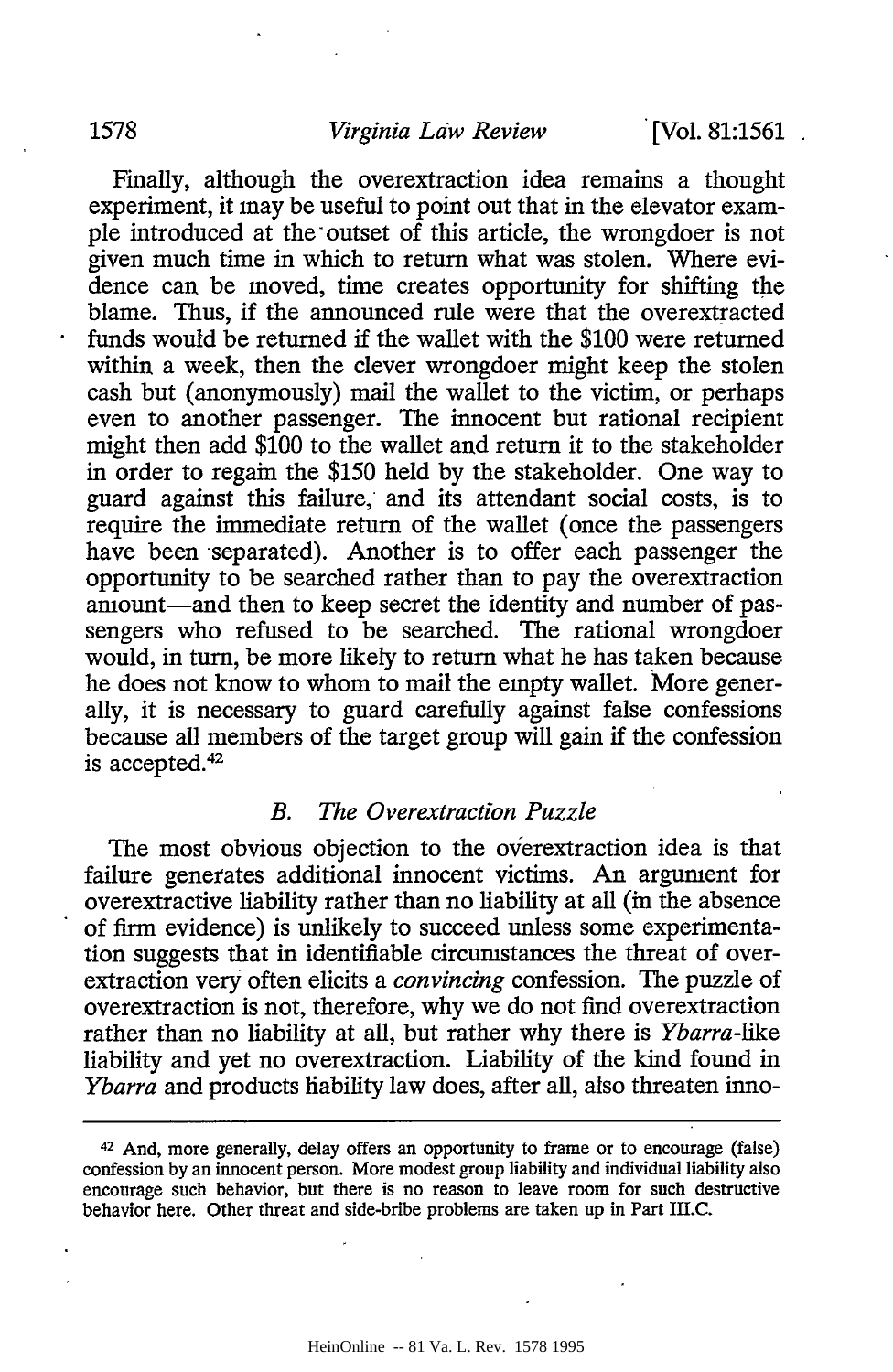cent defendants. In the absence of modest group liability, the apparent distaste for overextraction would not be puzzling.<sup>43</sup>

Overextraction offers some advantages that *Ybarra* cannot match. The first and most interesting of these is the incentive provided for the rational thief to confess.<sup>44</sup> Both moderate group liability and overextraction encourage witnesses to come forward with information about a wrongdoer, but only a carefully designed overextraction scheme also encourages the rational wrongdoer to confess.

The second advantage of overextraction over more moderate group liability is that the latter but not the former provides an incentive to make false claims. Group, or joint, liability as in *Ybarra* encourages false claims because the claimant gains "compensation." In contrast, a cautiously designed overextraction scheme offers no gain (and indeed a substantial loss) to the dishonest "victim,"<sup>45</sup> at the same time that it offers a concrete, immediate reward<sup>46</sup> to the confessing wrong-

44 Inasmuch as I have suggested that vicarious liability and products liability can often be thought of as a kind of information-forcing group liability, there is the provocative question whether the overextraction idea could be useful in these fairly general contexts. If a car or aircraft explodes during normal use, instead of holding the manufacturer liable (even though the true wrongdoer may be the maker of a component) we might overextract from the manufacturer and every subcontractor unless one of these defendants could convincingly demonstrate that its wrongdoing caused the loss (in which case it would pay for the loss). The problem, of course, is that the negligent manufacturer of a component may not know that it wrongfully caused the loss in question. In the elevator example it is, therefore, not simply the presence of uncertainty (on the law's part) that makes overextraction intriguing but also the lack of uncertainty on the part of the actual wrongdoer. Vicarious liability and products liability law thus offer examples of the regular imposition of liability on innocents, but they do not offer broad fields of application for the overextraction idea.

45 The possibility of false claims arising out of threats or side deals is taken up in Part **III.C.**

<sup>46</sup>Criminal punishment is sometimes thought to be ineffective because many wrongdoers have short time horizons, so that they excessively discount both the probability of punishment and the burden of its administration far in the future. An interesting attribute of overextraction is that it offers (non-judgment-proof) criminals an immediate reward for confessions.

<sup>43</sup> The familiar preference for letting nine guilty people go free rather than punishing one innocent person reflects the view that it is morally reprehensible for the state to punish the innocent even if passivity on the state's part can lead to other detrimental consequences. The overextraction idea also risks punishing the innocent, because wrongdoers will not always behave rationally. On the other hand, a hidden social benefit of both overextraction and *Ybarra-like* liability is that investigation costs can be saved.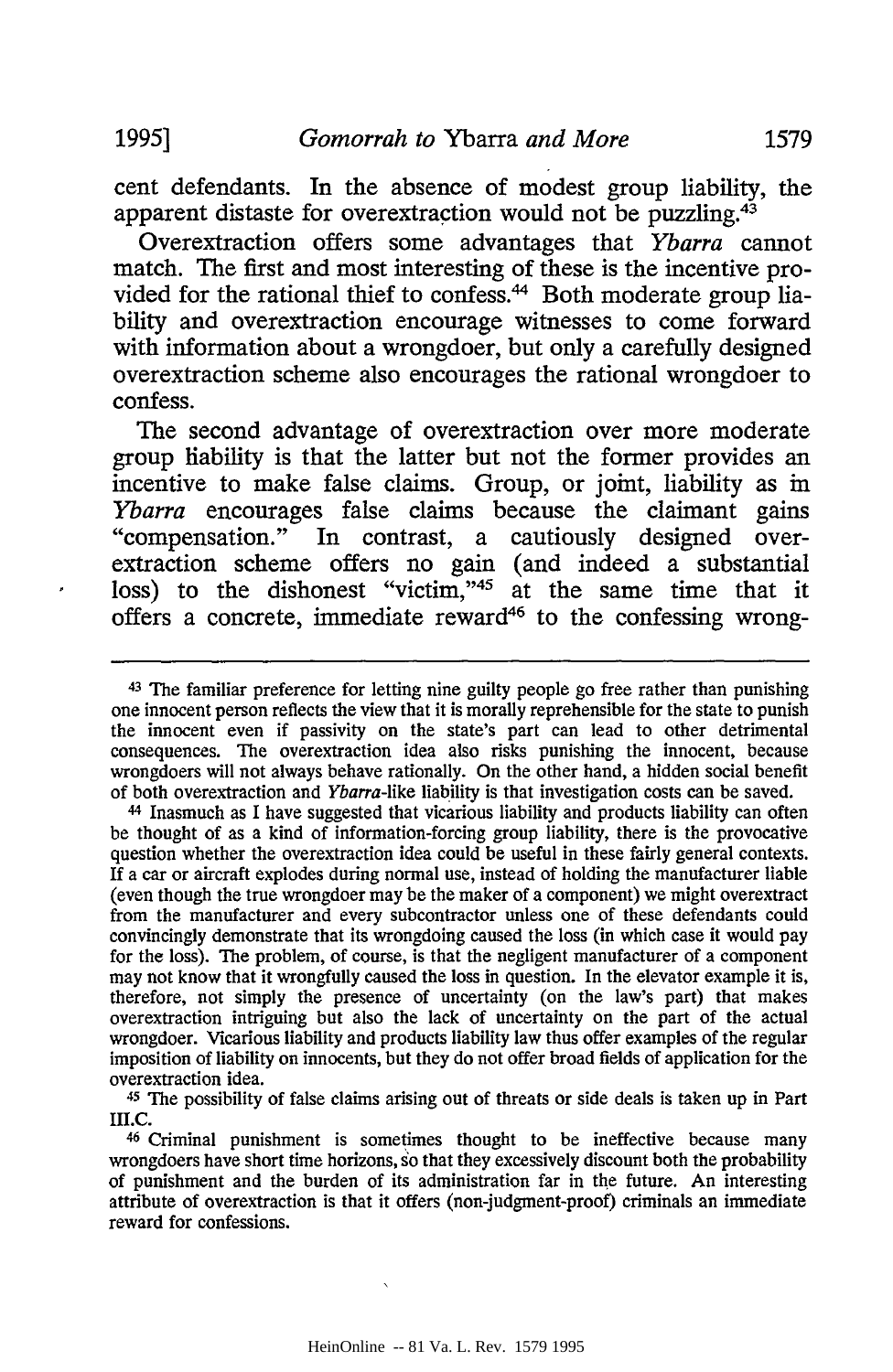## *Virginia Law Review* **1580** [Vol. **81:1561**

doer.47 Overextraction, it should be noted, also offers a stronger incentive for witnesses to come forward and ,for potential target group members to be vigilant in a way that might produce the information that will help them escape overextractive liability. Indeed, one way to think of overextraction is as a system that piles on incentives without generating moral hazards. But to the extent that these strong incentives also create problems, and contribute to the social costs of failure, I will not count this stronger incentive as an unambiguous advantage of overextraction over more modest joint liability.4s

## *C. The Chilling Effect of Overextraction*

I have compared (and presented the puzzle of) the absence of overextraction and the presence of *Ybarra-like* liability, with an emphasis on the relative advantages that overextraction might enjoy. At the same time, *Ybarra* and overextraction share some disadvantages. It is likely, however, that the common disadvantages are more serious for overextraction because the amount extracted from innocents (when the wrongdoer does not confess) is larger than it is under comparable *Ybarra-style* rules. Thus, both *Ybarra-like* and overextractive liability might discourage people from boarding elevators, but such an activity-level, or chilling, effect might be greater when the threat is of the larger, overextractive kind.

This comparison between overextraction and more modest group liability suggests that overextraction might be most successful where modest group liability is already found if only because the latter is likely to be used where the chilling effect is limited. We have seen that there are occasional examples of group liability

<sup>47</sup>Overextraction can also be compared to the broader (noncompensatory) variety of de facto group liability. Through taxes, price increases, and other means, products liability and other de facto group liability also extracts from the innocent, generates potentially serious activity-level inefficiencies, and may be problematic where judgment-proof players are concerned (because these citizens will have no incentive to report on wrongdoers, for example, if their own tax liabilities are not increased at all). On the other side of the ledger, neither overextraction nor broad group liability encourages false reports by "victims," but only overextraction offers concrete incentives for wrongdoers to confess.

**<sup>48</sup>**Thus, one would hardly prefer for the overextraction rule to demand \$10,000 from each passenger, rather than \$150, in order to strengthen the incentives to produce information.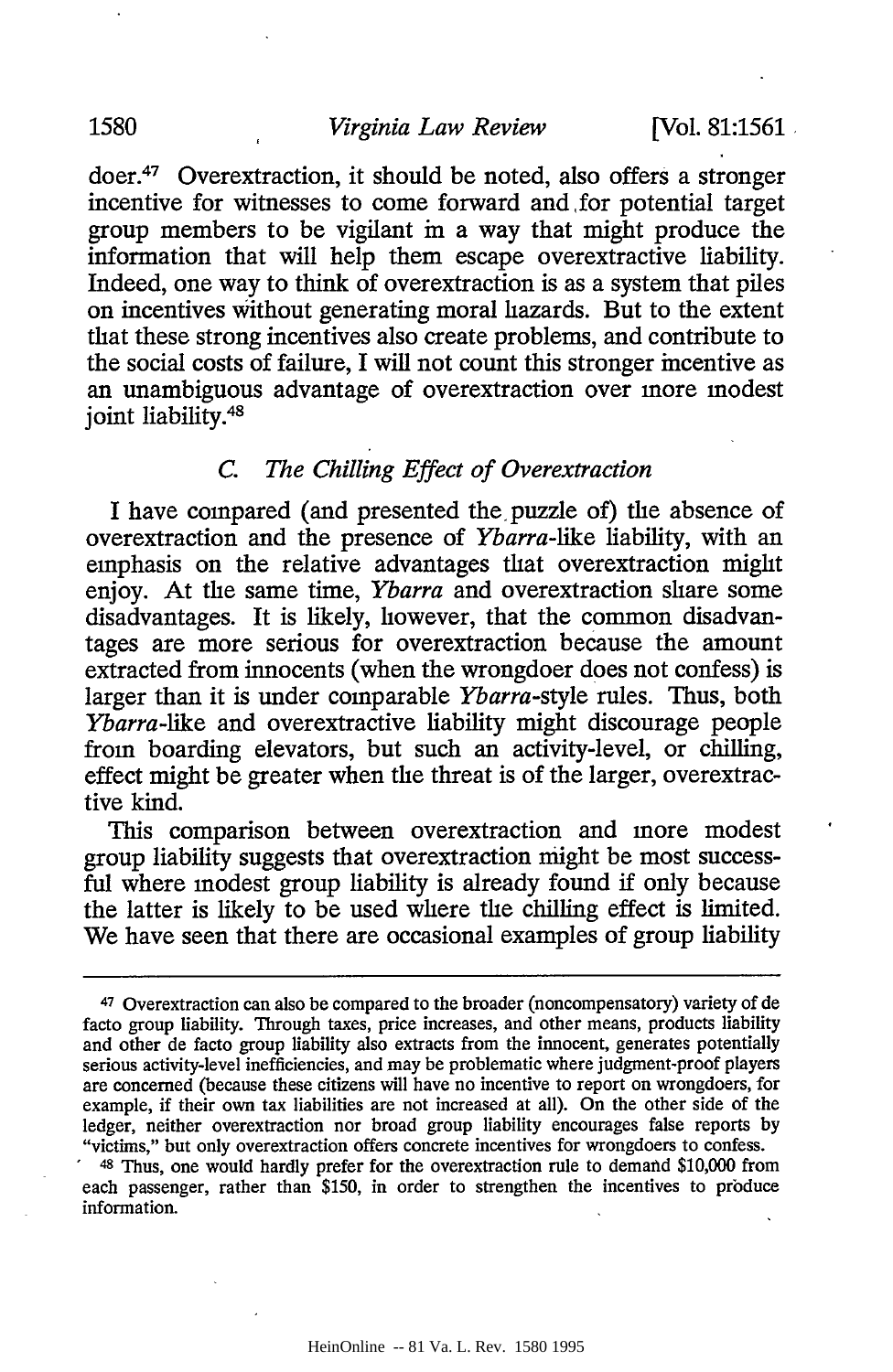in the face of uncertainty in the operating room and on the loading dock,<sup>49</sup> but such rules are much more familiar in the context of classroom, prison and military discipline. A teacher or officer might respond to wrongdoing by an unknown actor by imposing a communal curfew, for example, or otherwise withholding a benefit expected by all. The penalty may be intended to encourage peer pressure (in the future and even in the present if the penalty will be withdrawn in the event of a convincing confession by the wrongdoer) or the production of information. The remedy does not rise to the level of overextraction. If, for instance, a wrong has been committed in the barracks, we might expect a sergeant to announce that all weekend leaves are canceled, but we do not expect this to be accompanied by a promise that if the thief steps forward (everyone else will be free to go but) the thief will receive the lesser punishment of leave for only half the weekend. The group penalty may encourage witnesses, build group solidarity (or not), and even put peer pressure or guilt feelings on the culprit, but the rational, selfish wrongdoer may still keep silent. Indeed, the punishment experienced by the confessing wrongdoer may well be greater if the confession follows the threat of group punishment than if it precedes it.

One obvious characteristic common to prisons, armies, and classrooms is that the participants cannot easily exit from their peer groups. This fits with an obvious explanation of why we rarely find much group liability, of either the *Ybarra* or overextractive kind, in the face of uncertainty about the wrongdoer's identity: there may be activity-level effects' encouraging people to steer clear of groups or locations where such liability might be imposed. We may find neither overextraction nor group liability in the case of pickpocket- ing on an elevator, because even modest group liability would severely curtail our sharing of elevators with strangers.

I think it is easy to overemphasize the importance of this activity-level explanation for the disinclination to use or even tolerate an overextraction rule. First, the argument assumes that the rule will rarely work. It is possible, after all, that the rule will work well enough to discourage pickpocketing so that people who previously avoided crowds because of the fear of pickpocketing will now be

<sup>49</sup> See supra Part I.A.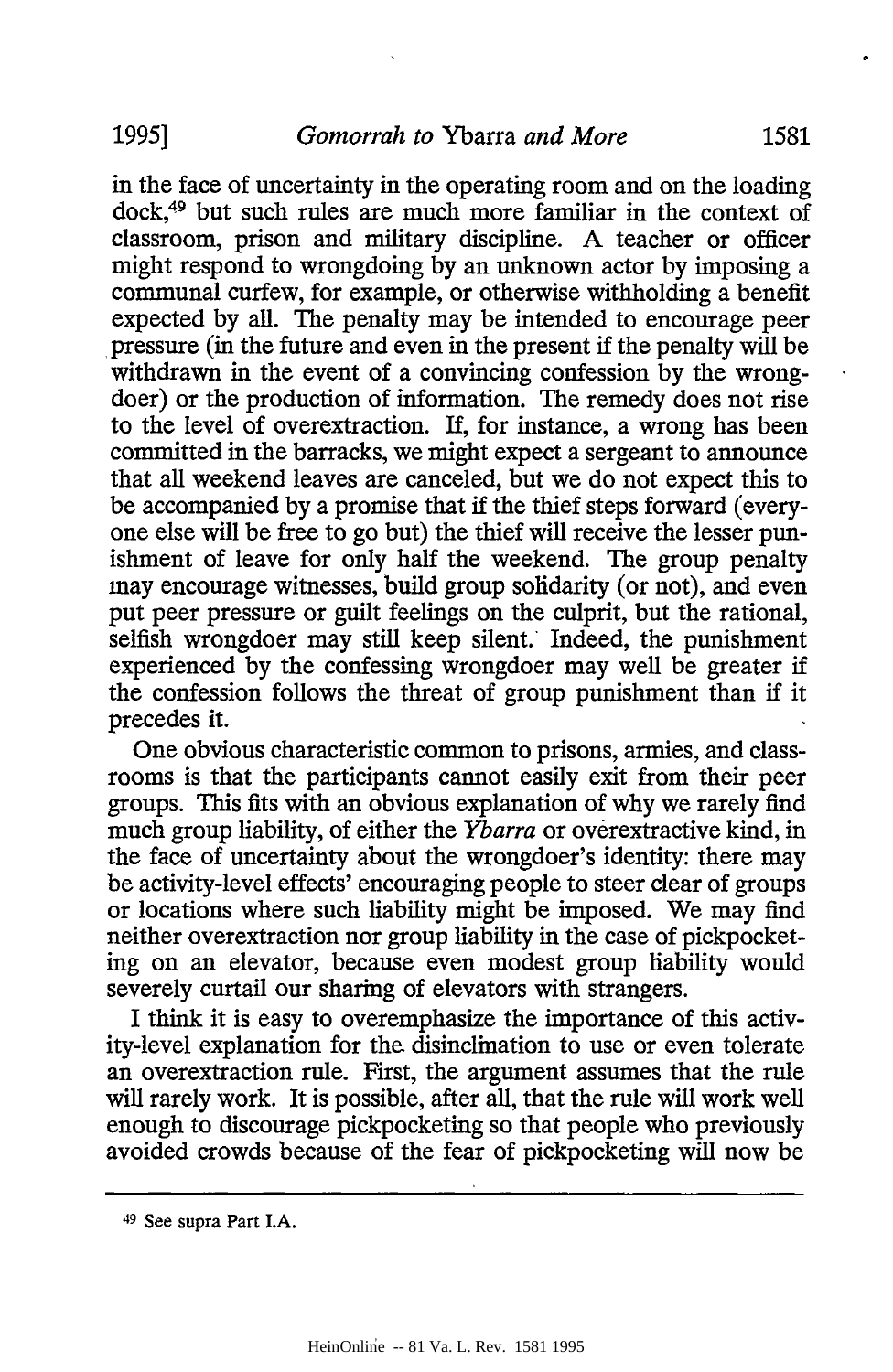more likely to share elevators. Second, even where possible activity-level effects are likely to be small, we find little group liability. In short, the activity-level effect of group liability probably explains where and when we ought to find experimentation with such liability, even in its overextractive version, but it fails to explain the complete absence of overextractive rules and the occasional presence of liability along the lines of *Ybarra.50* In a world where one must fear assaults and other wrongs when sharing elevators with strangers, it seems unlikely that the incremental chilling danger posed by an overextraction rule would make much difference in our inclination to share a ride.

## *D. Judgment-Proof Suspects*

A more practical explanation for the absence of experimentation with immoderate group liability focuses on the overextraction requirement itself. If the stolen wallet contained not \$100 but rather \$3000, some passengers would likely have insufficient wealth to provide more than that amount. I set the original portrayal in an office building, and with \$100 missing, in order to illustrate the overextraction rule where such a serious judgment-proof obstacle was unlikely. But the problem suggests that we might be most likely to find group liability, even of the limited *Ybarra* kind, aimed at business enterprises rather than individuals, or applied where the penalty can be assessed in nonmonetary fashion.

If we are uncertain which of four factories has polluted a waterway, we might imagine shared liability of one kind or another, sub-

<sup>50</sup>Moreover, there are other rules in tort and criminal law that can be described as information-forcing. Thus, criminal laws aimed at accomplices and conspirators can be described in this manner. Similarly, the criminal law doctrine of "constructive possession" can be understood as applying where one who is in control of a location is bound to have information about the commission of a crime in that location. In People v. Valot, 189 N.W.2d 873 (Mich. Ct. App. 1971), for example, the defendant had rented a motel room in which he was found along with four other persons; the discovered evidence suggested that at least one person had used and possessed a controlled substance in the room. The defendant was held in "control" of that room and therefore criminally responsible in the absence of any testimony from the five hotel room occupants. The best way to distinguish this case from one in which a homeowner or entrepreneur is charged on the basis of .evidence that illegal drugs were used on the defendant's premises is to stress that in *Valot,* but not in many less intimate situations, the court can be certain that the defendant had information about the introduction of the drugs to the premises.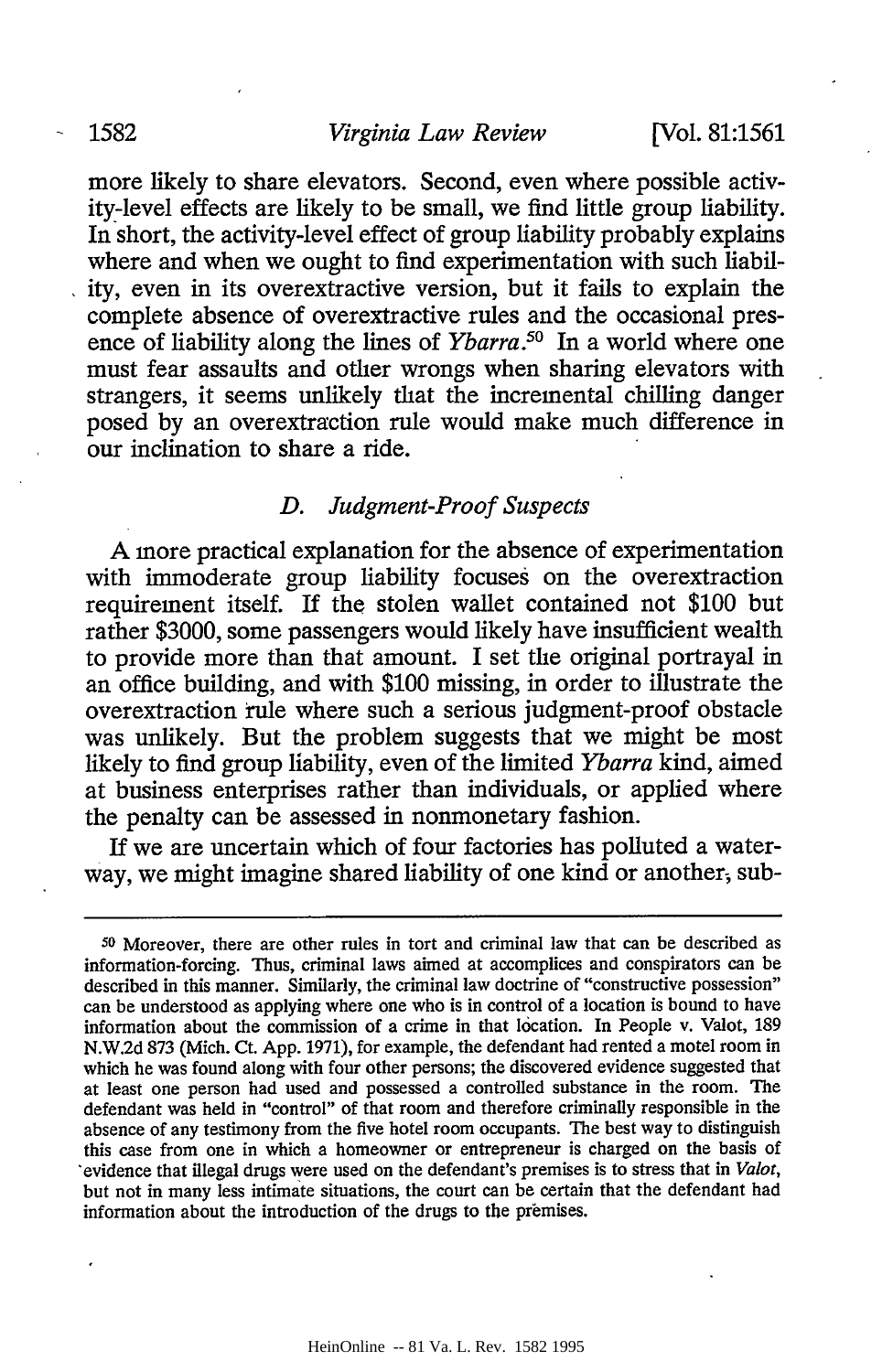ject to a defendant's ability to prove that it was not the polluter.<sup>51</sup> This is not, it should be noted, closely related to market share liability as applied to pharmaceutical companies<sup>52</sup> or as found in the famous case of *Summers v. Tice*<sup>53</sup>—where one of two hunters shot the pellet that claimed plaintiff's eye-because in those cases all defendants behaved negligently and the uncertainty is limited to causation. In those settings liability can sometimes be applied in a way that will either seem quite fair and efficient across many cases or that will at least make no greater error than a rule of no liability.54 In contrast, the health professionals in *Ybarra,* the passen-

A successful overextraction scheme also requires that the wrongdoer know of its own wrongdoing and that non-wrongdoers be unable to "confess."

**<sup>52</sup>**Sindell v. Abbott Lab., 607 P.2d 924 (Cal. 1980), cert. denied 449 U.S. 912 (1980).

**<sup>53</sup>**199 P.2d 1 (Cal. 1948).

54 In the case of market share liability, where all defendants are negligent and all have caused some injuries, the problem is simply one of matching defendants with the victims they have injured. From a deterrence (and even a fairness) point of view, no harm is done with group liability because on average all will pay as they would in a world with no uncertainty. Saul Levmore, Probabilistic Recoveries, Restitution, and Recurring Wrongs, 19 J. Legal Stud. 691, 697-98 (1990). *Summers* is a different problem because it is not one where averaging across many victims is possible. But there is at least the argument that the "error costs" of making the wrong defendant pay can be expected to be the same as the error costs associated with absolving the defendants of liability. With no liability the real wrongdoer is underdeterred by  $X$ , where X is the victim's uncompensated loss. With joint liability of \$.5X on each hunter in *Summers,* the responsible wrongdoer underpays \$.5X and the unlucky (but negligent) codefendant overpays \$.5X, so that the total error, measured in this way, is again \$X. Levmore, supra, at 693-94.

As a philosophical and logical matter one might argue that gronp liability is no more remarkable when it is applied to completely innocent actors than to wrongdoers who may not have *caused* the injury in question. This is apparently the unstated premise of Bush, supra note 21, But from an error-minimizing or acceptability perspective the important difference between group liability in a case like Sindell v. Abbott Lab., 607 P.2d 924 (Cal. 1980), and that found in *Ybarra* or the elevator, is that mistakes are likely to average out only where the defendants are repeat players. Negligence on the part of all defendants

**<sup>51</sup>**It is easy to imagine situations where defendants will have trouble developing information that another defendant was the real wrongdoer. And there will be many situations where any given blameless defendant will have difficulty proving its innocence. At the same time, it may be fairly easy for the wrongdoer to confess convincingly. We may not know when and where to look for evidence of pollution, for example, but the polluter may be able to show us exactly how it accomplished the Wrongful pollution. In this situation an overextractive rule has promise. An *Ybarra-style* rule may be inferior because the gains from polluting may exceed the fractional share of the damages imposed on each player. A successful overextractive rule must threaten all members of the narrow target group with substantial liability so that the wrongdoer will find it worthwhile to confess and subsequently to bear both the costs of whatever (smaller) penalty is assessed and the costs associated with its inability to continue future undetected pollution.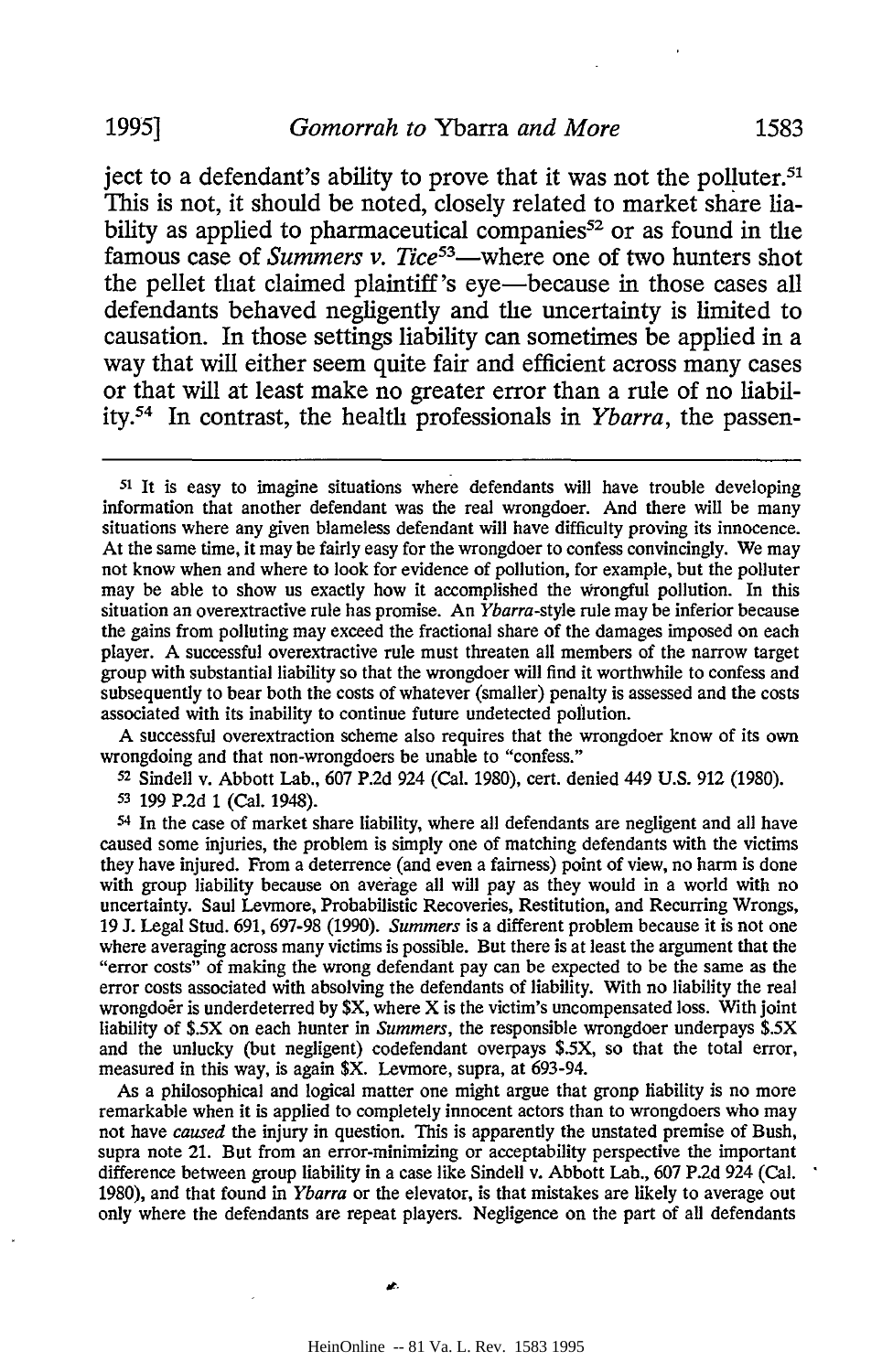gers on the elevator, and the factories located on a polluted waterway are likely to include a majority of non-negligent actors.<sup>55</sup> In any event, if the factory owners are attractive defendants for group and even overextractive liability, it is in part because they are imagined as well-financed rather than as judgment proof.

Turning to nonmonetary extractions, the obstacle presented by judgment-proof individuals can be avoided by offering an alternative to cash payment. Elevator passengers could be told that they must either submit to a moderately intrusive personal search or pay an amount greater than that in the stolen wallet.<sup>56</sup> Inasmuch as the overextraction rule is improved with a smaller target group—so long as this target group is certain to include the thief— "volunteers" to be searched are welcome as a means of narrowing the group from which to extract. In the extreme case, if all but one passenger agree to be searched, the police will surely have probable cause to search the remaining passenger, who in the stylized hypothetical will be identified as the thief.

In other settings, where searches may be less successful tools of investigation, the nonmonetary good to be extracted is of the more obvious and general kind. Each passenger could be threatened with some amount of incarceration or some hours of community

might be taken as a proxy for situations in which repeat play, or recurring involvement, is likely.

**<sup>55</sup>**There is something of a design problem if more than one factory may be a wrongful polluter. Each confessor would need to show how much it contributed to the pollution problem, and overextracted payments should be returned only when the aggregate amount to which the parties convincingly confessed equals the amount thought to have been wrongfully discharged.

**<sup>56</sup>**There may be some objections to such a search-or-pay scheme on constitutional or other grounds, but for the sake of argument I will assume that we would permit such a "tax" on the right not to be searched. There is no doubt the law can impose *Ybarra-llke* liability, on the blameless and blameworthy alike, and I would think there little doubt but that one could escape such liability by showing that one is blameless-even if the manner of proof involves agreeing to a search that could not otherwise be required. The question may be more complicated if wealth turns out to be a good predictor of who chooses to be searched and who pays "taxes." More generally, overextraction schemes can be designed as taxes, but if these taxes are often imposed on those who cannot be expected to have the means to pay them, and if a loss of liberty is the penalty for the nonpayment of taxes, there will be serious constitutional objections. But inasmuch as I am not suggesting that we enact such an overextractive scheme, and there is not something plainly lawless or unconstitutional about a narrowly designed overextraction rule, I will not dwell further on the relationship to the law of search-and-seizure, unconstitutional conditions, due process or extortion.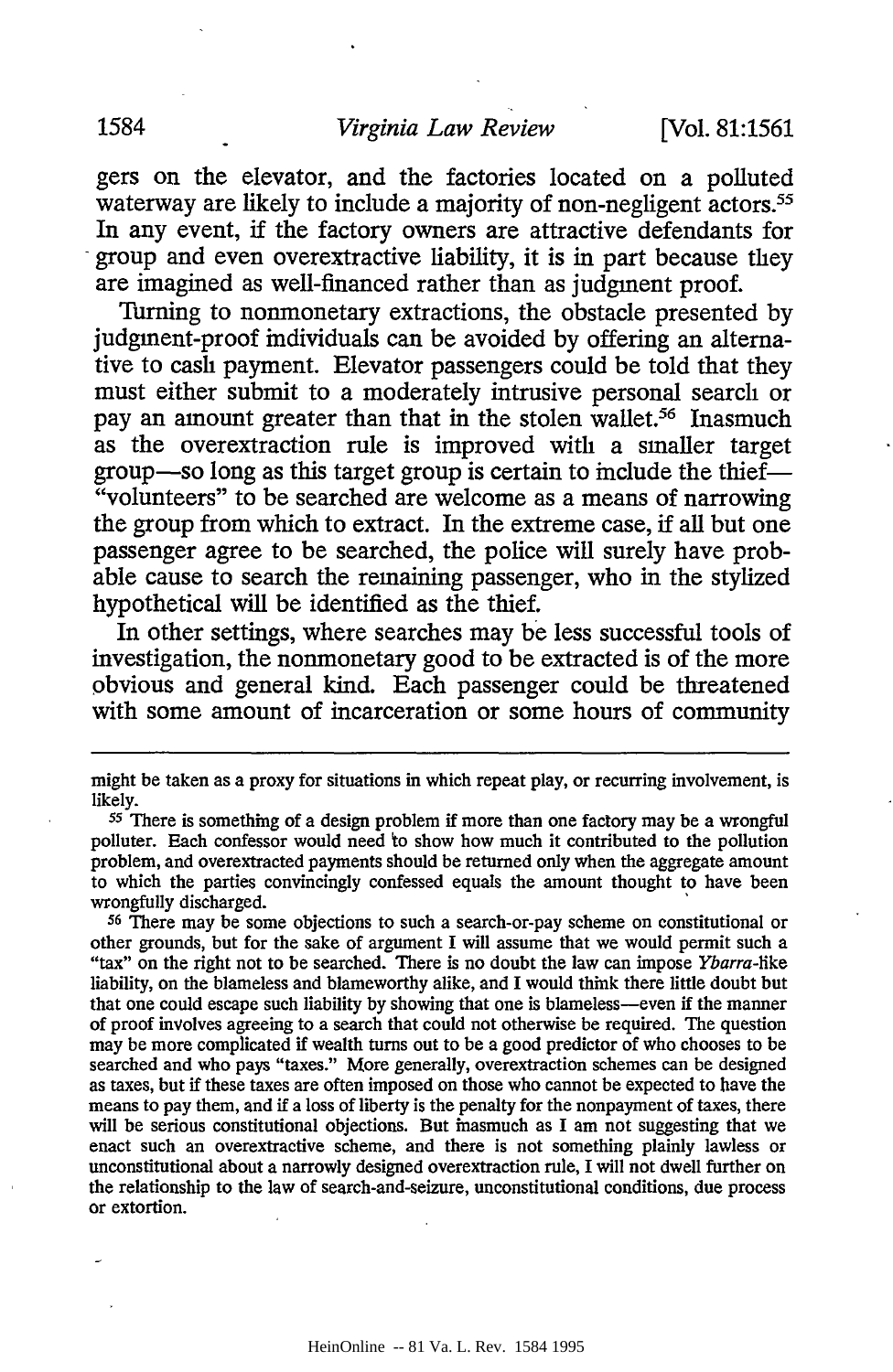service. Anonymity for the "confessing" wrongdoer is now not as easy to offer; there would simply need to be a credible promise that if the wrongdoer returned the wallet, the innocent passengers would owe no time, and the wrongdoer would serve something less than the amount earlier threatened. The law would have every incentive to make good on this promise, and the wrongdoer could rely on it, knowing that a breach of this promise would ruin the overextraction rule in the future.<sup>57</sup> Theoretically, the threats can be alternatives offered to all target group members so that each passenger might choose among incarceration, community service, and a monetary payment. The important thing is to insure that every alternative threat overextracts from the thief. If the thief prefers a month in jail to returning \$3000, then a month is an insufficient threat—and the consequences are rather serious for all the innocent passengers.

I think it safe to say that while we might expect such threats (of either the *Ybarra* or the overextractive type) from occupying armies or prison wardens, who might not value the individual and social loss associated with incarcerating or otherwise penalizing innocent people, it is most unlikely that such threats would be used in the normal course of governing, and not unlikely that such threats would be constitutionally impermissible even if democratically desired.<sup>58</sup> A cynical observer might say that our prosecutors often use such threats, perhaps in the form of criminal conspiracy charges, but so long as they are aimed not at people "like us" in an elevator but instead at a social or a criminal class remote from our experiences, few objections are heard. Put differently, the very idea of incarceration for untimely elevator travel (and for a subsequent unwillingness to be searched) would be shocking and

the like only required of those who do not pay their taxes.

<sup>57</sup> More generally, the overextraction idea unravels if the wrongdoer's confession is inhibited by the prospect of implicit penalties. In the elevator illustration, anonymity guarded against this problem, but in other situations there would need to be a credible promise to the confessor. Superficially, this may seem difficult to accomplish because even if the stakeholder keeps the wrongdoer's identity confidential, there would seem to be reputational losses to all members of the group (one of whom is a known wrongdoer). But this ignores the fact that knowledge of the original loss or wrongdoing already threatens the reputation of all members of the group. Moreover, the institution of an overextraction scheme would over time reduce the stigma associated with this kind of collectively imposed liability.<br><sup>58</sup> The complication is that the scheme can be described as a tax, with incarceration and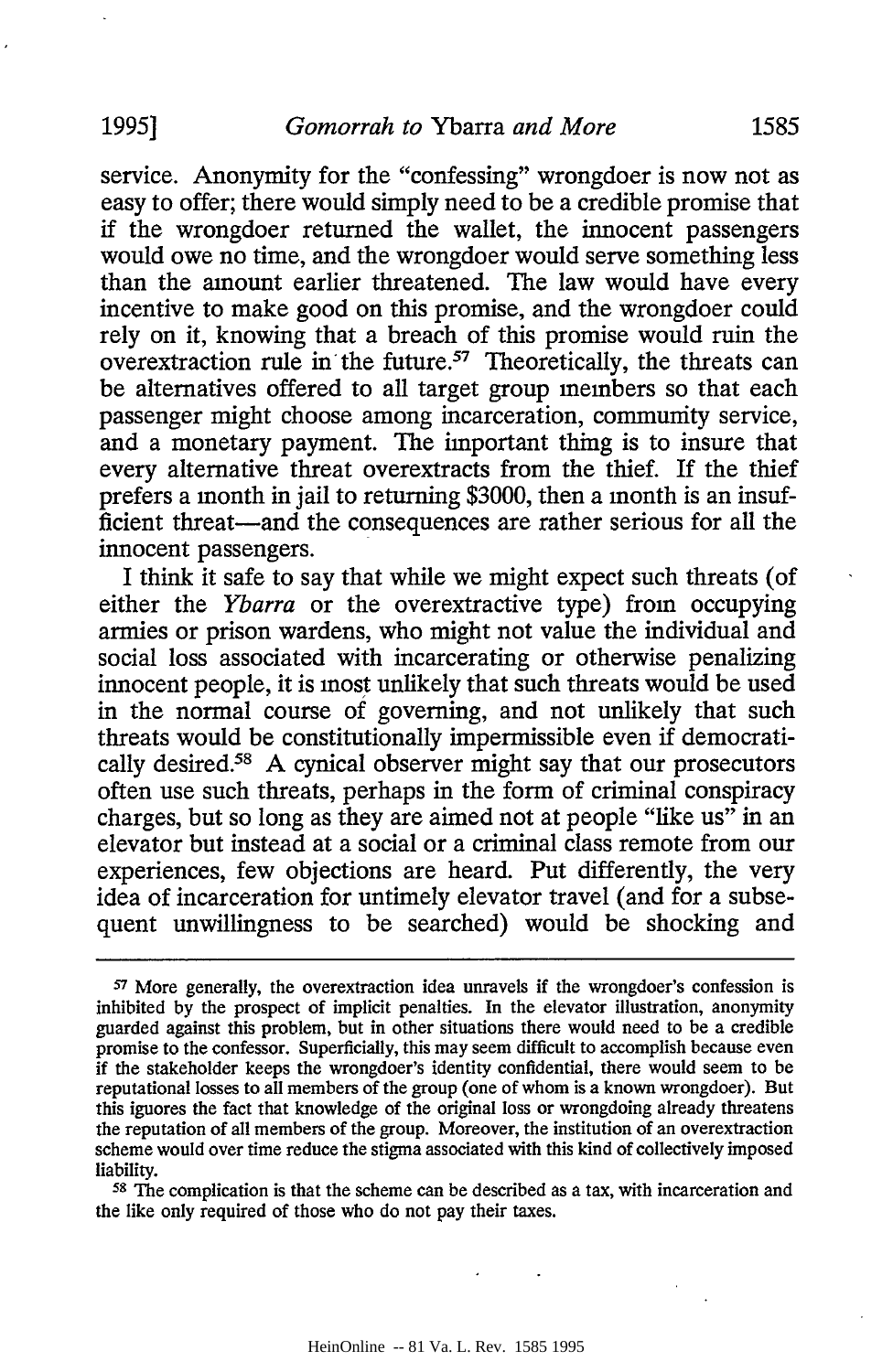unpalatable to most citizens. Hence the overextraction idea must either deal with the judgment-proof problem in a different manner (or be used to emphasize that similar threats seem less shocking to most citizens when applied in a different arena).

Returning to the problem of designing an overextraction scheme when a substantial property crime is at issue and the wrongdoer may be judgment-proof (for a judgment or threat in the range of the property at risk), the size of the nonmonetary substitute threat that would be necessary to effect the overextraction idea is likely to threaten too great a social loss. This point may be clearer in (unpopular) economic terms. Monetary transfers from the innocent members of the target group to charities or to government programs, as would occur when the overextraction rule fails, yield social losses much less than the private losses experienced by these individuals.<sup>59</sup> But if monetary transfers cannot be used because targeted wrongdoers may be judgment proof, then available substitute threats (such as incarceration) will nearly always be accompanied by relatively large social losses. This suggests that the overextraction idea is probably best (but still shockingly) thought of as applied with alternative threats. When \$100 is stolen we might demand \$150 from every passenger, but when \$3000 is stolen the system might need to require each passenger to choose whether to pay \$3500, serve six months in prison, or work 1000 hours at a job offered by the state. Again, all these debts would be forgiven if (or when) the wrongdoer returns the missing wallet and money, and none of these alternatives need be chosen by a passenger who consents to a search. In short, the judgment-proof problem creates the need to extract penalties in forms that yield greater social costs, but by offering choices (including monetary payments) these costs may be controlled. Still, these costs are a good proxy

**<sup>59</sup>**The idea is that the cost to the innocent loser is at least somewhat offset by the gain derived from the use to which the funds are put. In the case of theft itself, it is therefore sometimes said that the social loss comes not from the involuntary wealth transfer (an assessment of which requires interpersonal utility comparisons) but rather pertains to the costs of precautions taken against theft and the importance of secure property rights in encouraging socially valuable work effort. Still, it is noteworthy that the most salient costs associated with an unsuccessful overextraction scheme are private costs that are likely to exceed social costs. Moreover, the social gains from successful overextraction, in the form of deterrence and reduced investigation costs, do not fall on identifiable winners who can therefore be expected to lobby in favor of such schemes.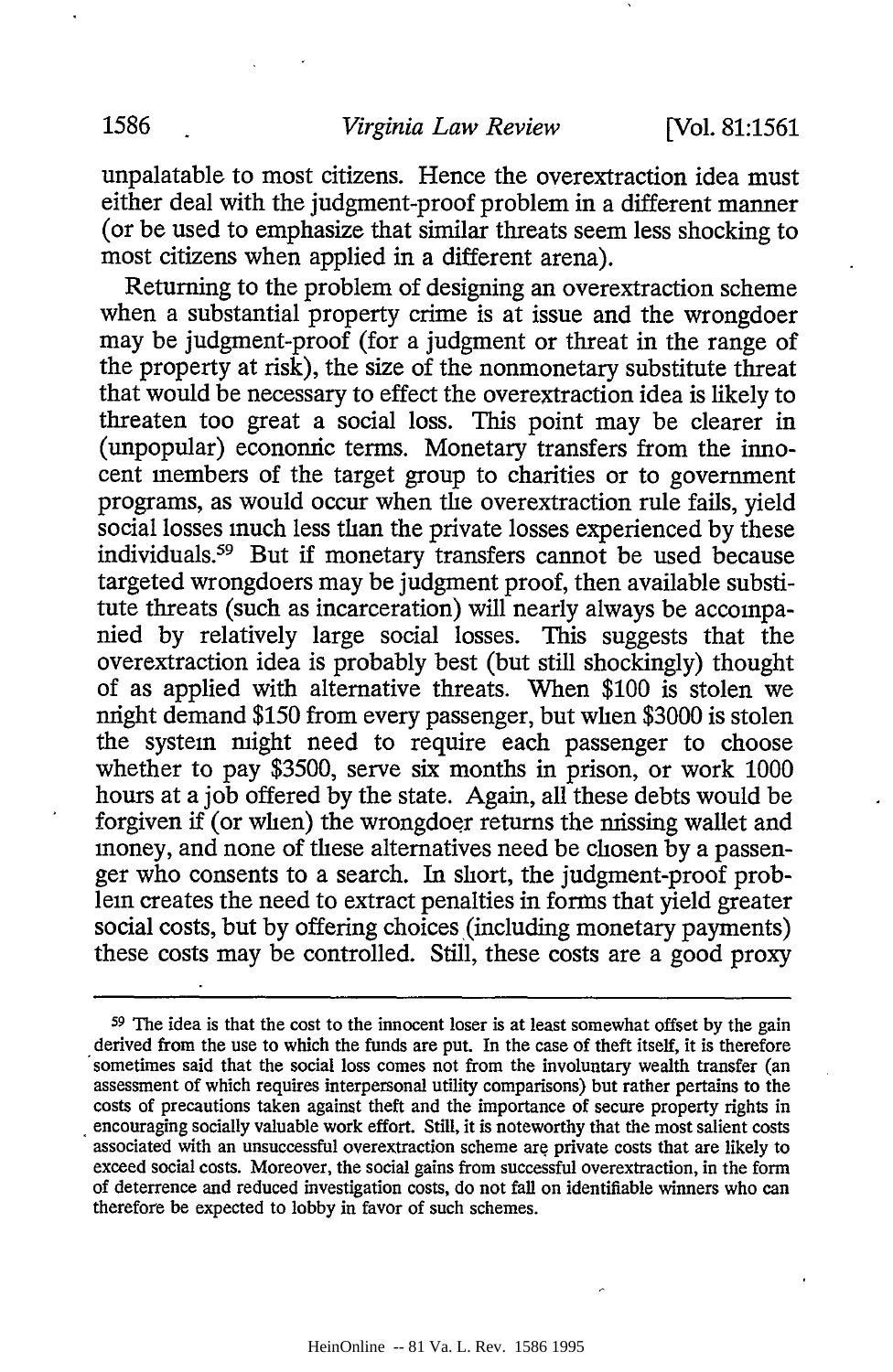for the political unacceptability of most applications of the overextraction (and even the *Ybarra)* idea.

## *E. Private Bargaining for Overextraction*

It is not terribly puzzling, I think, that we find no private bargains for overextraction. In the elevator case, for example, there is no reason for an innocent passenger to think that by agreeing to be searched (or to pay \$150 in an overextraction scheme) other citizens will agree to do the same in the future. It is possible that upon entering the elevator most would agree to participate in an overextraction scheme, and especially to a scheme in which one could avoid monetary liability by agreeing to be searched in the event of a crime, but once the crime is already committed, and the victim is a stranger, there is much less to be gained from voluntary participation. This is precisely the situation where legal rules are most often needed as precommitment devices. And through the purchase of insurance contracts people do consent, in a manner of speaking, to sharing agreements before entering elevators. Overextraction, however, is not generally a part of these contracts. I return to the relevance of insurance practices below in Part III, with a more general discussion of the puzzle of (the absence of) overextraction rules.

But the puzzling comparison of overextraction and more modest, *Ybarra-like,* group liability (where the puzzle is that the latter is familiar while the former is unknown) suggests that where modest group liability is threatened, a majority of such a target group might lobby or vote<sup>60</sup> for the alternative of an overextractive scheme in order to avoid group liability for the actions of a wrongdoer in their midst. Most people would surely object to paying any amount after a fellow passenger was pickpocketed. But if offered a choice between paying twenty dollars, as called for by the *Ybarra* rule, or \$150 (with a much greater likelihood of the money being refunded), as is consistent with the overextraction rule, the latter may at least sometimes be preferable.<sup>61</sup> Again, the overextraction

**<sup>6</sup>o** Bargaining alone would do no good, because the wrongdoer might hold out.

**<sup>61</sup>**To the extent that witnesses do not come forward because they fear retaliation, it is possible that \$150, rather than \$20 or nothing, will help overcome this disinclination. Thus, although passengers might privately prefer less liability rather than more, there may be a social reason for preferring overextraction. The discussion in the text, however, focuses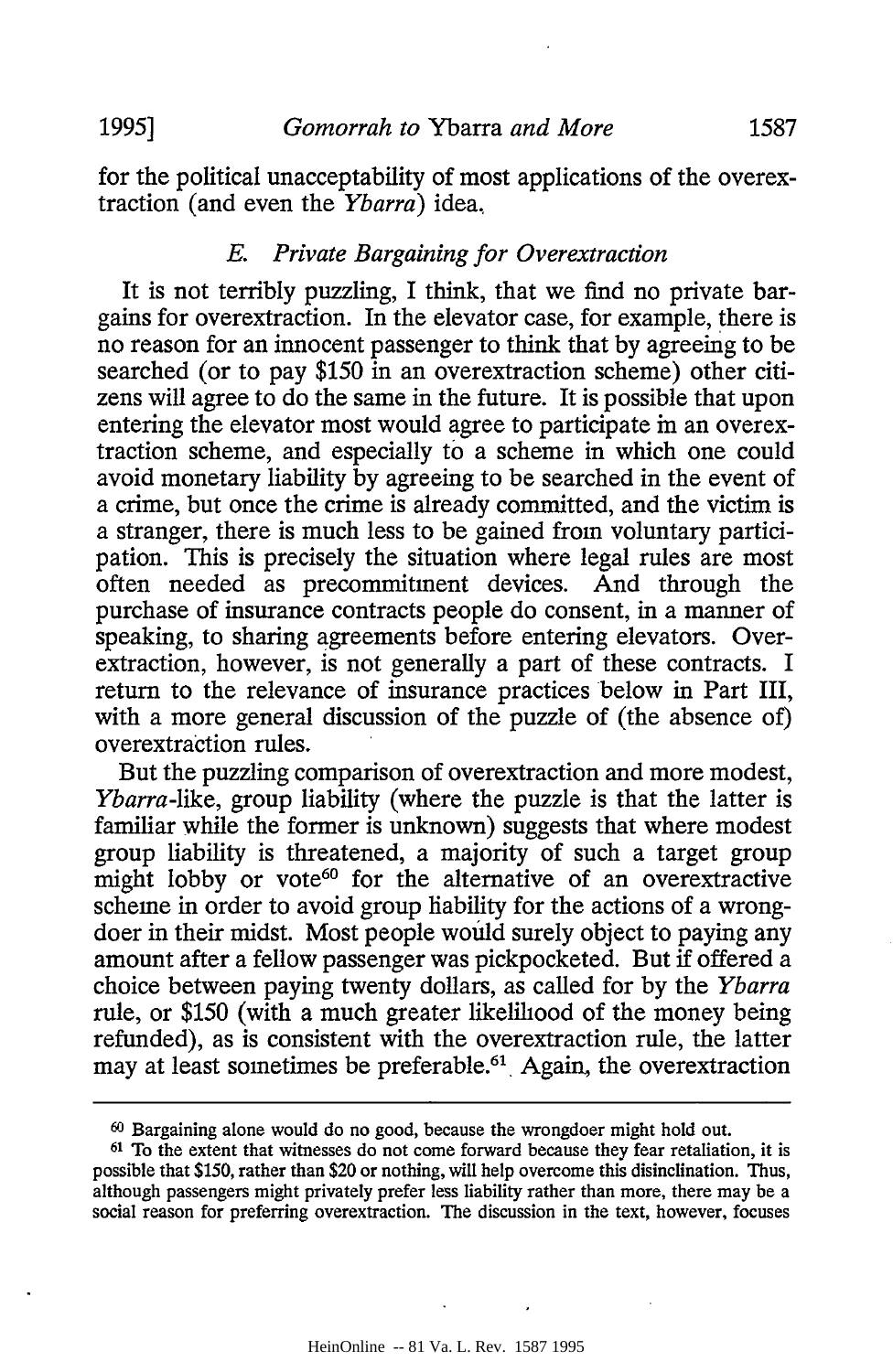puzzle is why we do not find overextraction in legal systems that have already decided to impose *Ybarra*-like liability.

I can barely imagine firms along a river, subjected to Superfund liability or other group liability, lobbying for an overextraction scheme. More interesting, perhaps, is the converse possibility that if overextraction were used in this situation, the target group could bargain out of the overextraction scheme. Thus, if overextraction were tried but found too costly, perhaps because the target group alone recognized that false confessions can be made to look convincing, there would be the convenient escape hatch of a private agreement to clean up the river or compensate plaintiffs (or even contribute to political insiders) in order to avoid overextraction. <sup>62</sup>

Finally, there is the possibility that private bargaining will lead to overextraction because victims might pay other parties to participate in such a scheme. The victim in the elevator might offer a nonrefundable ten dollars to each passenger as encouragement or compensation for undertaking the risk of contribution or agreeing to be searched. But inasmuch as private bargaining cannot, presumably, coerce unwilling participants, the only point of such a payment by the victim is that the victim must hope that the thief will fear participation (most simply in the form of consent to be searched) sufficient to generate probable cause for searching the thief. The rational thief therefore might agree to participate in an overextraction scheme only if everyone else does so as well.63 One problem with this kind of private bargaining is that it might subsidize and thus encourage thievery. The victim may be initiating or preempting a kind of extortion scheme that is socially undesirable even if privately worthwhile. A thief might simply steal with the.

**<sup>63</sup>**If the victim's payments encourage consents to searches, rather than participation in an overextraction scheme, then there is the general question why victims do not try this approach. Inasmuch as my focus is on group liability, I assume that some innocent passengers might prefer overextraction to search.

Note that the thief will probably not be alone in agreeing to participate only if others agree as well. An interesting question is what the thief will do if the passengers are separated before this \$10 offer is made.

not on the argument for overextraction but rather on the possibility that when faced with modest group liability, target group members will prefer overextraction.

**<sup>62</sup>**Such bargaining might also take place in the shadow of overextraction. An industry might agree to clean a river or pay claimants in order to forestall a legislative move to overextraction.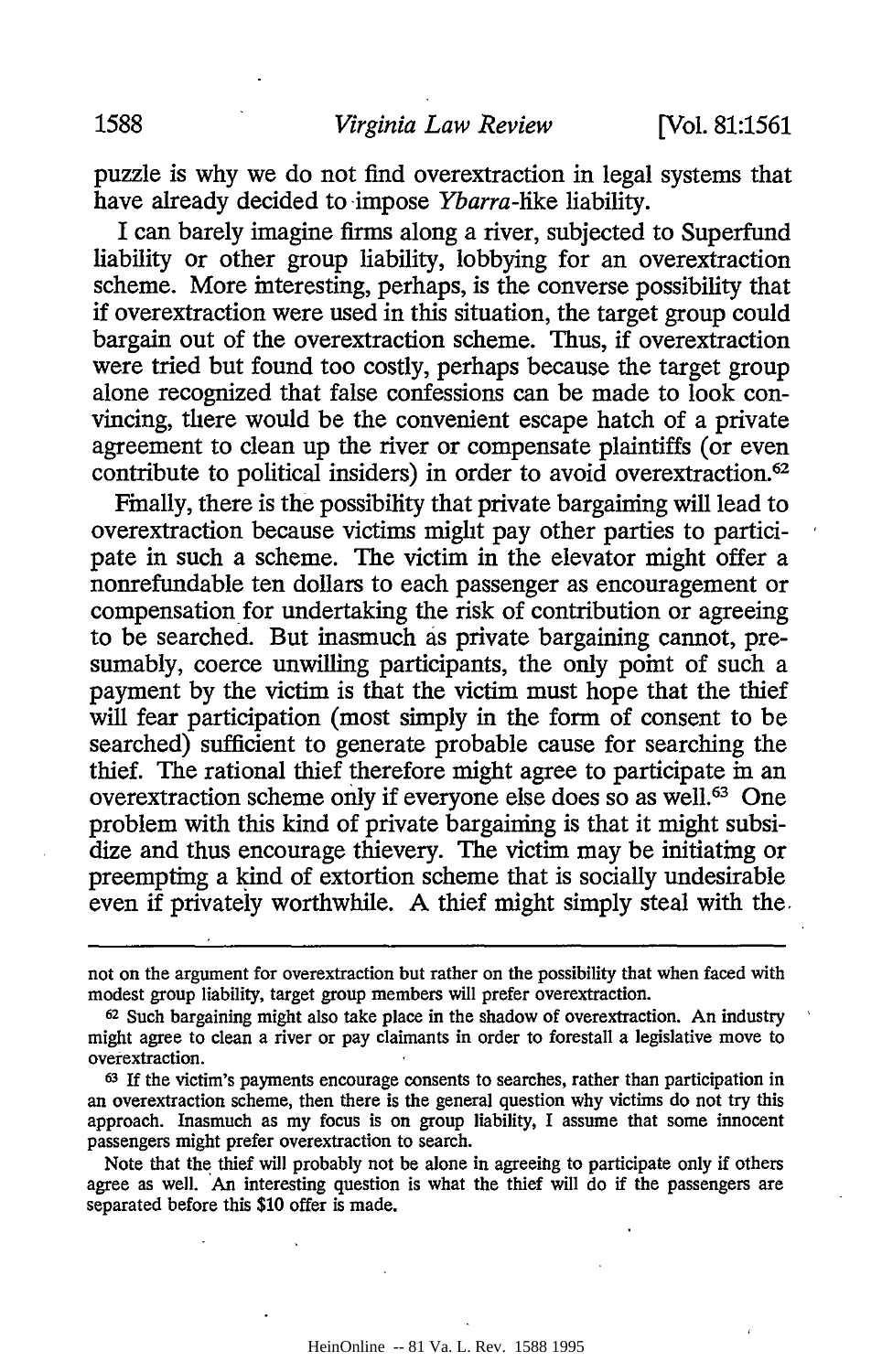intention of anonymously returning what has been taken after receiving the ten dollar subsidy. If this danger is combatted with a rule of refundability, so that the ten dollars is retained only in the event that the thief does not return the wallet (so that the rational thief will return both the wallet and the ten dollars in order to reclaim his \$150), the scheme is nothing more than an overextraction rule with a forty dollar (rather than fifty dollar) margin of safety. This margin needs to be large enough to overcome the fact that the wallet itself (and its other contents) may be of some value, the likelihood that the wrongdoer takes pleasure in the victim's distress, and small evidentiary doubts. These doubts can arise out of perfectly guileless behavior; the victim might conservatively say the wallet has \$100 in it when in fact it has \$140.<sup>64</sup>

## *F. Collusion and Plea Bargaining*

I have stressed that the critical aspect of overextraction is its influence on the rational wrongdoer, but at the same time I have hinted that there is something circular about this argument. If overextraction is a clever tool in the fight against wrongdoing, then the truly rational wrongdoer may not return wallets or otherwise confess, precisely in order to disabuse the rest of us of the idea that we have a useful tool. Inasmuch as unsuccessful overextraction imposes substantial social and private costs, wrongdoers will need to resist but occasionally the short-run temptation to confess in order to ruin any possible case for the overextraction rule.

But, again, it is easy to make too much of this argument against overextraction. The response of any individual wrongdoer will contribute so'little to the overall success of an overextraction rule that it is surely fair to describe the rational pickpocket, for instance, as inclined to return the wallet when faced with the terms of the overextraction rule. This is what we normally mean by rationality. It is of course true that wrongdoers in general might wish to collude in order to ensure the failure of an overextraction scheme. But such collusion is nearly impossible not only to the

<sup>64</sup>We can imagine imposing a penalty for misstating the value of what has been taken, but this step is probably made unnecessary by the requirement that the victim participate in the overextraction scheme. This internalization requirement addresses the case of overstatement as well as understatement by the victim.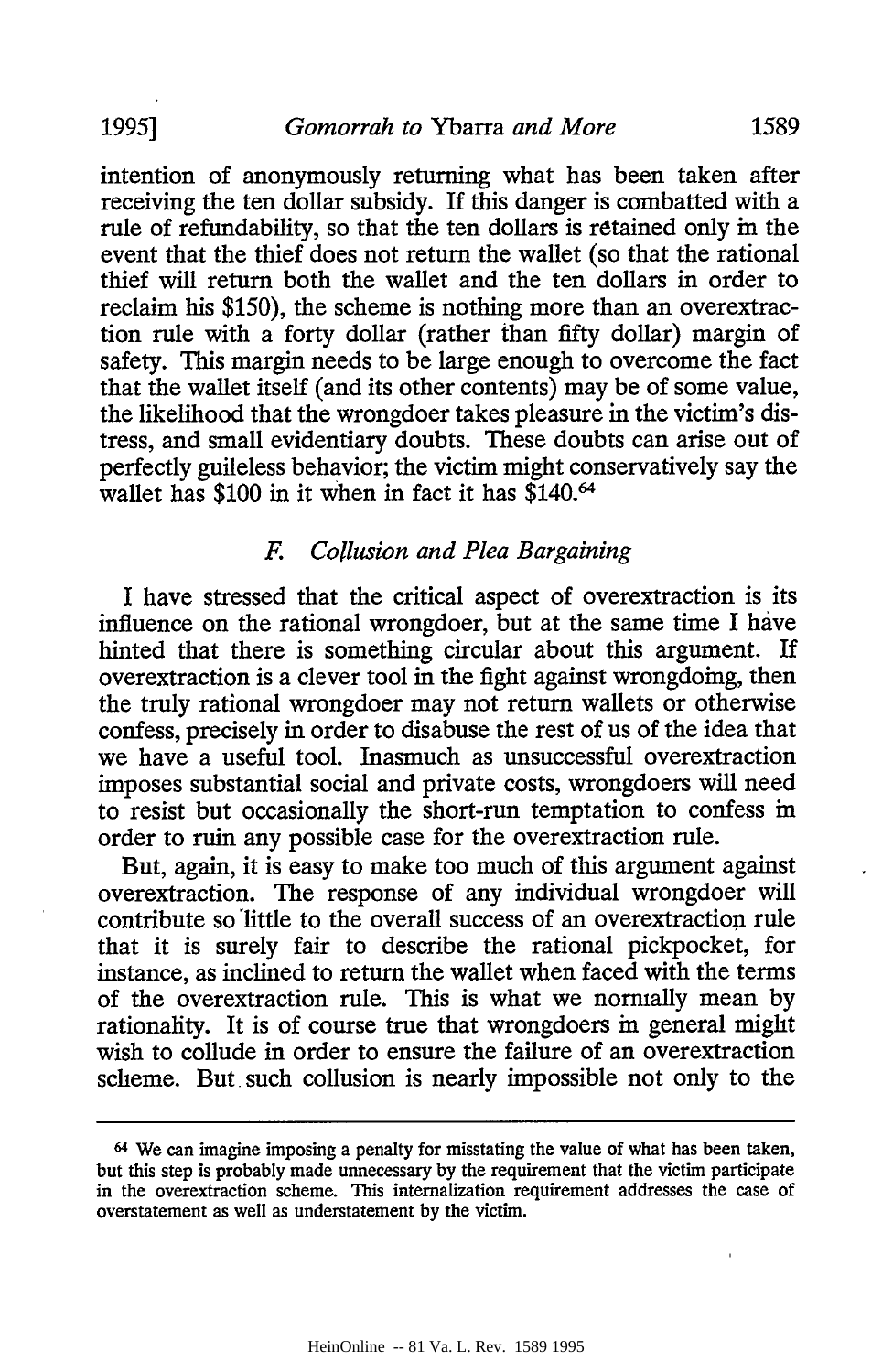extent that there is "no honor among thieves," but also because the "rational" thief will simply defect from a collusive agreement.

The evolutionary success of plea bargaining offers a doubly apt analogy. Cooperating criminals might agree (or might signal to one another by acting as if they had agreed) to refuse prosecutors' settlement offers and to demand jury trials in order to force the state to expend greater resources in trials. These expenditures would almost surely make it impossible for the state to proceed against as many defendants as in a world with a great deal of plea bargaining unless trials became more "casual" or less adversarial.<sup>65</sup> The criminal enforcement and justice system might not collapse if all plea bargains were refused by defendants, but it is likely that in the short-run criminal defendants would be better off if a very large number of them refused settlement offers and insisted on jury trials. But the fact that most criminals might wish they could collude in refusing plea bargains does not mean that it is rational for one criminal defendant to refuse to plea (or even to insist on a jury trial). And we do not dismiss the idea of plea bargaining simply because criminals wish they could cooperate in order to create institutional difficulties.

Plea bargaining is an especially good example here because in one respect plea bargaining itself is an example of the overextractive ideal. A prosecutor may induce a guilty plea with the threat of extensive investigation, multiple charges, and greater penalties in the event that the defendant opts for, and loses at, a trial. Similarly, an overextractive rule threatens the wrongdoer with a greater penalty in the event that there is no confession and with a lesser penalty in the event of confession. Both schemes seek to encourage rational confessions and both seek to guard against false

**<sup>65</sup>**See Robert E. Scott & William *J,* Stuntz, Plea Bargaining as Contract, 101 Yale **L.J.** 1909, 1916 (1992) (assuming tradeoff between alienable right to an elaborate trial and inalienable right to a more casual trial process and arguing that most defendants would prefer former); John H. Langbein, Land Without Plea Bargaining: How the Germans Do It, 78 Mich. L. Rev. 204 (1979) (describing advantages of nonadversarial system with guilty pleas). The collusive strategy would need to include the demand for jury trials because there is good evidence that trials without a jury could be relatively short and yet anything but casual and nonadversarial. See Stephen J. Schulhofer, Is Plea Bargaining Inevitable?, 97 Harv. L. Rev. 1037 (1984) (describing a bench trial system used in Philadelphia).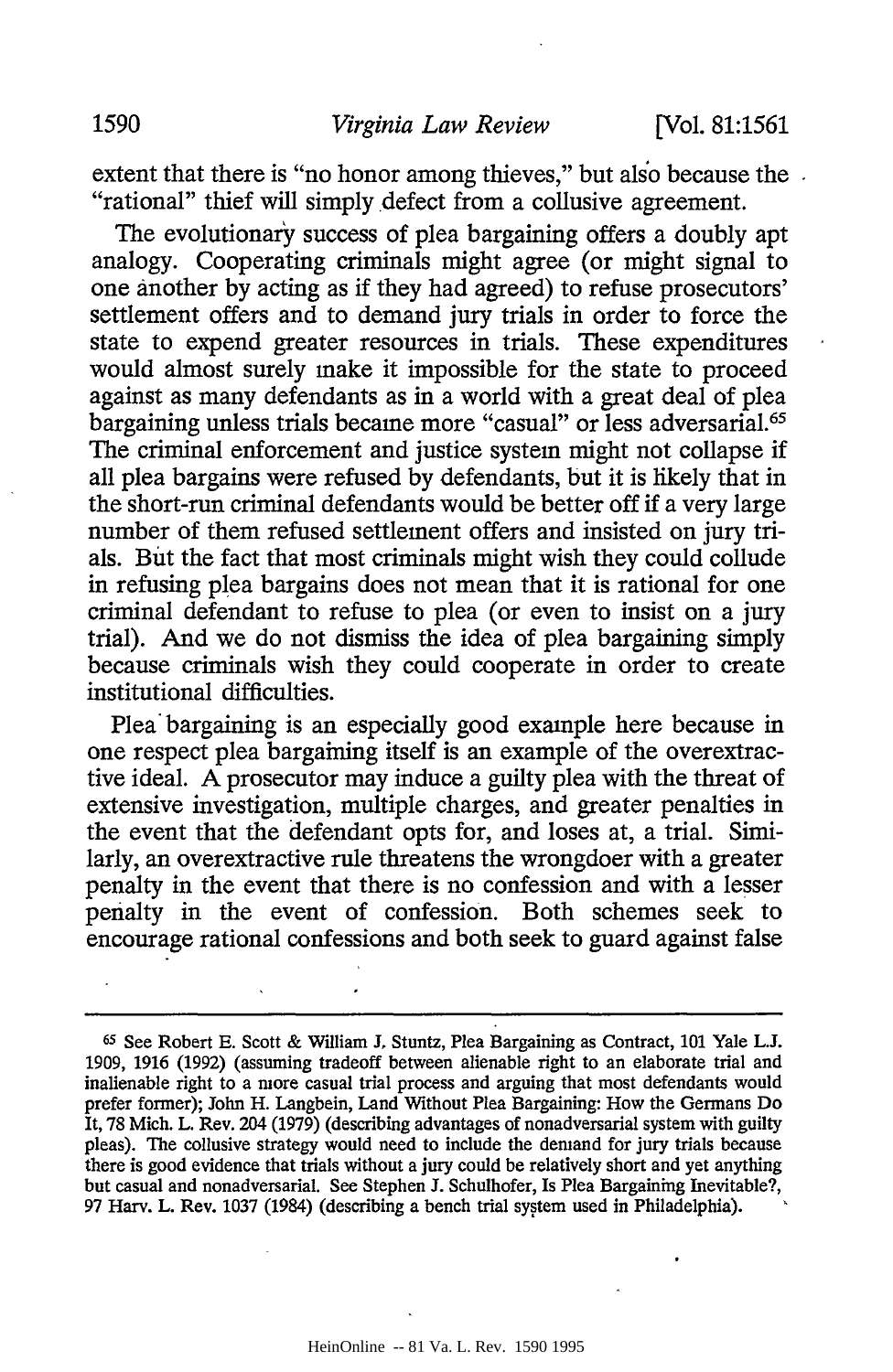confessions.66 And in some sense both overextraction and plea bargaining attempt to reduce enforcement costs because, at least theoretically, all uncertainty could be eliminated with greater information-gathering effort. Nevertheless, plea bargaining is not quite an illustration of an overextraction rule. First, the central feature of the overextraction idea is that it is always rational for the wrongdoer to confess. The same cannot be said for the criminal (or tort) defendant offered a settlement. Moreover, plea bargaining is not a subset of overextraction because the former process does not generally seek to force out the identity of the wrongdoer. It is difficult to argue that plea bargaining is a method of identifying a wrongdoer within a group of otherwise innocents, but it is plausible that an overextraction scheme could induce a pickpocket to return stolen money.

This comparison between plea bargaining and overextraction highlights the puzzling absence of the latter alongside the popularity of the former. One way to think of the overextraction idea is as a mixture of two familiar and accepted strategies, information-forcing group liability and plea bargaining. The evolutignary survival of these strategies shows that at least some legal systems are prepared to threaten innocents, bargain with wrongdoers, and exploit the state's resources as leverage to gain confessions. Overextraction may be offensive, but it does not seem to be so for novel  $r_{\rm casons.}$ <sup>67</sup>

**<sup>66</sup>**This is not the place to review the literature on plea bargaining, but every reader of law reviews knows that there is serious doubt as to the "rationality" of some plea bargaining and even more doubt as to the system's ability (or incentive) to block guilty pleas **by** risk-averse innocent defendants. See, e.g, Albert W. Alschuler, The Changing Plea Bargaining Debate, 69 Cal. L. Rev. 652, 716 (1981); Stephen J. Schulhofer, Criminal Justice Discretion as a Regulatory System, 17 J. Legal Stud. 43, 74 (1988). In principle, our legal system requires that there be a factual basis for a guilty plea, see, e.g., Fed. R. Crim. P. 11(f), and at least theoretically a judge (or an ethical prosecutor) could require sufficient detail to increase the likelihood that such pleas are only bargained for and entered into by the truly guilty. In the face of such a serious rule, there will remain a residual problem of collusion between the prosecution and the defense, much as the overextraction idea will always suffer from the problem of under-reporting or false "confessions" **by** victims. See infra Part III.C.

**<sup>67</sup>**A critical difference between plea bargaining and overextraction may be that only the latter intentionally strikes at the innocent. Plea bargaining is found quite distasteful when prosecutorial threats induce innocent people to "confess" rather than to proceed with lengthy investigations and trials and their attendant costs. On the other hand, inasmuch as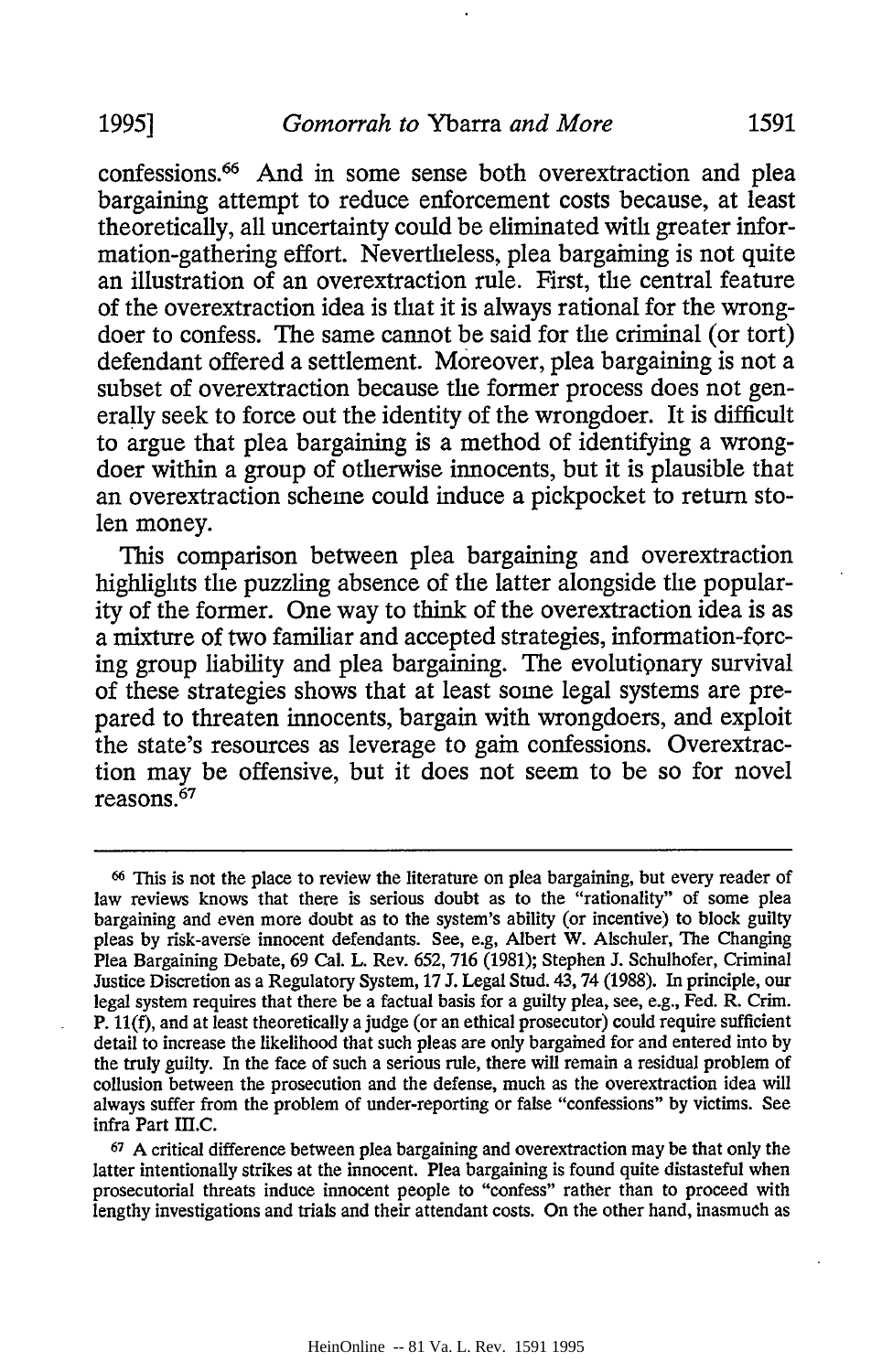## *Virginia Law Review* **1592** [Vol. **81:1561**

## III. THE ABSENCE OF OVEREXTRACTION

I have suggested that, because the disadvantages of overextraction differ from those of more modest group liability only in degree, there is something of a puzzle about the presence of the latter but not the former. Both the *Ybarra* and overextractive versions of group liability offend our wish to protect rather than penalize the innocent; both run into problems where judgmentproof defendants are concerned; and both risk generating activitylevel inefficiencies. The overextraction rule does more of each of these three things, but at least in principle the functional, moral, and jurisprudential arguments against overextraction and against expanding *Ybarra* are comparable. To the extent that the legal system is prepared to deal with its inability to identify a wrongdoer by targeting a group of persons that includes the wrongdoer as well as innocents-perhaps because some of these innocent people have information about the identity of the wrongdoer—it may be better to take the more immoderate step of overextraction than either the more obvious step of mere group liability or the more familiar step of de facto broad group liability.68 The puzzle that I attempt to clarify in this Part concerns the absence of overextraction in a world where group liability is common.

#### *A. Hidden Costs*

One obvious problem with the political or judicial adoption of an overextraction rule is that the immediate costs of unsuccessful overextraction are painful to contemplate. In contrast, if overextraction is successful, some of its benefits are hidden because they involve the decline of activities such as pickpocketing.<sup>69</sup> Similarly, the popularity of broad but modest group liability can be ascribed to the dispersed and often hidden costs of such burdens. Much as the enactment of a government spending program is often

*Ybarra-like* liability also knowingly takes aim at the innocent (along with the blameworthy), there must be something more to the objection to overextraction.

**<sup>68</sup>**These broad (tax and regulatory) schemes differ, once again, from *Ybarra* and the elevator case in that they generally provide no immediate compensation to the claimant.

**<sup>69</sup>**Instances of unsuccessful application of the overextraction rule are also likely to be more salient than occasions when the rule works and all innocent players enjoy full refunds. Note that some of the benefits of overextraction, such as reduced investigation costs, are also available with more modest group liability.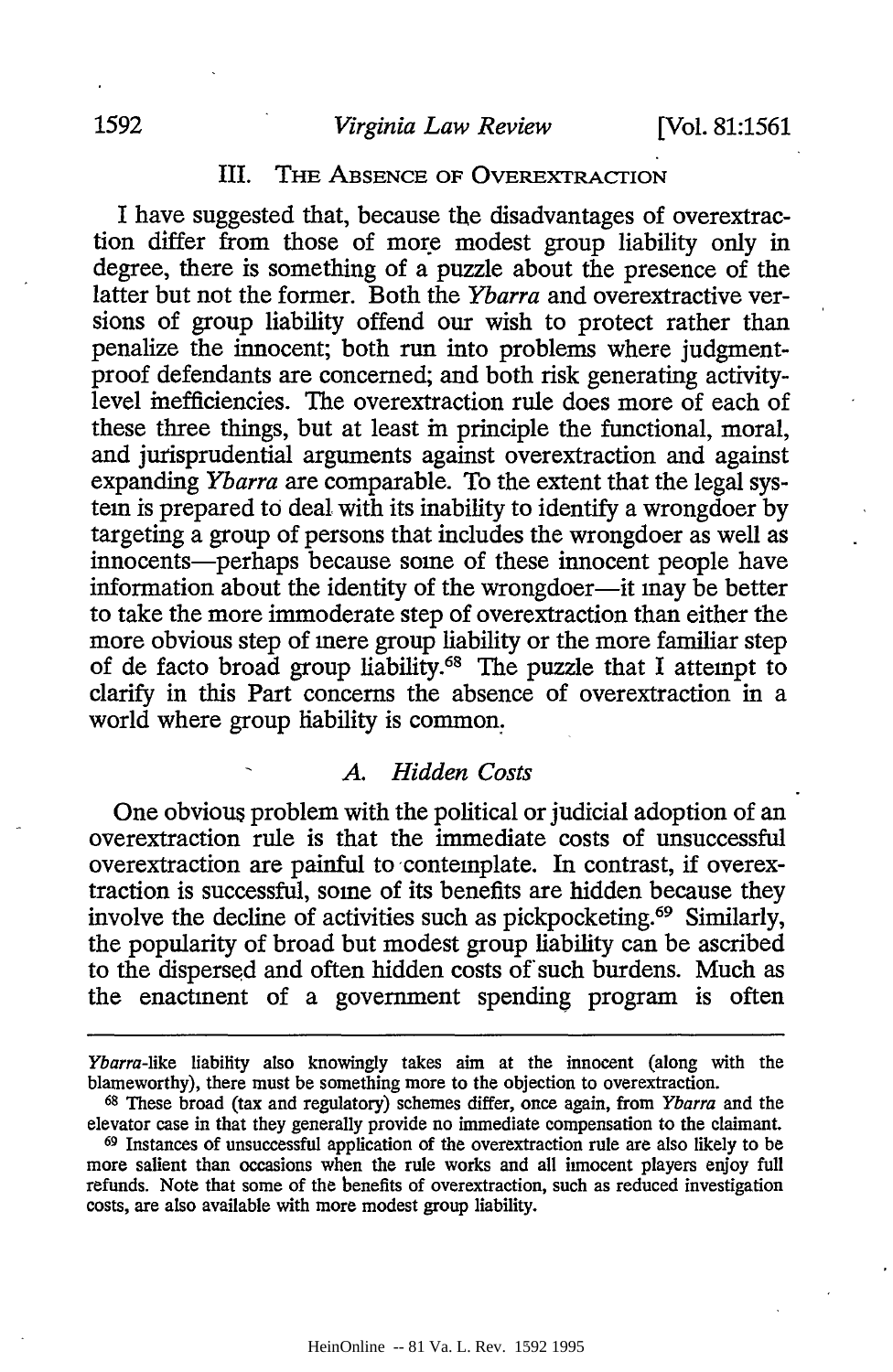explained as the product of encouragement by coordinated beneficiaries (who face little opposition from relatively dispersed taxpayers who pay for the program), we can explain many loss-sharing arrangements'as satisfying relatively organized interests at the expense of less identifiable, dispersed losers. The puzzling absence of overextraction in a world where there are other group liability schemes can in this way be solved with the observation that the. relative advantages of overextraction go unnoticed, while the costs tend to attract attention.<sup>70</sup>

A slightly different and more cynical version of the hidden costs explanation is that most people (including legislators and judges) abhor forcing contributions from innocents only when they can identify with these innocent losers. When the defendants are businesses, for example, the reaction to group liability is less negative than where individual defendants are concerned (perhaps because the effect of such liability on prices is hidden or not fully understood). It is no accident, I think, that outside of the medical context the cases which most resemble (or even expand upon) *Ybarra* involve defendants that are common carriers, warehouse owners,

**<sup>70</sup>**A related argument is that legal systems do well to avoid large, salient costs by favoring rules that are relatively tolerant of factfinding (and other) errors. The burden of proof that must be met to justify criminal penalties and the evolution toward comparative negligence are two examples of developments that can be understood in this manner. In the criminal law example, the law is apparently and understandably concerned about levying a criminal penalty on an innocent person whereas the comparable civil case involves mere error minimization across like plaintiffs and defendants. Somewhat similarly, comparative negligence can lead to error in the assignment of responsibility, but a rule incorporating contributory negligence as a complete defense (or not) is almost by definition more likely to turn a small error in factfinding into a large monetary error or other injustice. In any event these examples may suggest that overextraction is not used because it threatens to make large errors if, for example, the overextracted amount is (even) slightly too small or the value of anonymity is underestimated.

I must leave for another day the question of when and why legal systems are "error sensitive" in the manner suggested. For the present, however, it is important to see that overextraction need not always be error sensitive. There is, for example, not a single correct amount to overextract in the pickpocketing case, but rather a range over which there will be enough at stake to elicit a rational confession but not so much as to create unnecessary judgment-proof problems. But the larger point is that law often does favor rules that are more error-sensitive than alternatives. Thus, we use a preponderance-of-theevidence rule with the effect of a tipping point, so that if a factfinder finds the defendant 51% likely to have done something then this defendant might pay 100% of plaintiff's damages. A more probabilistic rule might have had this defendant pay 51% of plaintiff's damages. The probabilistic rule would not be error-minimizing, but it would obviously guard more carefully against large errors. See Levmore, supra note 54, at 703-04.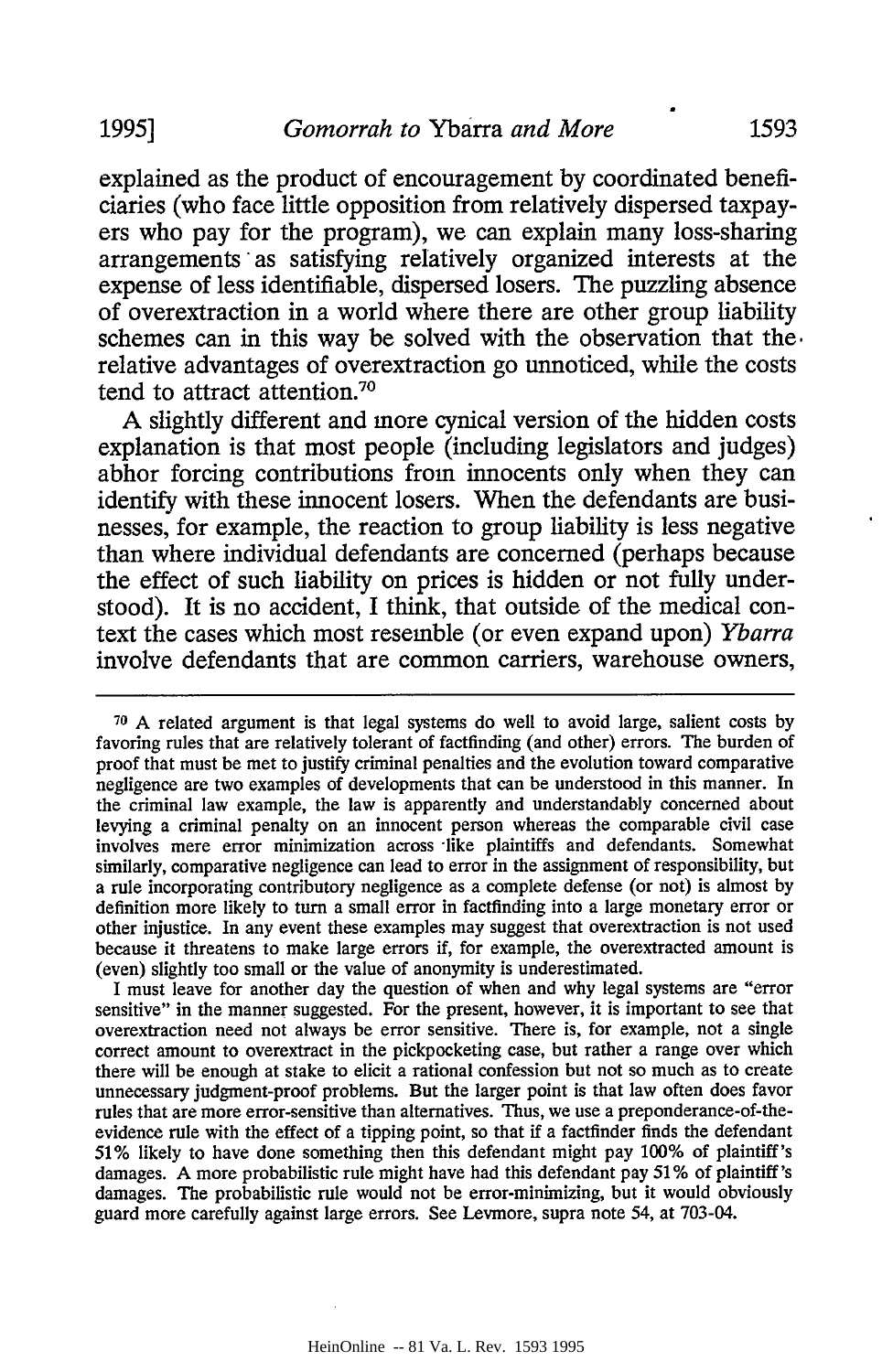## *1Virginia Law Review* 1594 [Vol. **81:1561**

manufacturers, and other business enterprises. And to the extent that the most important examples of group liability are accomplished through vicarious liability or products liability law, as suggested earlier,<sup>71</sup> judgments normally fall on business enterprises rather than (uninsured) individuals. *Ybarra* itself involved a hospital, doctors, and other health professionals who are normally insured. In contrast, the decisions most striking in their refusal- to follow or to expand upon *Ybarra* involve preparers of turkey salad, $72$  smokers in a hotel room that later catches fire, $73$  and jeering onlookers who might know the identity of the person who assaulted a misbehaving police officer<sup>74</sup>—cases where the defendants are nonbusiness individuals.<sup>75</sup>

In short, a simple-if overtly political-explanation for the absence of group, information-forcing, and even non-overextractive liability in the elevator case may be that there is virtually no precedent for such liability where mere individuals are concerned. On the other hand, inasmuch as we do not find overextractive schemes aimed at corporate defendants, where such schemes might in fact work best, the argument about hidden costs falls short of explaining the puzzles associated with the overextraction idea.

<sup>74</sup>Clift v. Nelson, 608 P.2d 647 (Wash. Ct. App. 1980) (refusing to find liability where many onlookers jeered at misbehaving police officer and some may well have known identity of wrongdoer who assaulted officer).

**<sup>75</sup>**The correlation between insurance coverage (more likely carried by businesses than individuals) and liability is considered in Part III.D.

Note that businesses are repeat players and therefore more likely to collude over time (in order to create uncertainty and thus avoid liability while reducing precaution costs). Another possible explanation for the disinclination to use group liability where individuals are concerned is that there are natural, self-serving reasons to take precautions in many of the nonbusiness cases. Thus, a parent might be expected to take care in food preparation (even knowing that wrongdoing would be impossible to trace), because the preparer's own child will partake in the jointly prepared food. But neither of these distinctions seems to explain more than a modest subset **of** the cases, and the latter suffers from the problem that liability for defective products is hardly reduced where a manufacturer's executives use the product in their consumer lives.

**<sup>71</sup>**See supra Part I.B.

**<sup>72</sup>**Samson v. Riesing, 215 N.W.2d 662 (Wis. 1974).

**<sup>73</sup>**Fireman's Fund Am. Ins. Co. v. Knobbe, 562 P.2d 825 (Nev. 1977) (declining to impose liability for fire damage where four smokers had been in the hotel room where fire began but where many hotel employees also had keys to the room).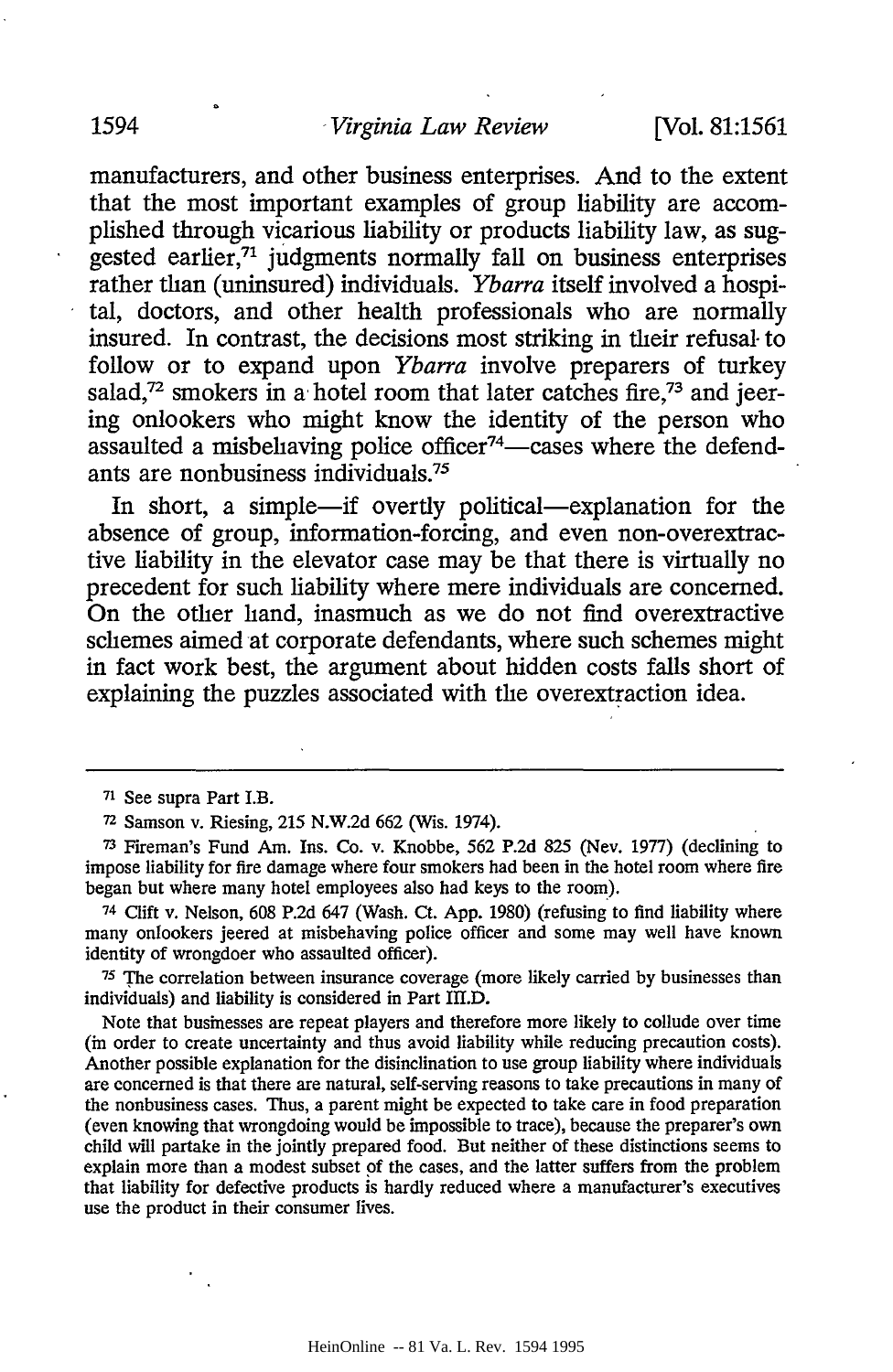## *B. Proportionality*

The law and economics literature offers many examples where optimal deterrence can be preserved or even best accomplished with large penalties, only occasionally applied. Criminal law, tort law, and popular reaction do not, however, appear to be entirely sympathetic to such a probabilistic view of justice.<sup>76</sup> Instead, there is an important element of proportionality in much of law, so that greater wrongs are expected to yield more severe penalties. The overextraction idea is at odds with this norm because it requires larger extractions for smaller wrongs in order to make room for offers that wrongdoers will not decline. It will often be the case that greater penalties need to be attached to suspicions than to known wrongdoings, and this will violate the proportionality norm. Thus, the overextractive threat against four factories on a polluted waterway may far exceed the direct liability that would be applied if there were no uncertainty and a single factory were found to be wrongfully polluting the waterway to the same degree.

The proportionality theme is clearer when used to explore the overextraction rule's assumptions about the "rational" wrongdoer. If wrongdoers always behaved rationally, then an overextraction scheme could solve virtually every crime. An armed robbery of a convenience store might be followed by an announcement that all persons fitting the general description of the robber and living within a certain number of miles of the store will serve thirty years in prison unless the wrongdoer convincingly confesses and in return receives a "reduced" prison term of twenty years as befitting the crime. If wrongdoers behave rationally, there will never be an overextraction. One problem, of course, is that the rational wrongdoer will correctly surmise that our society will not tolerate this overextraction from the innocent. Even if the costs of crime (to the innocent) were demonstrably greater than those associated with this brutal overextraction, nevertheless the calculated, large-

**<sup>76</sup>**Thus, punitive damages might be expected where the wrongdoer could easily have escaped detection, but in fact punitive damages are most likely where the wrongdoer is brazen. See Malcom E. Wheeler, The Constitutional Case for Reforming Punitive Damages Procedures, 69 Va. L. Rev. 269, 282 (1983) (noting that "the jury must find that the defendant acted maliciously, in 'wanton disregard for the rights of others,' with 'flagrant indifference' to the rights of others, or in an 'outrageous manner' **")** (citations omitted).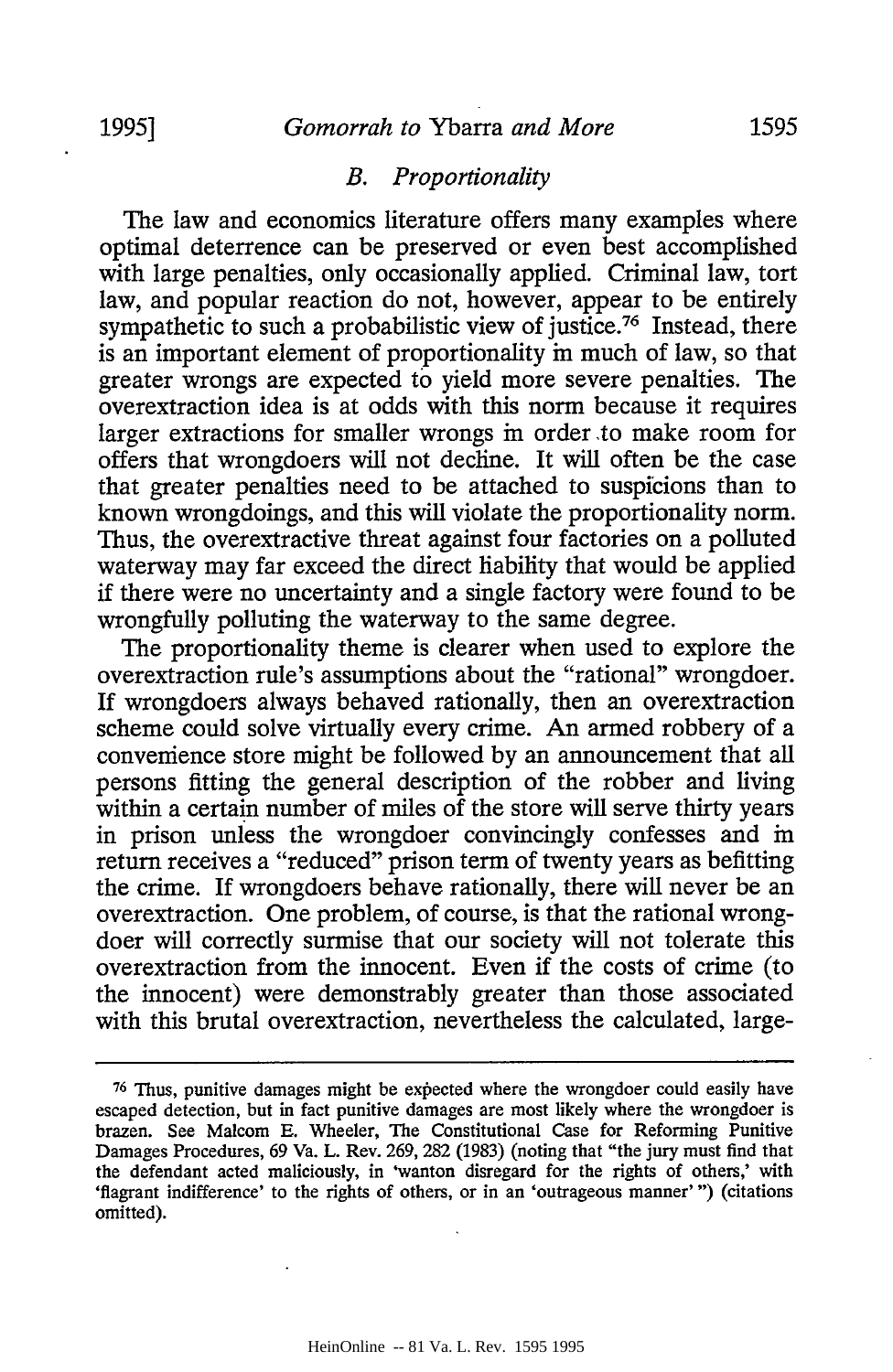scale, state-sponsored incarceration of innocents is preposterous to imagine and practically, if not academically, impossible to recommend. Not even occupying armies feel unconstrained about the level of communal responsibility they can impose.

The proportionality theme carries some explanatory weight, but not enough to warrant much more attention. The proportionality norm may be a useful descriptive (and normative) tool but it is also one that most citizens are prepared to sacrifice for other goods or principles when convinced of a worthwhile tradeoff. Plea bargaining itself can be described as interfering with the proportionality aspiration, and most citizens (and certainly lawmakers) accept plea bargaining as a worthwhile evil or even as a genuine good. One important difference may be that plea bargaining bends the rule of proportionality by generating some low punishments (for those who plead), whereas overextraction departs from the ideal in the other direction. On the other hand, plea bargaining must surely involve prosecutorial threats of large pumshments—and thus deviations from the proportionality norm-for those who go to trial. Plea bargaining and overextraction can therefore both be said to depart from the proportionality norm (and perhaps in the same direction), and yet only plea bargaining has experienced evolutionary success.

#### *C. Side Deals*

One possible problem with the overextraction rule is that it might subsidize wrongdoing if the wrongdoer can convince other members of the group that he will behave irrationally unless the group rewards him. In the elevator case, for example, the true thief might contact one or two other passengers $77$  and promise to return the wallet containing the money in return for \$100. If the implicit threat is credible, the innocent passenger might pay \$100 to the threat-maker in order to retrieve the \$150 already paid to the stakeholder. If there is reason to fear such side deals, then the overextraction idea could easily do more harm than good.

**<sup>77</sup>**The thief would not want to hustle all passengers because if more than one target runs to the police, the wrongdoer will run a serious risk of prosecution. I imagine the sophisticated wrongdoer choosing one vulnerable fellow passenger as a mark. If the overextraction plan is carried out immediately, see supra text accompanying note 42, such tailored threats are unlikely to be made.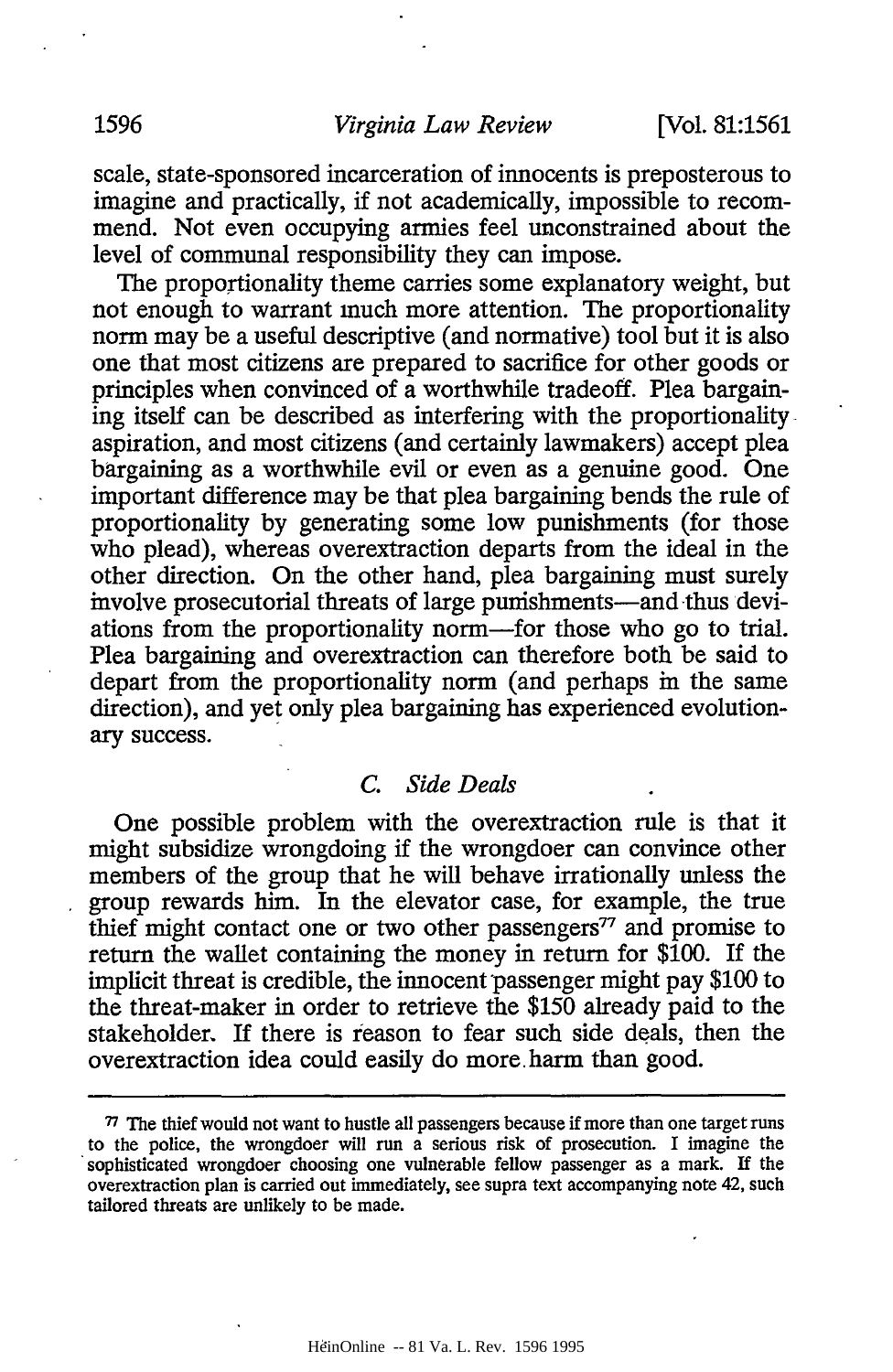It is always difficult to evaluate the credibility of such threats because so much depends on the victim's and criminal's attitudes toward various types of risk and on the threat-maker's persuasiveness. And it is difficult to see why a threat to behave "irrationally" should be taken more seriously than many other threats which would unravel familiar legal rules.

The obvious problem with this threat from the wrongdoer's point of view is that the target will know that the overextraction rule makes it worthwhile for the wrongdoer to return the wallet if the target ignores the threat. Consider what the target must believe in order to pay the \$100 as demanded. The target must believe that the threat-maker is truly the wrongdoer and thus in control of the overextraction fund; that the threat-maker will really fail to return the wallet if the target refuses to pay as advised; and that the threat-maker will return the wallet if the target pays as instructed. The latter condition is itself a serious obstacle because if the threatmaker has recklessly threatened more than one target,<sup>78</sup> then once the target believes the second condition, the target must also believe that other threatened targets will pay as instructed. If such threats were legal we could imagine making them credible, but it is difficult for a threat-maker who must avoid detection to overcome the obstacles to collection and incredibility.

For the prospect of this threat to explain the absence of an overextraction rule, we must think that the overextraction rule would itself add significantly to the likelihood and success of such threats. An enterprising criminal might simply call randomly selected citizens or accost fellow passengers in elevators with the threat of inflicting bodily harm in the future unless some payment is made. There is some chance that these threats will be believed, and some chance that bodily harm will occasionally be inflicted if only to make such threats more credible in the future, but there is little reason to think that the leverage offered by the overextracted pool of money adds much to a criminal threat-maker's arsenal. Some credibility may be added by the fact of the prior pickpocketing, because the target knows that the threat-maker is likely to be the same person and has reason to believe, therefore, that the threatmaker is in fact a person capable of a calculated crime. But the

**<sup>78</sup>**See. supra note 77 (explaining why such behavior would be reckless).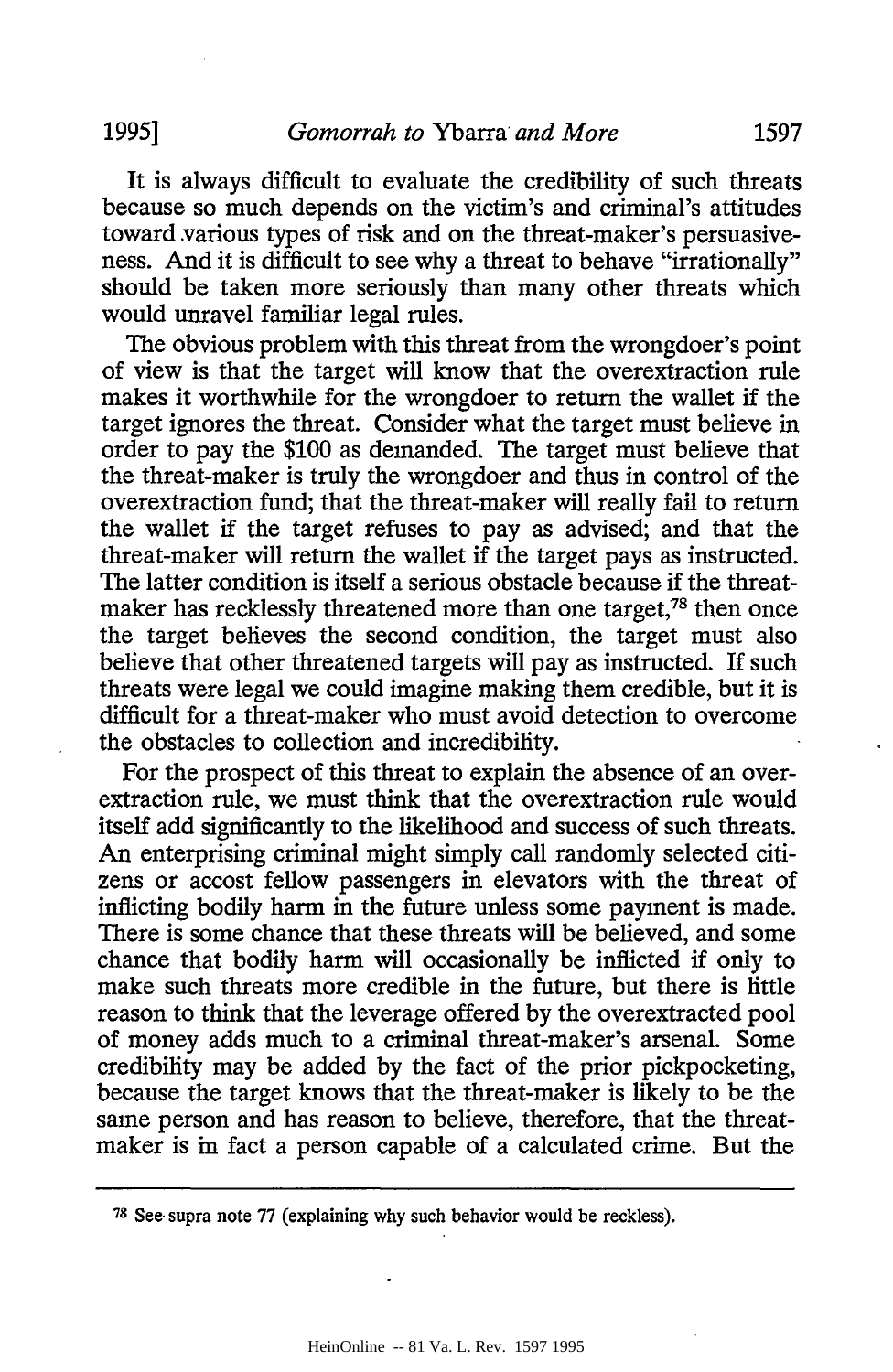same is true of any random threat-maker who adduces evidence of his criminal past.

A similar problem is that the victim might threaten other passengers, perhaps simply by telling them of the crime and asking for compensation, agreeing in return not to report the crime.<sup>79</sup> Passengers who fear that overextraction will be unsuccessful might be tempted to pay for the threat-maker's silence. But again, it is difficult to see why this threat should be more credible than other random threats. The target knows that if the victim does report the wrong, the victim must risk at least as much as the target, $80$  and there is no reason for the target to think that the victim is really more optimistic about the success of the overextraction scheme. than is the target.

A different sort of threat may be associated with both overextractive liability and moderate group. liability. Faced with group liability (of either twenty dollars or \$150, following the theft of \$100), one passenger might threaten another with a false accusation unless the target pays some amount to the threat-maker. Inasmuch as such individualized fingerpointing may only confuse the matter (because other passengers meanwhile also report things, real or manufactured, in an attempt to shift liability), the best threat might involve two or more passengers' colluding in order to implicate another. Such collusive arrangements might aim to place blame on a particular passenger or might take the form of a threat in order to extract a side payment from the target (perhaps to cover the group liability). At a bare minimum there is the problem that passengers facing group liability, rather than no liability, will shade their testimony in ways that implicate an innocent passenger. In short, secondary wrongdoing is surely more likely in the face of group liability than not,<sup>81</sup> but again the incremental effect of group liability on threat-making (or generating false accusations) seems

**<sup>79</sup>**In a setting different from the elevator, a "victim" might be able to identify fellow group members in advance and threaten to report a fictitious crime. This strategy is particularly dangerous if advanced against more than one target.

**<sup>80</sup>**See supra Part II.A for discussion regarding whether the victim should contribute the same amount as other group members or some multiple of this amount.

**<sup>81</sup>**Theoretically, threats are problematic even where there is no group liability because the victim might pay one passenger to substantiate a story accusing a third passenger. But it seems that there is a kind of endowment effect working in threats, or at least in shaded testimony. It may be easier to influence the testimony of an "innocent" passenger when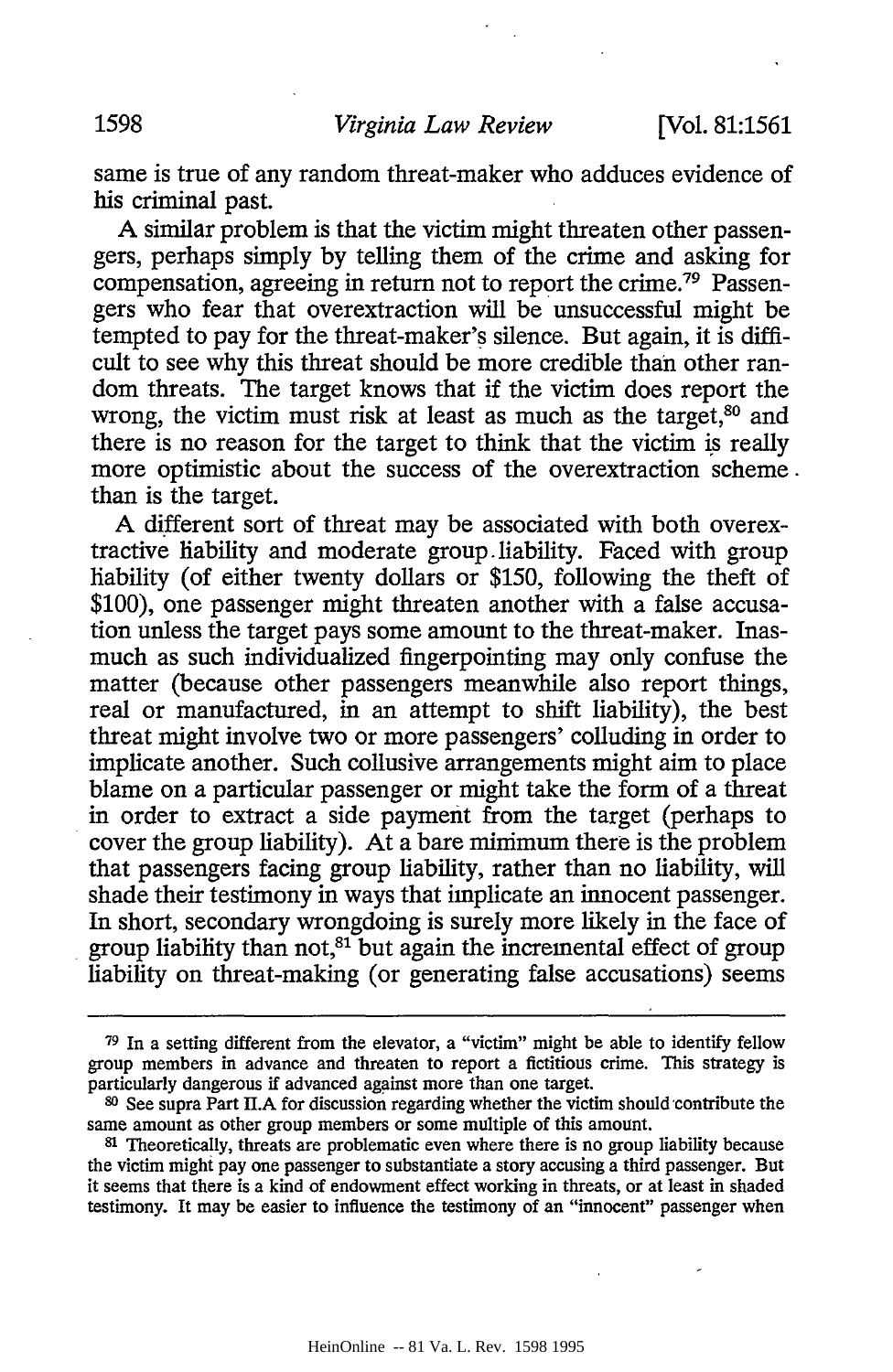rather small. I would be surprised if a serious objection to *Ybarra* (or to overextraction) was that it encouraged wrongful, collusive side deals among defendants. If threat-making is a greater problem for the overextraction scheme, it must be because that threat could be credible without collusion among two players. The collusion that is necessary to make the second kind of threat or false testimony work is largely controlled by the increased danger to each threat-maker (or false testifier) from bringing in an accomplice.<sup>82</sup>

In sum, I am inclined to think that although there are interesting side deals to consider in the shadow of an overextraction scheme, these destructive arrangements seem not to be encouraged by overextraction itself. Indeed, it is possible that problematic threats are equally likely with *Ybarra-style* liability,83 and such threats may be a far more serious problem in everyday life where there is no particular prospect of group liability, but simply risk averse, vulnerable citizens. On the other hand, because side deals and the credibility of threats are sufficiently difficult to evaluate,<sup>84</sup> we might

**<sup>83</sup>**The greater liability associated with the overextraction rule is likely to encourage attempts to. assign blame. On the other hand, this liability is uncertain, and innocent passengers may therefore simply await confession by the wrongdoer. In contrast, although the *Ybarra* rule leaves open the possibility that "true" information will be forced out (so that liability is again uncertain), an "innocent" passenger may think this relatively unlikely and may therefore be more tempted to shift blame with false testimony.

84 For example, in the absence of contrary data, one might have reasoned that blackmail and kidnapping (or even terrorism in general) were crimes not worth worrying about. Blackmailers must suffer from the problem of convincing their targets that they will not repeat the threat. And kidnappers not only must arrange for an untraceable transfer of funds but also must convince their targets that they have reason to return the victim alive

that passenger is already threatened with liability in the event that no single "wrongdoer" can be identified.

**<sup>82</sup>**There is also the less pernicious possibility that the victim will despair as the deadline for confession approaches if the overextraction scheme is one in which immediate confession is not required. See supra text accompanying note 42 (discussing need for immediate confessions in some settings to prevent strategic behavior by wrongdoer). The victim cannot be permitted simply to withdraw the claim (or otherwise undo the overextraction scheme) because wrongdoers will then delay or decline to return what they have taken. But the victim is often uniquely situated—and needs no accomplice—to reproduce what has been taken and to "return" this reproduction to the stakeholder in order to gain the return of the larger, overextracted amount. To guard against this problem, the stakeholder might at the outset announce not only the length of the waiting period in which the wrongdoer can return what has been taken, but also that the return of the stolen property will not be disclosed until the end of the period. In this way there will be little reason for the victim to change strategies prior to the end of the waiting period.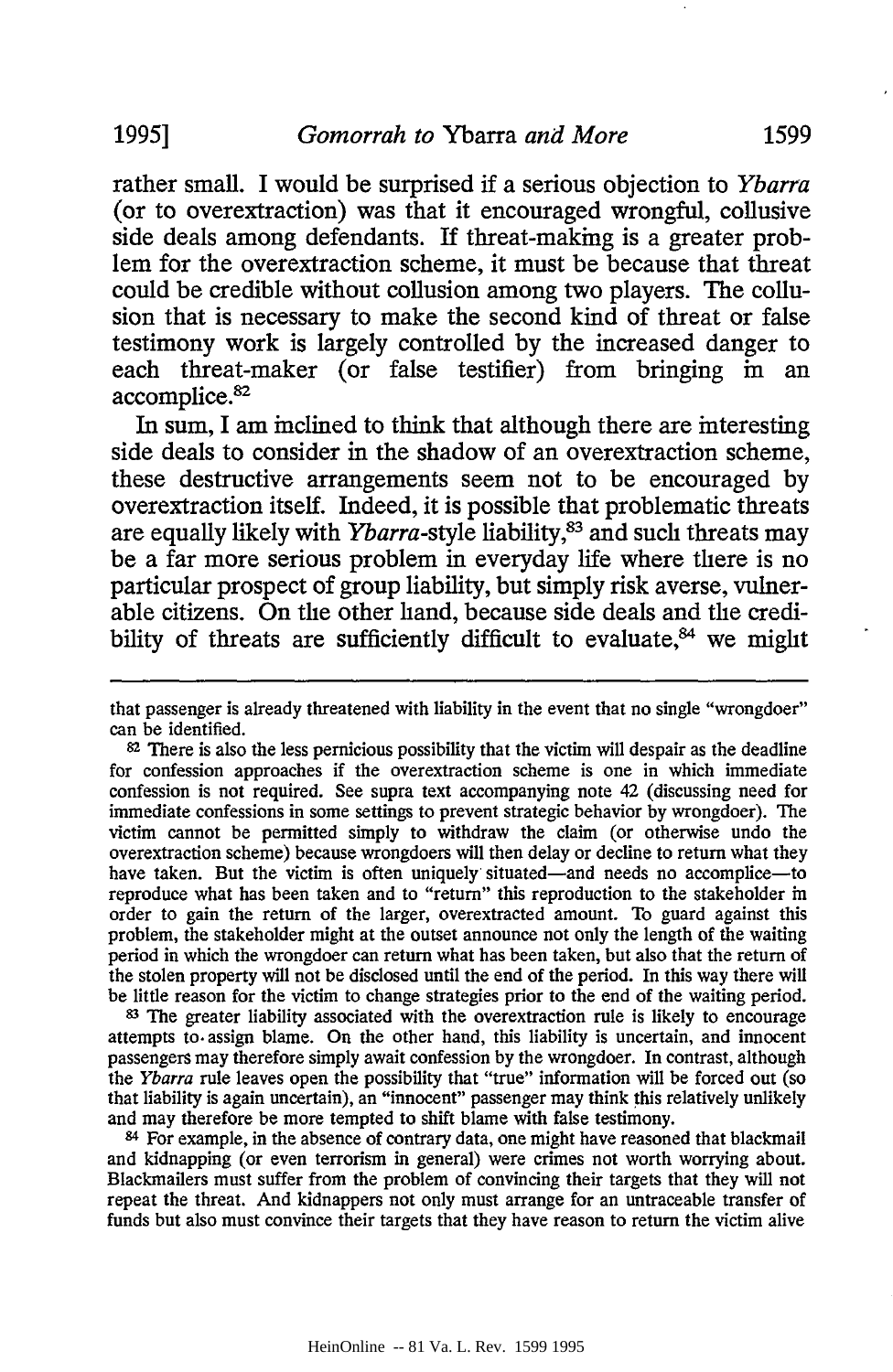#### *Virginia Law Review* [Vol. **81:1561**

allow for the possibility that overextraction rules have not materialized because of these threats. Similarly, the scope of more modest group liability may itself be dictated **by** a combination of the problems of side deals, threats and false claims.<sup>85</sup>

#### *D. Insurability*

A potential clue to the puzzle before us is that an overextraction rule needs to block or forbid insurance coverage for overextraction. The key element of the overextraction idea is of course that the rational wrongdoer will prefer confession over retention of illgotten gains, and this element will be missing if an insurer bears overextractive liability. Thus, an overextraction rule would require some expansion of the class of judicially or legislatively uninsurable risks.<sup>86</sup>

Insurance usually blunts socially constructive incentives, but such insurance is nevertheless not generally barred. Risk aversion is apparently a competing, if private, good. Thus, we discourage such things as excessively fast driving and environmental pollution

A related possibility is that the potential for threats creates a chilling, or activity-level, problem of the kind discussed but perhaps underestimated in Part **I.A.** It should be noted, however, that our civil liability system presents many opportunities for similar liability and threats; although these costs may in fact deter economic activity, they have not done so in a dramatic way, and they have not caused important changes in the rules themselves.

**<sup>86</sup>**Put differently, if *Ybarra* were extended to the case in which the harm done in the operating room were intentionally inflicted (but it was impossible to know by whom), insurance would still likely cover the group liability thus imposed. To make the overextraction rule work we would need a rule barring insurance (or indemnification or other contractual alternatives) for liability arising out of an overextraction scheme.

The noninsurability of virtually all criminal liability (even where there was no intent to cause injury) is itself noteworthy. Perhaps we are willing to see deterrence (as championed by tort law) dulled because of the offsetting utility of risk reduction, but we are tnwilling to let retribution (the stuff of criminal law) be blunted because something more than risk and utility is at stake. It is also possible that once insurance institutions arose, criminal penalties came to be relied on as an important source of deterrence precisely because a clear line could be drawn between remedies that could and could not be spread and avoided.

<sup>(</sup>perhaps without making additional requests). Apparently, there is much to be understood about credible threats.

**<sup>85</sup>**The suggestion is that *Ybarra-like* liability rarely extends to cases involving unconnected individuals because of the problem associated with such threats. More simply, legal systems may prefer broad, de facto group liability over refined *Ybarra-style* liability because an apparent advantage of the latter-its ability to provide compensation to victims-is the source of concern about false claims.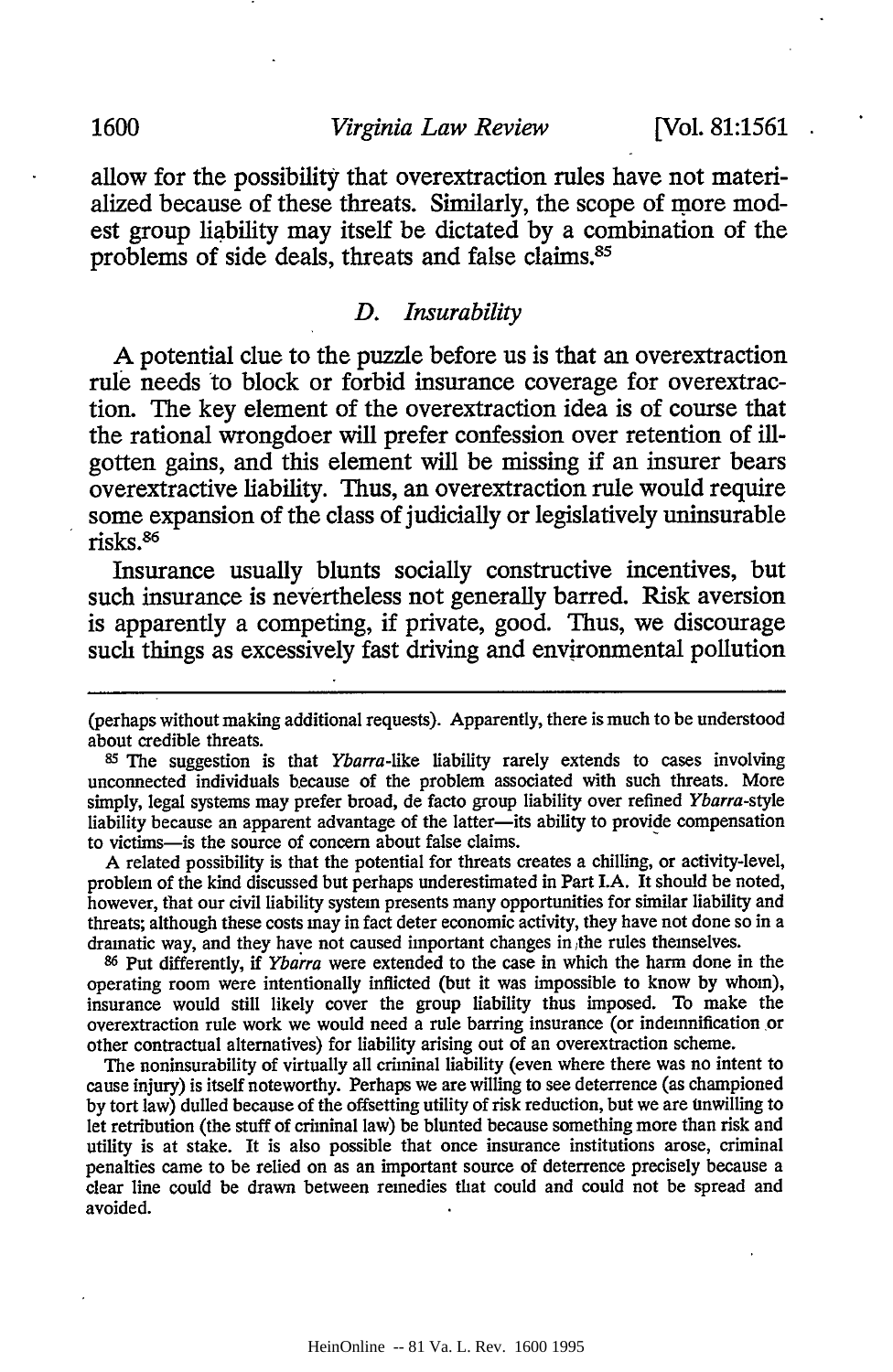with a combination of criminal penalties and potential tort liability. The latter deterrence mechanism is blunted by the availability-or in the case of driving the requirement-of insurance coverage, although we may count on insurers to supply their own incentives to promote safe deportment. The criminal penalties, however, represent uninsurable risks. Intentional torts are sometimes also said to be uninsurable,87 but it is really only the intent to cause injury that interferes with insurability; a great deal of insurable tort liability arises out of intentional wrongdoing (such as speeding). Group liability of the *Ybarra* kind, arising out of injuries sustained in operating rooms or elevators or elsewhere, is also insurable under present contractual practices and legal rules. This insurability weakens, but does not ruin, the information-forcing element of modest group liability, and we are apparently willing to tolerate reduced deterrence incentives in exchange for the private gains from risk spreading.

In terms of the comparison between moderate and overextractive group liability, the relative evolutionary success of moderate group liability (despite certain advantages of overextraction) can be explained with reference to the fact that only overextraction is incapable of tolerating insurance. Elevator passengers and factories along a (polluted) river would need to be barred from insuring against overextraction, and we do not generally bar insurance except where there is proof of serious wrongdoing (by the wouldbe insured) or immediate danger of moral hazard. We may be unwilling to impose penalties that are uninsurable when liability is based not only on something less than the criminal law standard, but also when liability is based on mere fortuity. Put differently, the risk imposed by the overextraction rule on innocent players is unacceptably great-especially or precisely because it cannot be reduced through insurance. A scheme that will not work if insurance is permitted may simply be unacceptable—unless its burdens fall only on those who are found guilty beyond a reasonable doubt or who intentionally do harm.

**<sup>87</sup>**Robert **E.** Keeton & Alan I. Widiss, Insurance Law § 5A(d)(1), at 518-19 (1988) (stating that covered losses are those that are "accidental" not intentional).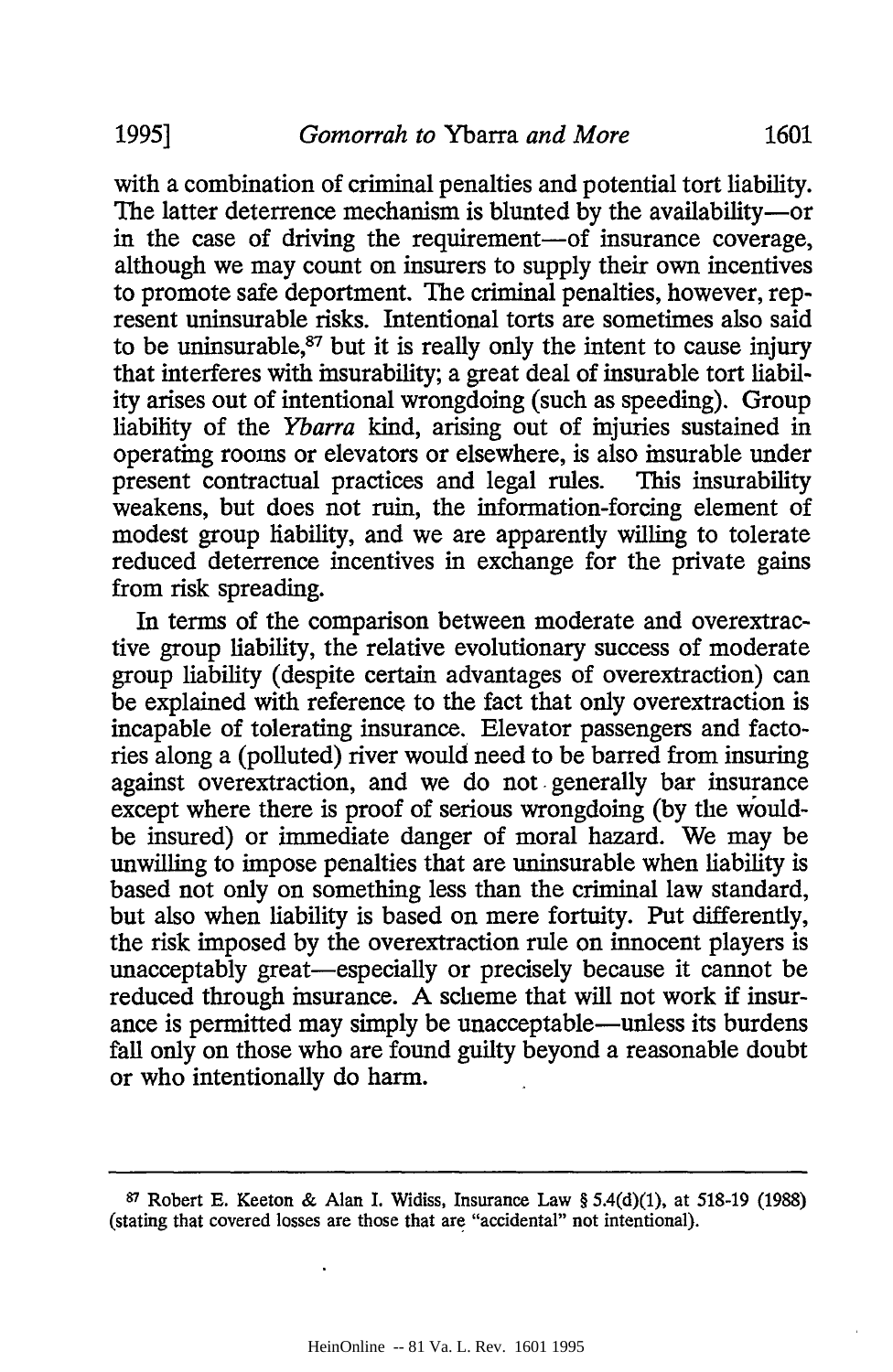## *Virginia Law Review* **1602** [Vol. **81:1561**

## *E. Individual Responsibility Revisited*

I have already suggested that even (nonoverextractive) modest group liability is more likely where businesses rather than individuals are concerned. It is easy to grow accustomed to liability for environmental injuries even where there is no evidence that the particular defendant behaved negligently or caused the injury in question. In contrast, if personal property disappears from a law school library, it is almost impossible to imagine that all who used the library during the hours in which the wrongdoing occurred would be required to compensate the victim. There are at least three distinct ways of explaining this difference. First, as suggested earlier,<sup>88</sup> lawmakers (and commentators) may discount the hidden costs that fall on businesses while identifying strongly with the burdens imposed on individual defendants. Second, individual-but not corporate or enterprise—liability may be associated with a moral taint, especially where the wrongdoing is intentional, and the law may decline to stigmatize individuals where the identity of the wrongdoers is uncertain. Third, there may be no liability where the gain from satisfying risk averse preferences is likely to exceed any gain from subset in a street processes.<sup>89</sup> At least two of these explanations suggest some hesitation to use group liabilityincluding vicarious liability and products liability-where enterprises are concerned.

#### IV. **CONCLUSION**

The insurability of some group liability—but not of overextractive liability-is an important means of understanding the absence of overextraction and, more practically, the limits of *Ybarra.* But I have not developed the overextraction idea simply to offer solutions to the puzzle of its nonexistence. When a teacher reacts to juvenile misbehavior from an unknown source by penalizing the entire class with a missed recess, I do think the teacher is missing the superior alternative of adding to the threat of group liability a promise that if the wrongdoer confesses convincingly the wrong-

<sup>88</sup> See supra Part III.A.

**<sup>89</sup>**For instance, students and faculty who use a library may escape liability for missing items in the same way that the stockholders of a corporation enjoy limited liability.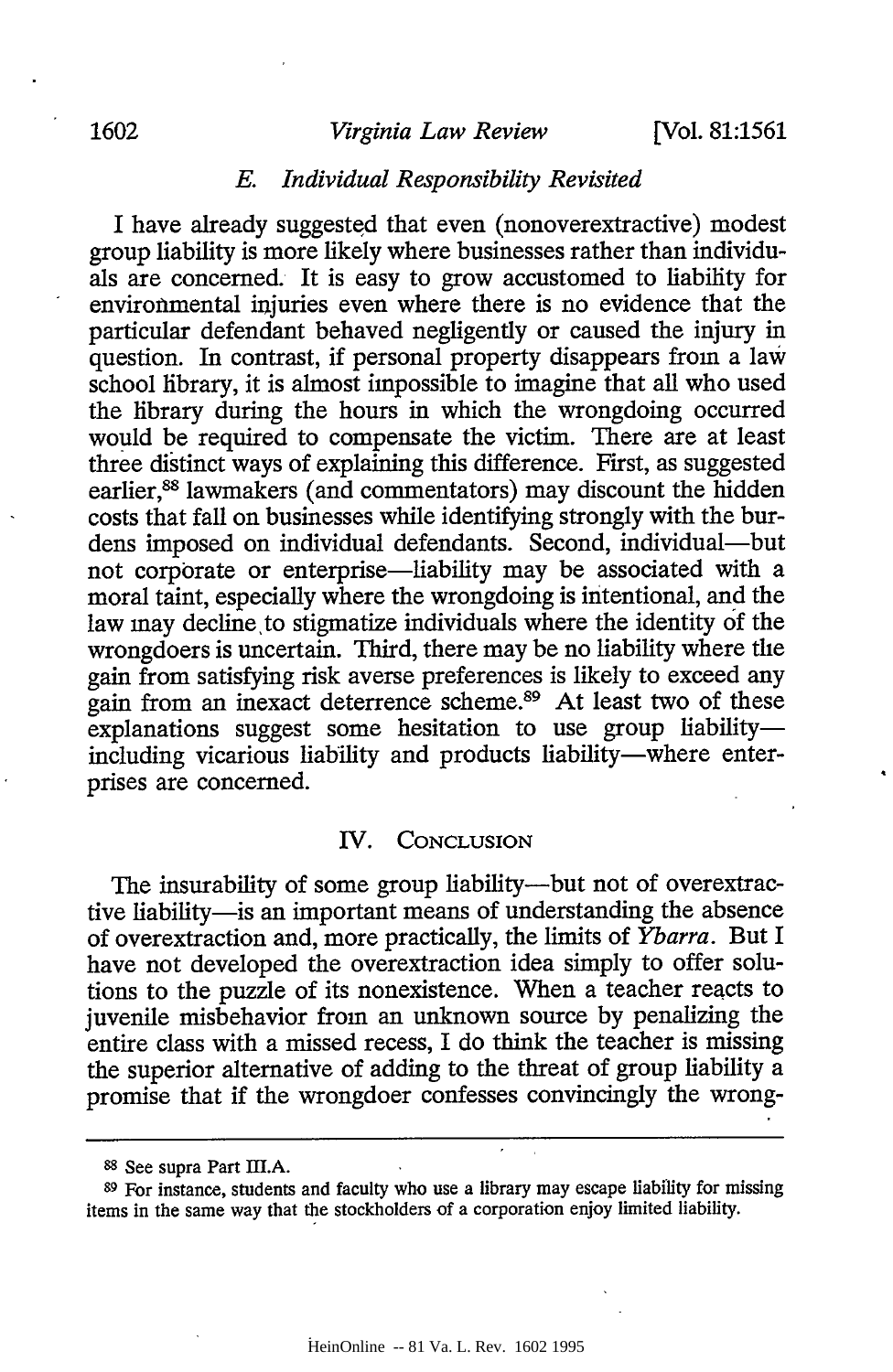doer alone will miss half the recess period.90 That the overextraction idea could easily be used in this and in other circumstancesbut is not—is itself something of a puzzle. It may well be that there is a failure of imagination or that it is difficult to innovate when it comes to the infliction of penalties.<sup>91</sup> Alternatively, it may be that in classrooms, armies, occupied territories, prisons, and other settings where activity-level effects are least worrisome, it is also the case that shared goals or other bonds among members of the target group overpower the incentive to confess offered **by** any overextraction rule.

In the larger world of law, the overextraction idea may be most promising in dealing with polluters. In the case of a polluted waterway, for example, the key ingredients of successful overextraction may be present: uncertainty as to the wrongdoer's identity; nominal activity-level effects; modest judgment-proof problems; and a target group with members that do not rally to one another's causes, that can self-insure, and that often elicit little political sympathy.

The greater part of this Article has concentrated on the puzzles associated with the overextraction idea. **An** examination of a rule not taken can sometimes illuminate the tools we do use and the

**<sup>91</sup>**As a legal matter, innovative penalties can be attacked as cruel and unusual. It is revealing, perhaps, that "unusual" is regarded as a bad thing when it comes to punishments. As an evolutionary matter, I think it safe to say that there is less willingness to think about innovative penalties (especially when imposed by the state on politically unprotected parties) than novel forms of reward. Of course, to the extent that wrongdoers may be judgment-proof, there is less room to innovate in the case of penalties than there is with rewards, where innovation often comes in the form of new opportunities for monetary reward. Still, the disinclination to innovate where penalties are concerned is noteworthy because there is also a general inclination to think that the penalties currently meted out generate enormous social costs, do little in the way of rehabilitation, and can be quite horrible and offensive in practice.

**<sup>90</sup>**In order for this strategy to deter future wrongdoing, the wrongdoer must prefer the half recess to the pleasure associated with the wrongdoing. Note that the absence of anonymity may be useful here if the wrongdoer's peers regard the wrongdoer as courageous and loyal when his confession restores to the class their recess period. But if peer pressure runs in the other direction, the teacher could offer the confessor a penalty comparable to the partially missed recess, but one that preserves anonymity. Finally, the example assumes that a convincing confession is possible. Thus, if the teacher finds an illicit note, confession might require the complementary piece of paper from which the note paper was torn.